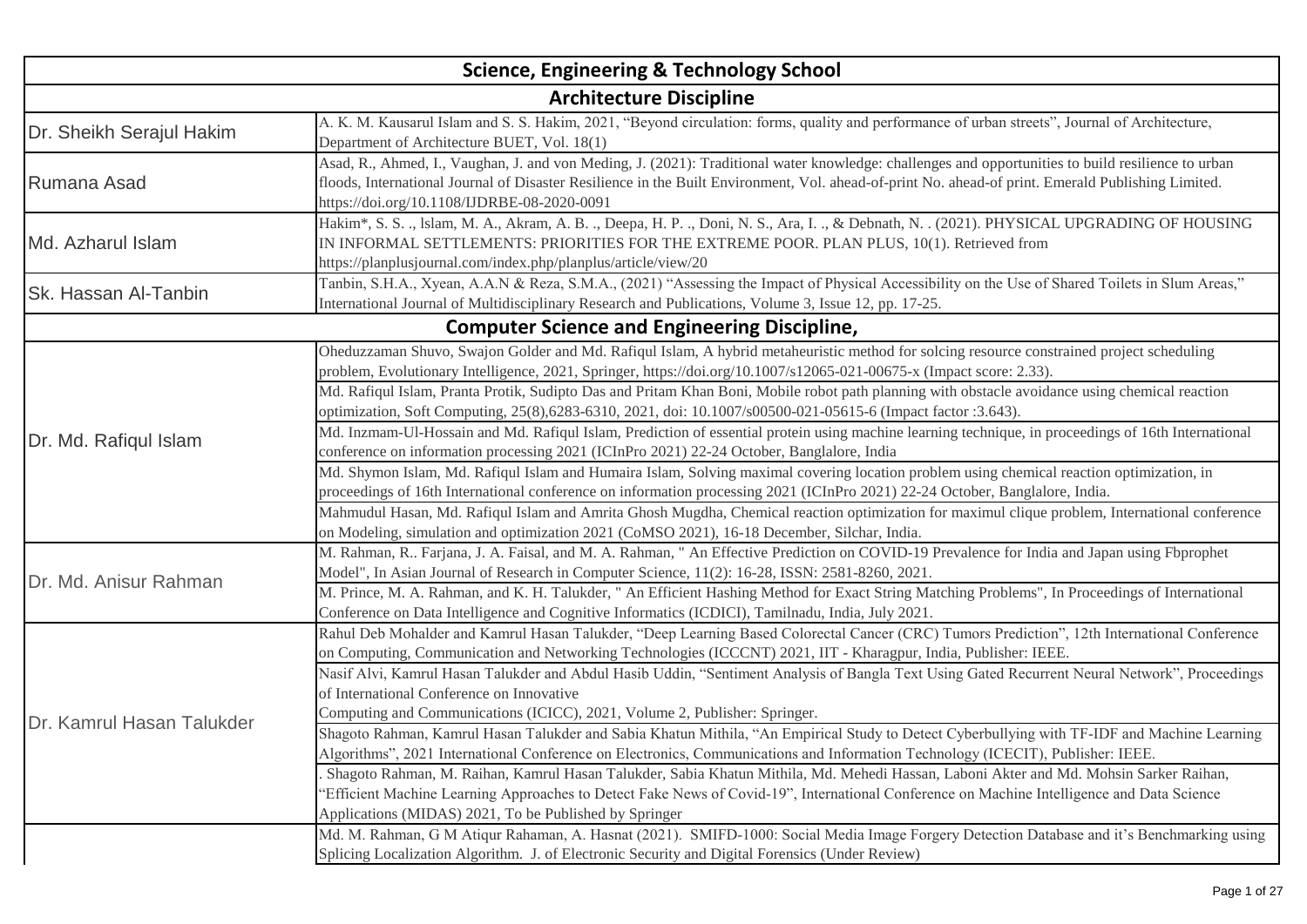|                              | ә. әана, О.т. Ануш Канашан, 1. ғыаш, іл. Акісі, әнаші 110st, 1. Канаgаsиigаm (2021). Кеннаі шаgе геgіsпанон изшg юg-роған анығогіп ана                                                                                                                                                                                                                                                                                                                                                                                                                 |
|------------------------------|--------------------------------------------------------------------------------------------------------------------------------------------------------------------------------------------------------------------------------------------------------------------------------------------------------------------------------------------------------------------------------------------------------------------------------------------------------------------------------------------------------------------------------------------------------|
| Dr. G M Atiqur Rahaman       | robust description of bifurcation points. Biomedical Signal Processing and Control (Elsevier) 66, 102424 (IF 3.14),<br>$0.10166$ kene 2021 102424                                                                                                                                                                                                                                                                                                                                                                                                      |
|                              | Md. S. Jamil, S.P. Banik, G M Atiqur Rahaman, S. Saha (2021). Advanced GradCAM++: Improved Visual Explanations of CNN's decision in Diabetic<br>Retinopathy. International Conference on Big Data, IoT and Machine Learning (BIM 2021) Under Review), https://confbim.com/                                                                                                                                                                                                                                                                             |
|                              | Sikder, N., Masud, M., Bairagi, A. K., Mohammad Arif, A. S., Nahid, A. A., & Alhumyani, H. A. (2021). Severity Classification of Diabetic Retinopathy<br>Using an Ensemble Learning Algorithm through Analyzing Retinal Images. Symmetry, 13(4), 670.                                                                                                                                                                                                                                                                                                  |
| Dr. Abu Shamim Mohammad Arif | Sikder, N., Mohammad Arif, A. S., Islam, M. M., & Nahid, A. A. (2021). Induction Motor Bearing Fault Classification Using Extreme Learning Machine<br>Based on Power Features. Arabian Journal for Science and Engineering, 1-17. https://doi.org/10.1007/s13369-021-05527-5<br>Cuum, A. 11., ivianinuu, S. S., & ivionammau Arri, A. S. (2021). A ivover Lear-Fragment Dataset and Res                                                                                                                                                                |
|                              | In 4th International Conference on Intelligent Sustainable Systems (ICISS), 26-27 February, SCAD College of Engineering and Technology, Tamil Nadu,                                                                                                                                                                                                                                                                                                                                                                                                    |
|                              | Md. Al-Masrur Khan, Seong-Hoon Kee, Niloy Sikder, Md. Abdullah-Al Mamun, Fatima Tuz Zohora, Md. Tariq Hasan, Anupam Kumar Bairagi and<br>Abdullah-Al Nahid, A Vision-Based Lane Detection Approach for Autonomous Vehicles Using a Convolutional Neural Network Architecture, in 2021<br>Joint 10th International Conference on Informatics, Electronics & Vision (ICIEV) and 2021 5th International Conference on Imaging, Vision & Pattern<br>Recognition (icIVPR), August 16-20, 2021, Fukuoka, Japan; https://ieeexplore.ieee.org/document/9564229 |
|                              | M. Raihan, Anupam Kumar Bairagi, and Shagoto Rahman, A Machine Learning Based Study to Predict Depression with Monitoring Actigraph Watch<br>Data, 12th International Conference on Computing Communication and Networking                                                                                                                                                                                                                                                                                                                             |
|                              | Mounita Ghosh, Md. Mohsin Sarker Raihan,, M. Raihan,, Laboni Akter, Anupam Kumar Bairagi, Sultan S. Alshamrani, and, Mehedi Masud, A<br>Comparative Analysis of Machine Learning Algorithms to Predict Liver Disease, Intelligent Automation & Soft Computing (Impact Factor: 1.647),<br>30(3), 917-928, August 2021; https://www.techscience.com/iasc/v30n3/44090                                                                                                                                                                                     |
|                              | Sujit Biswas, Fan Li, Zohaib Latif, Kashif Sharif, Anupam Kumar Bairagi, and Saraju P. Mohanty, GlobeChain: An Interoperable Blockchain for Global<br>Sharing of Healthcare Data - A COVID-19 Perspective, IEEE Consumer Electronics Magazine (Impact Factor 4.016), vol. 10, no. 5, pp. 64-69, Sept.<br>2021; https://ieeexplore.ieee.org/document/9416228                                                                                                                                                                                            |
| Dr. Anupam Kumar Bairagi     | Niloy Sikder, Mehedi Masud, Anupam Kumar Bairagi, Abu Shamim Mohammad Arif, Abdullah Nahid, Hesham A. Alhumyani, Severity Classification<br>of Diabetic Retinopathy Using an Ensemble Learning Algorithm through Analyzing Retinal Images, Symmetry 2021 (Impact Factor: 2.645), vol. 13, no.<br>4: 670; https://www.mdpi.com/2073-8994/13/4/670                                                                                                                                                                                                       |
|                              | Md. Shirajum Munir, Do Hyeon Kim, Anupam Kumar Bairagi, Choong Seon Hong, When CVaR Meets with Bluetooth PAN: A Physical Distancing<br>System for COVID-19 Proactive Safety, IEEE Sensors Journal (Impact Factor: 3.073), vol. 21, no. 12, pp. 13858-13869, 15 June15, 2021,<br>https://ieeexplore.ieee.org/document/9386066                                                                                                                                                                                                                           |
|                              | Madyan Alsenwi, Nguyen H. Tran, Mehdi Bennis, Shashi Raj Pandy, Anupam Kumar Bairagi, and Choong Seon Hong, Intelligent Resource Slicing for<br>eMBB and URLLC Coexistence in 5G and Beyond: A Deep Reinforcement Learning Based Approach, IEEE Transactions on Wireless Communications<br>(Impact Factor: 6.779), vol. 20, no. 7, pp. 4585-4600, July 2021; https://ieeexplore.ieee.org/document/9364885                                                                                                                                              |
|                              | MD Reyad Hossain Khan, Abdul Hasib Uddin, Abdullah-Al Nahid, and Anupam Kumar Bairagi, Skin Cancer Detection from Low-Resolution Images<br>using Transfer Learning, in 4th International Conference on Intelligent Sustainable Systems (ICISS 2021), February 26-27, 2021, Tamil Nadu, India.                                                                                                                                                                                                                                                          |
|                              | Mehedi Masud, Anupam Kumar Bairagi, Abdullah-Al Nahid, Niloy Sikder, Saeed Rubaiee, Anas Ahmed, and Divya Anand, A Pneumonia Diagnosis<br>Scheme Based on Hybrid Features Extracted from Chest Radiographs Using an Ensemble Learning Algorithm, Journal of Healthcare Engineering<br>(Impact Factor: 1.803), vol. 2021, 11 pages, 2021; https://doi.org/10.1155/2021/8862089                                                                                                                                                                          |
|                              | Anupam Kumar Bairagi, Md. Shirajum Munir, Madyan Alsenwi, Nguyen H. Tran, Sultan S Alshamrani, Mehedi Masud, Zhu Han, and Choong Seon<br>Hong, Coexistence Mechanism between eMBB and uRLLC in 5G Wireless Networks, in IEEE Transactions on Communications (Impact Factor: 5.646),<br>vol. 69, no. 3, pp. 1736-1749, March 2021, https://ieeexplore.ieee.org/document/9268188                                                                                                                                                                         |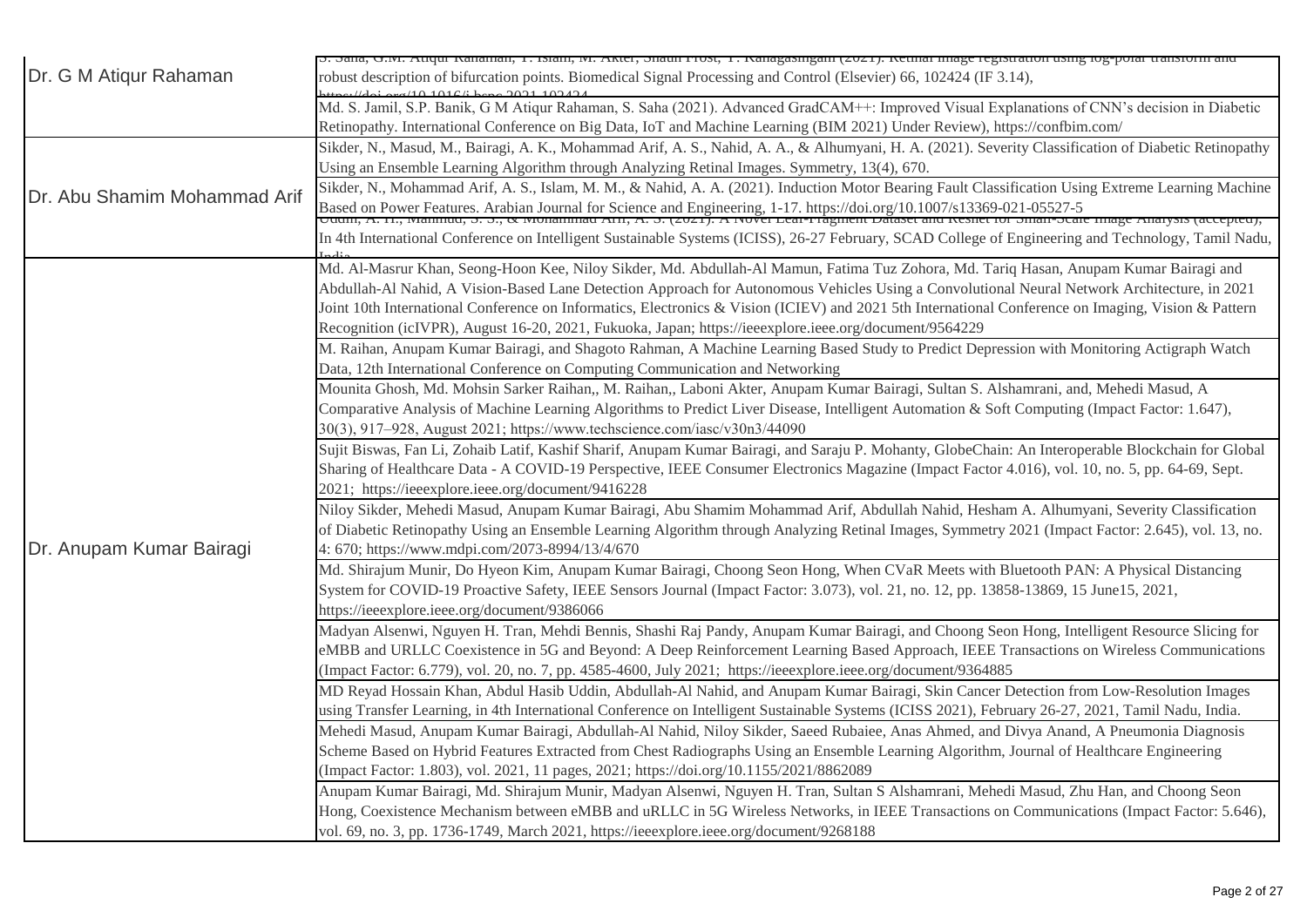|                           | Anam Islam, Redoun Islam, S. M. Rafizul Haque, S.M. Mohidul Islam, Mohammad Ashik Iqbal Khan, "Rice Leaf Disease Recognition using Local                                                                                                                                                                 |
|---------------------------|----------------------------------------------------------------------------------------------------------------------------------------------------------------------------------------------------------------------------------------------------------------------------------------------------------|
|                           | Threshold Based Segmentation and Deep CNN", International Journal of Intelligent Systems and Applications (IJISA), Vol.13, No.5, pp.35-45, 2021.                                                                                                                                                         |
|                           | DOI: 10.5815/ijisa.2021.05.04                                                                                                                                                                                                                                                                            |
|                           | S.M. Mohidul Islam, Farhana Tazmim Pinki, "Colour, Texture, and Shape Features based Object Recognition Using Distance Measures", International                                                                                                                                                          |
| S. M. Mohidul Islam       | Journal of Engineering and Manufacturing (IJEM), Vol.11, No.4, pp. 42-50, 2021. DOI: 10.5815/ijem.2021.04.05                                                                                                                                                                                             |
|                           | A. K. M. Fahim Rahman, Mostofa Rakib Raihan, S.M. Mohidul Islam, " Pedestrian Detection in Thermal Images Using Deep Saliency Map and Instance<br>Segmentation", International Journal of Image, Graphics and Signal Processing (IJIGSP), Vol.13, No.1, pp. 40-49, 2021. DOI: 10.5815/ijigsp.2021.01.04. |
|                           | S.M. Mohidul Islam, Suriya Islam Bani, Rupa Ghosh, "Content-based Fish Classification Using Combination of Machine Learning Methods",                                                                                                                                                                    |
|                           | International Journal of Information Technology and Computer Science (IJITCS), Vol.13, No.1, pp.62-68, 2021. DOI: 10.5815/ijitcs.2021.01.05.                                                                                                                                                             |
|                           | Manishankar Mondal, Chanchal K. Roy, Kevin A. Schneider, "A Summary on the Stability of Code Clones and Current Research Trends", 2021, In:                                                                                                                                                              |
|                           | Inoue K., Roy C.K. (eds) Code Clone Analysis. Springer, Singapore. https://doi.org/10.1007/978-981-16-1927-4_12                                                                                                                                                                                          |
|                           | Manishankar Mondal, Chanchal K. Roy, James R. Cordy, "NiCad: A Modern Clone Detector", 2021, In: Inoue K., Roy C.K. (eds) Code Clone Analysis.                                                                                                                                                           |
|                           | Springer, Singapore. https://doi.org/10.1007/978-981-16-1927-4_3                                                                                                                                                                                                                                         |
|                           | Manishankar Mondal, Banani Roy, Chanchal K. Roy, and Kevin A. Schneider, "ID-correspondence: A Measure for Detecting Evolutionary Coupling",                                                                                                                                                             |
| Dr. Manishankar Mondal    | Empirical Software Engineering Journal, https://link.springer.com/article/10.1007/s10664-020-09921-9                                                                                                                                                                                                     |
|                           | Manishankar Mondal, Chanchal K. Roy, Banani Roy and Kevin Schneider, "FLeCCS: A Technique for Suggesting Fragment-Level Similar Co-change                                                                                                                                                                |
|                           | Candidates", in the Proceedings of the 29th IEEE/ACM International Conference on Program Comprehension (ICPC), 2021, 11pp.                                                                                                                                                                               |
|                           | Hamid Khodabandehloo, Banani Roy, Chanchal Roy, Kevin Schneider, Manishankar Mondal, "A Testing Approach While Re-engineering Legacy                                                                                                                                                                     |
|                           | Systems: An Industrial Case Study"                                                                                                                                                                                                                                                                       |
|                           | Meer Muttakin Alam, Atanu Shome, Suman Saha, M. F. Mridha, "BRevML: Classifying Bangla Reviews for E-commerce using Machine Learning",                                                                                                                                                                   |
|                           | International Conference on Science & Contemporary Technologies (ICSCT), Dhaka, Aug 2021.                                                                                                                                                                                                                |
|                           | Shamim Ahmed, Atanu Shome, Milon Biswas, "DBST: A Scalable Peer-to-Peer Distributed Information System Supporting Multi-Attribute Range                                                                                                                                                                  |
| <b>Atanu Shome</b>        | Query", International Conference on Science & Contemporary Technologies (ICSCT), Dhaka, Aug 2021.                                                                                                                                                                                                        |
|                           | Milon Biswas, A. Shome, Md. Ashraful Islam, Arafat Jahan Nova, Shamim Ahmed, "Predicting Stock Market Price: A Logical Strategy using Deep                                                                                                                                                               |
|                           | Learning." 11th IEEE Symposium on Computer Applications & Industrial Electronics (ISCAIE), pp. 218-223. IEEE, 2021.                                                                                                                                                                                      |
|                           | Sk Md Masudul Ahsan; Aminul Islam Visual Saliency Detection using Seam and Color Cues Journal Article Advances in Science, Technology and                                                                                                                                                                |
| <b>Aminul Islam</b>       | Engineering Systems Journal, 6 (2), pp. 139-153, 2021, ISSN: 2415-6698.                                                                                                                                                                                                                                  |
|                           |                                                                                                                                                                                                                                                                                                          |
| Dr. Tanjil Sowgat         |                                                                                                                                                                                                                                                                                                          |
|                           | slam, M.D., Islam, K.S., Ahsan, R., Mia, R. Haque, M.D. (2021) A data-driven Machine Learning-based approach for urban land cover change modeling:                                                                                                                                                       |
|                           | A case of Khulna City Corporation area, Remote Sensing Applications: Society and Environment, 24, https://doi.org/10.1016/j.rsase.2021.100634.                                                                                                                                                           |
| Kazi Saiful Islam         | Hussain, F., Islam, K.S. (2020, published in 2021) Classification of Cities Based on Land Use Land Cover Heterogeneity: A Case Study of Bangladesh,                                                                                                                                                      |
|                           | Journal of Bangladesh Institute of Planners, Vol. 13, pp. 1-16                                                                                                                                                                                                                                           |
|                           | <b>ECE Discipline</b>                                                                                                                                                                                                                                                                                    |
|                           | Md. Sohel Mahmud Sher, "Design of an erbium-doped lithium niobate-on-insulator rib waveguide laser on silicon", Optical Engineering, vol. 60, no. 4,                                                                                                                                                     |
| Dr. Md. Sohel Mahmud Sher | pages: 047101(1-14), April 2021.                                                                                                                                                                                                                                                                         |
|                           | M.I.Labib, AA Nahid, (2021), "OptRPC: A novel and optimized recurrence plot-based system for ECG beat classification ", Biomedical Signal                                                                                                                                                                |
|                           | Processing and Control, Elsevier.                                                                                                                                                                                                                                                                        |
|                           | [J] M.J. Raihan, AA Nahid, (2021), "Malaria cell image classification by explainable artificial intelligence", Health and Technology, Springer.                                                                                                                                                          |
|                           | [J] R.H. Jibon, AAM Bulbul, AA Nahid, O.S. Faragallah, M. Baz, M.A. Eid, A.N.Z. Rashed (2021), "Designand numerical analysis of a photonic crystal                                                                                                                                                       |
|                           | fiber (PCF)-based flattened dispersion THz waveguide", Optical Review, Springer.<br>Page 3 of 27                                                                                                                                                                                                         |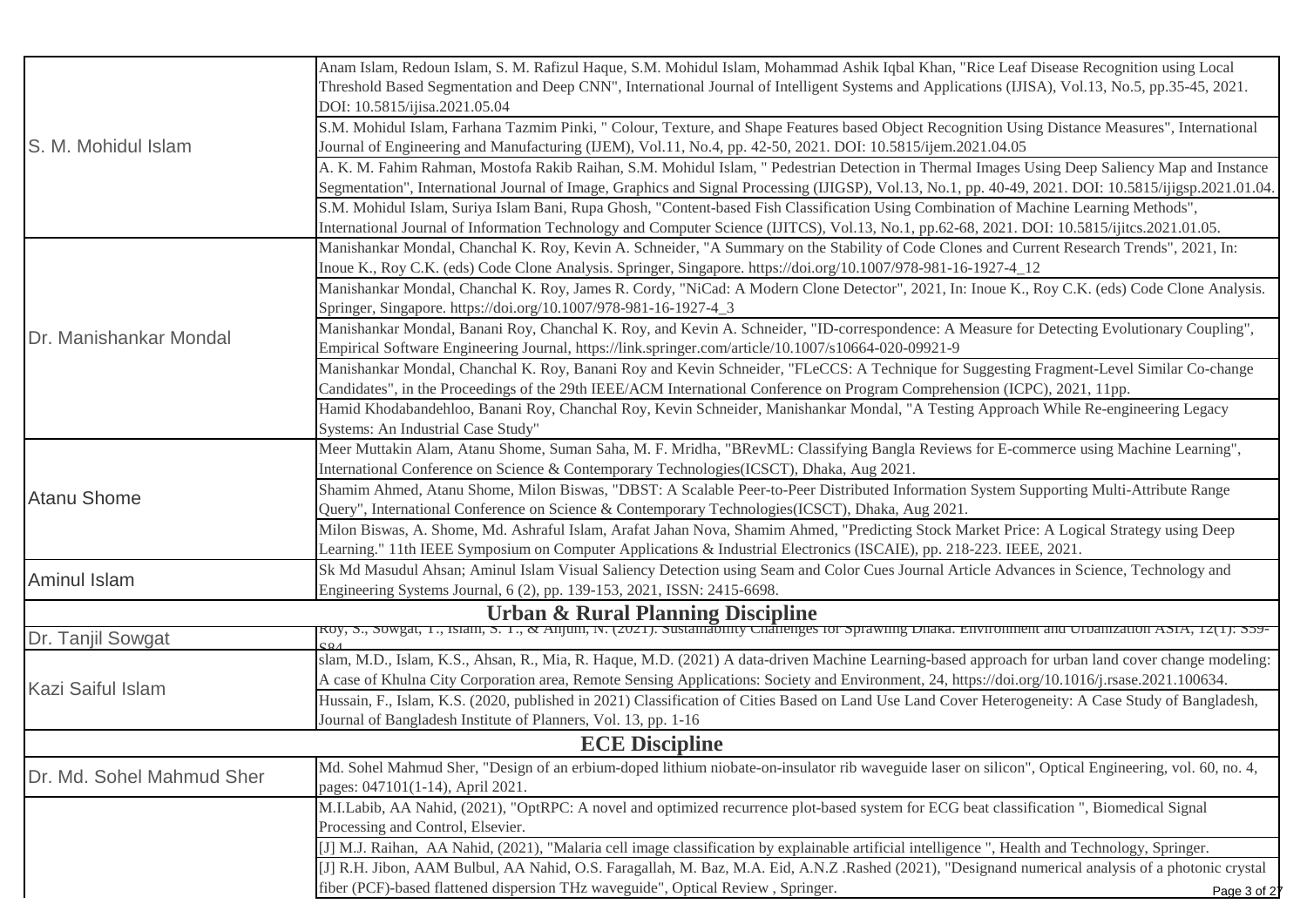|                       | [J] B. Eid, M.R. Islam, R. Shah, AA Nahid, A.Z. Kouzani, M.A.P. Mahmud (2021), "Enhanced Profitability of Photovoltaic Plants by Utilizing<br>Cryptocurrency-Based Mining Load", IEEE Transactions on Applied Superconductivity, IEEE. |
|-----------------------|----------------------------------------------------------------------------------------------------------------------------------------------------------------------------------------------------------------------------------------|
|                       | [J] M.A.A. Rafi, M.J.K. Jaman, M.A. Hasan, M.R. Islam, M.A.P. Mahmud, A.Z. Kouzani, AA Nahid (2021), "Renewable Energy-based Hybrid                                                                                                    |
|                       | Microgrid for Economically Effective Coastal Electrification", IEEE Transactions on Applied Superconductivity, IEEE.                                                                                                                   |
|                       | [J] N.Sikder, M. Masud, A.K.Bairagi, A.S.M. Arif, AA Nahid*, H. A Alhumyani (2021), "Severity Classification of Diabetic Retinopathy Using an                                                                                          |
|                       | Ensemble Learning Algorithm through Analyzing Retinal Images", Symmetry, MDPI.                                                                                                                                                         |
|                       | [J] N.Sikder, AA Nahid*, (2021), "Induction Motor Bearing Fault Classification Using Extreme Learning Machine Based on Power Features", Arabian                                                                                        |
|                       | Journal for Science and Engineering, Springer.                                                                                                                                                                                         |
|                       | [J] N.Sikder, AA Nahid*, (2021), "KU-HAR: An open dataset for heterogeneous human activity recognition", Pattern Recognition Letters, Elsevier.                                                                                        |
| Dr. Abdullah-Al Nahid | [J] M. Masud, A.K.Bairagi, AA Nahid, N. Sikder, S. Rubaiee, A. Ahmed, D. Anand (2021), "A Pneumonia Diagnosis Scheme Based on Hybrid Features                                                                                          |
|                       | Extracted from Chest Radiographs Using an Ensemble Learning Algorithm", Journal of Healthcare Engineering, Hindawi.                                                                                                                    |
|                       | [J] A.A.M. Bulbul, A.Z. Kouzani, M A P. Mahmud, AA Nahid*, (2021), "Design and Numerical Analysis of a Novel Rectangular PCF (R-PCF)-Based                                                                                             |
|                       | Biochemical Sensor (BCS) in the THz Regime", International Journal of Optics, Hindawi.                                                                                                                                                 |
|                       | [J] M. Masud, N. Sikder, AA Nahid, A.K.Bairagi, M.A. AlZain (2021), "A Machine Learning Approach to Diagnosing Lung and Colon Cancer Using a                                                                                           |
|                       | Deep Learning-Based Classification Framework", Sensor, MDPI.                                                                                                                                                                           |
|                       | [C] M.A.M. Khan, S.H. Kee, N. Sikder, M.A.A. Mamun, M.T. Zohora, M.T.Hasan, A.K. Bairagi, AA Nahid (2021), "A Vision-Based Lane Detection                                                                                              |
|                       | Approach for Autonomous Vehicles Using a Convolutional Neural Network Architecture", International Conference on Informatics, Electronics &                                                                                            |
|                       | Vision (ICIEV 2021), August 16-20, 2021, Japan.                                                                                                                                                                                        |
|                       | [C] N. Sikder, M.A.R Ahad, AA Nahid (2021), "Human Action Recognition Based on a Sequential Deep Learning Model", International Conference on                                                                                          |
|                       | Informatics, Electronics & Vision (ICIEV 2021), August 16-20, 2021, Japan.                                                                                                                                                             |
|                       | [C] M.J. Raihan, M.A.R Ahad, AA Nahid (2021), "Automated Rehabilitation Exercise Assessment by Genetic Algorithm-optimized CNN", International                                                                                         |
|                       | Conference on Informatics, Electronics & Vision (ICIEV 2021), August 16-20, 2021, Japan.                                                                                                                                               |
|                       | [C] MRH Khan, AH Uddin, AA Nahid, AK Bairagi (2021), "Skin Cancer Detection from Low-Resolution Images using Transfer Learning", 4th                                                                                                   |
|                       | International Conference on Intelligent Sustainable Systems (ICISS 2021), February 26-27, 2021, Tamil Nadu, India.                                                                                                                     |
|                       | Md. Kamrul Hasan, Md. Tasnim Jawad, Aishwariya Dutta, Md. Abdul Awal, Md. Akhtarul Islam, Mehedi Masud, Jehad F. Al-Amri, "Associating                                                                                                 |
|                       | Measles Vaccine Uptake Classification and its Underlying Factors using an Ensemble of Machine Learning Models", IEEE Access, 2021.                                                                                                     |
|                       | DOI:https://doi.org/10.1109/ACCESS.2021.3108551                                                                                                                                                                                        |
|                       |                                                                                                                                                                                                                                        |
|                       | Md. Rabiul Islam, Md. Milon Islam, Md. Mustafizur Rahman, Chayan Mondal, Suvojit Kumar Singha, Mohiuddin Ahmad, Md. Abdul Awal, Md. Saiful                                                                                             |
|                       | Islam, Mohammad Ali Moni, "EEG Channel Correlation Based Model for Emotion Recognition", Computers in Biology and Medicine, 2021, doi:                                                                                                 |
|                       | https://doi.org/10.1016/j.compbiomed.2021.104757                                                                                                                                                                                       |
|                       | Md. Abdul Awal, Md. Shahadat Hossain, Kumar Debjit, Nafiz Ahmed, Rajan Dev Nath, G. M. Monsur Habib, Md. Salauddin Khan, Md. Akhtarul Islam,                                                                                           |
|                       | M. A. Parvez Mahmud, "An Early Detection of Asthma Using BOMLA Detector," in IEEE Access, vol. 9, pp. 58403-58420, 2021, doi:                                                                                                          |
| Dr. Md. Abdul Awal    | 10.1109/ACCESS.2021.3073086                                                                                                                                                                                                            |
|                       | S M Hasan Mahmud, Wenyu Chen, Yongsheng Liu, Md. Abdul Awal, Kawsar Ahmed, Md Habibur Rahman, Mohammad Ali Moni, PreDTIs: prediction                                                                                                   |
|                       | of drug-target interactions based on multiple feature information using gradient boosting framework with data balancing and feature selection techniques,                                                                              |
|                       | Briefings in Bioinformatics, 2021; bbab046.                                                                                                                                                                                            |
|                       | Md. Abdul Awal, Sheikh Shanawaz Mostafa, Mohiuddin Ahmad, Mohammad Ashik Alahe, Mohd Abdur Rashid, Abbas Z. Kouzani, M. A. Parvez                                                                                                      |
|                       |                                                                                                                                                                                                                                        |
|                       | Mahmud. "Design and Optimization of ECG Modeling for Generating Different Cardiac Dysrhythmias" Sensors, vol. 21, issue. 5: 1638, 2021.<br>Two. Abdul Awal, Memor Masud, Md. Sanadat Hossain, Abdullah Al-Mamun Dulbut, S. M. Has      |
|                       | Bayesian Optimization-Based Machine Learning Framework for COVID-19 Detection from Inpatient Facility Data," in IEEE Access, vol. 9, pp. 10263-<br>$0.201 - 20.21$                                                                     |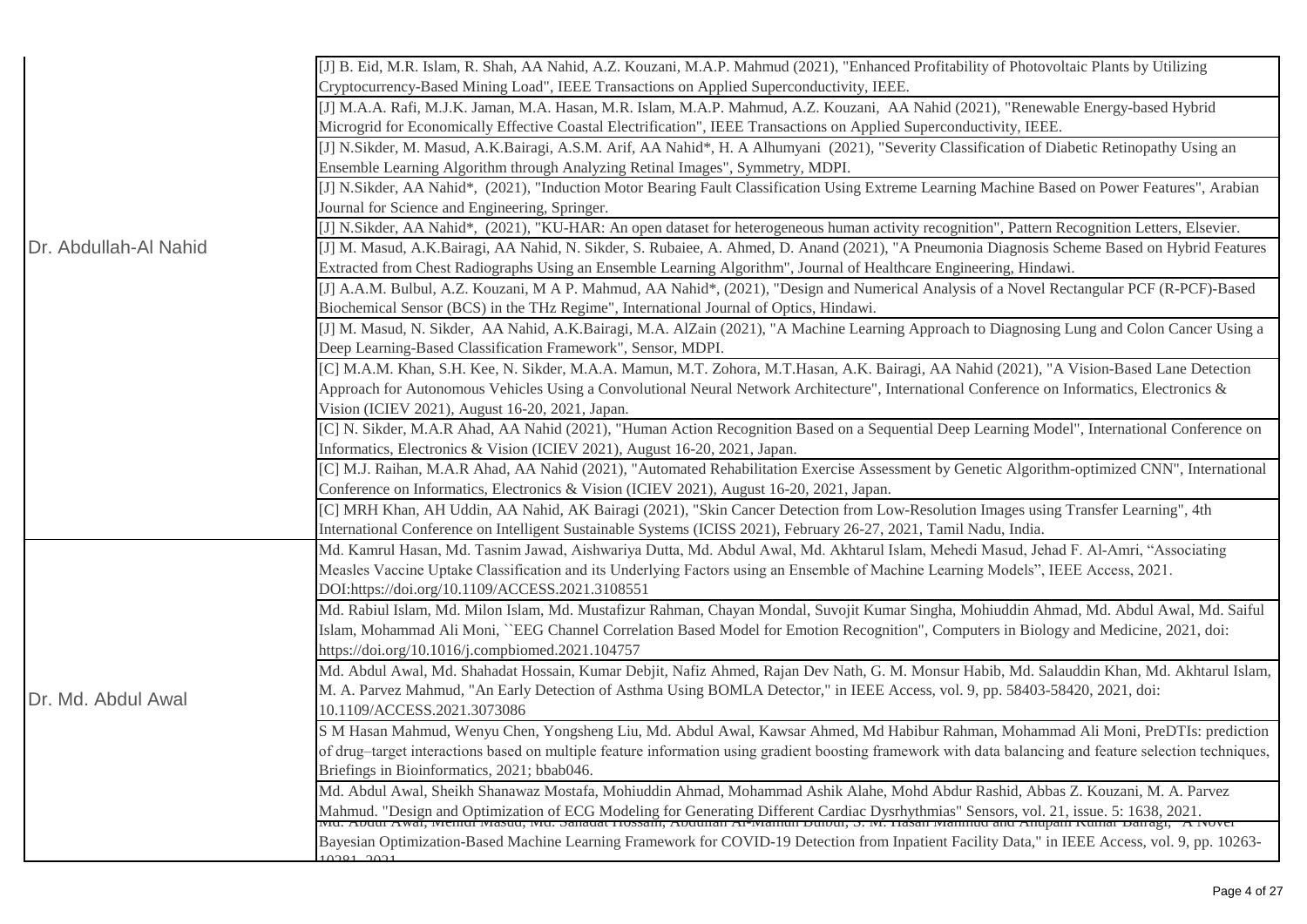| Rafia Nishat Toma         | Rafia Nishat Toma, Cheol-Hong Kim, and Jong-Myon Kim, "Bearing Fault Classification Using Ensemble Empirical Mode Decomposition and                                                                                               |
|---------------------------|-----------------------------------------------------------------------------------------------------------------------------------------------------------------------------------------------------------------------------------|
|                           | Convolutional Neural Network", Electronics, 2021,10(11), 1248; https://doi.org/10.3390/electronics10111248 [MDPI]                                                                                                                 |
|                           | Rafia Nishat Toma and Jong-Myon Kim, "Induction Motor Bearing Fault Diagnosis Using Statistical Time Domain Features and Hypertuning of                                                                                           |
|                           | Classifiers". In: Park J.J., Fong S.J., Pan Y., Sung Y. (eds) Advances in Computer Science and Ubiquitous Computing. Lecture Notes in Electrical                                                                                  |
|                           | Engineering, vol 715. Springer, Singapore, (2021). https://doi.org/10.1007/978-981-15-9343-7_35<br>Audunan Al-wiamun Dunun , Annicu iyauni zaki Kasheu, Hazeln wi. El-Hageen, and Aadel wi. Alatwi. Design and numerical analysis |
|                           | sensitive PCF-based sensor for detecting kerosene adulteration in petrol and diesel." Alexandria Engineering Journal 60, no. 6 (2021): 5419-5430.                                                                                 |
|                           | Abdullah Al-Mamun Bulbul, Abbas Z. Kouzani, M. A. Mahmud, and Abdullah-Al Nahid. "Design and Numerical Analysis of a Novel Rectangular PCF                                                                                        |
|                           | (R-PCF)-Based Biochemical Sensor (BCS) in the THz Regime." International Journal of Optics 2021 (2021). Hindawi. (Read)                                                                                                           |
|                           | Md Ekhlasur Rahaman, Rayhan Habib Jibon, Himadri Shekhar Mondal, Md Bellal Hossain, Abdullah Al-Mamun Bulbul, and Rekha Saha. "Design and                                                                                         |
|                           | optimization of a PCF-based chemical sensor in THz regime." Sensing and Bio-Sensing Research 32 (2021): 100422. Elsevier                                                                                                          |
|                           | Rayhan Habib Jibon, Abdullah Al-Mamun Bulbul, and Mekhlasur Rahaman. "Numerical investigation of the optical properties for multiple PCF                                                                                          |
| Abdullah Al-Mamun Bulbul  | structures in the THz regime." Sensing and Bio-Sensing Research (2021): 100405. Elsevier.<br>Two About Awat, Menedi Masud, Mu Shanadat Hossani, Abouthan Al-Manum Butbut, SM Hasan Manmud, and Amupam Kumat Banagi. A Nover       |
|                           |                                                                                                                                                                                                                                   |
|                           | Bayesian Optimization-Based Machine Learning Framework for COVID-19 Detection From Inpatient Facility Data." IEEE Access 9 (2021): 10263-<br>$10001$ HEEL                                                                         |
|                           | Abdullah Al-Mamun Bulbul*, Rayhan Habib Jibon, Sagor Biswas, Syeda Tarannum Pasha, and Md. Abu Sayeed. "Photonic Crystal Fiber-based Blood                                                                                        |
|                           | Components Detection in THz Regime: Design and Simulation." Sensors International (2021). Elsevier                                                                                                                                |
|                           | Md Mahbub Hossain, Md Shamim Ahsan, Niloy Sikder, Md Ekhlasur Rahaman, Abdullah Al-Mamun Bulbul, and Himadri Shekhar Mondal. "High                                                                                                |
|                           | birefringence and broadband dispersion compensation photonic crystal fiber." Journal of Optical Communications, (2021). De Gruyter.                                                                                               |
|                           | <b>Mathematics Discipline</b>                                                                                                                                                                                                     |
|                           | K. Das, A. Das, A. Sultana, M. S. Khan and M. H. A. Biswas, Prediction of Gestational Age: A Comparison of Regression Models, International Journal                                                                               |
|                           | of Emerging Trends in Science and Technology, 8(7): 1-14, 2021. URL: https://dx.doi.org/10.18535/ijetst/v8i7.01.                                                                                                                  |
|                           | K. Das, B. S. N. Murthy, S. A. Samad and M. H. A. Biswas, Mathematical Transmission Analysis of SEIR Tuberculosis Disease Model, Sensors                                                                                          |
| Dr. Md. Haider Ali Biswas | International, Vol. 2, 2021. DOI: https://doi.org/10.1016/j.sintl.2021.100120.                                                                                                                                                    |
|                           | S. Mandal, M. S. Islam, M. H. A. Biswas, S. Akter, Modeling the Optimal Mitigation of Potential Impact of Climate Change on Coastal Ecosystems,                                                                                   |
|                           | HELIYON, 7(7), 2021. DOI: https://doi.org/10.1016/j.heliyon.2021.e07401.                                                                                                                                                          |
|                           | S. Mandal, M. S. Islam and M. H. A. Biswas, Modeling the Potential Impact of Climate Change on Living Beings near Coastal Area, Modeling Earth                                                                                    |
|                           | Systems and Environment, (2021) 7:1783-1796. DOI: https://doi.org/10.1007/s40808-020-00897-5                                                                                                                                      |
| Prof. Dr. Munnujahan Ara  | Md. Azmol Huda, Naima Tuz Johora, Munnujahan Ara, "The Derivation of Various Arbitrary Parameters in the Formulation of Classical Fourth-Order                                                                                    |
|                           | Runge-Kutta Method", International Journal of Pure and Applied Mathematics Research, 2021                                                                                                                                         |
| Dr. Lasker Ershad Ali     | Md. Azizur Rahman, Ariful Islam and Lasker Ershad Ali, (2021) "Intelligent Route Construction Algorithm for Solving Traveling Salesman problem",                                                                                  |
|                           | International Journal of Computer Science and Network Security, vol. 21(4), pp. 33-40.                                                                                                                                            |
|                           | Biplab Madhu, Md. Azizur Rahman, Arnab Mukherjee, Md. Zahidul Islam, Raju Roy and Lasker Ershad Ali, (2021) "A Comparative Study of Support                                                                                       |
|                           | Vector Machine and Artificial Neural Network for Option Price Prediction", Journal of Computer and Communications, vol. 9(5), pp.78-91.                                                                                           |
| Dr Ariful Islam           | Md. Azizur Rahman, Ariful Islam, and Lasker Ershad Ali, Intelligent Route Construction Algorithm for Solving Traveling Salesman Problem,                                                                                          |
|                           | International Journal of Computer Science & Network Security, Vol. 21, No. 4, pp. 33-40, 2021.                                                                                                                                    |
|                           | Md. Azizur Rahman, Ariful Islam, and Lasker Ershad Ali (2021) "Intelligent Route Construction Algorithm for Solving Traveling Salesman Problem",                                                                                  |
|                           | International Journal of Computer Science and Network Security (IJCSNS), Vol. 21, No. 4, pp. 33-40. https://doi.org/10.22937/IJCSNS.2021.21.4.5                                                                                   |
|                           | Md. Azizur Rahman, and Hasan Parvez (2021) "Repetitive Nearest Neighbor Based Simulated Annealing Search Optimization Algorithm for Traveling                                                                                     |
| Dr. Md. Azizur Rahman     | Salesman Problem", Open Access Library Journal (OALibJ), Vol. 8, No. 6, pp. 1-17. https://doi.org/10.4236/oalib.1107520                                                                                                           |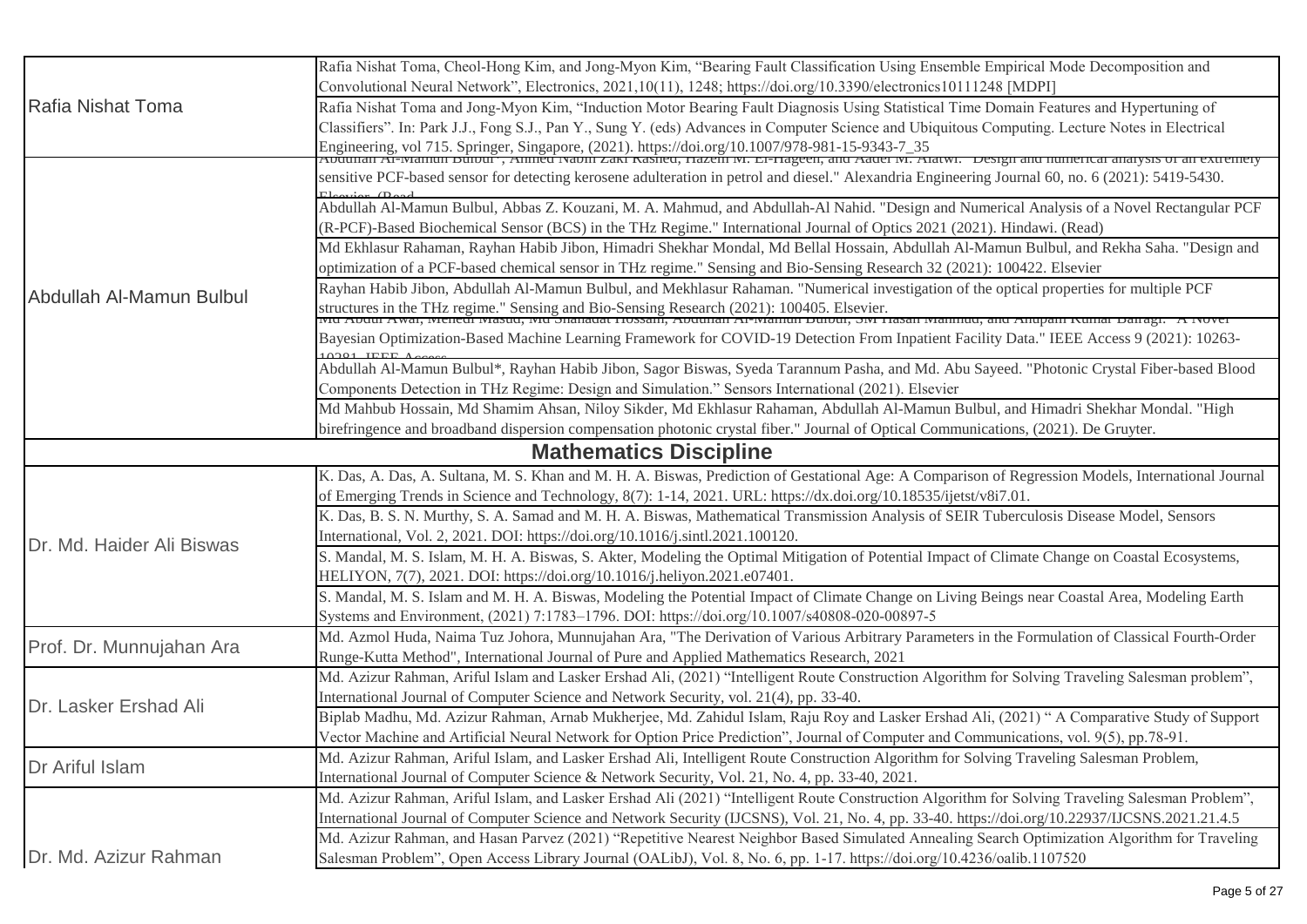|                             | Biplab Madhu, Md. Azizur Rahman, Arnab Mukherjee, Md. Zahidul Islam, Raju Roy, and Lasker Ershad Ali (2021) "A Comparative Study of Support<br>Vector Machine and Artificial Neural Network for Option Price Prediction", Journal of Computer and Communications (JCC), Vol. 9, No. 5, pp. 78-91.<br>https://doi.org/10.4236/jcc.2021.95006                                                                                                                                                                                   |
|-----------------------------|-------------------------------------------------------------------------------------------------------------------------------------------------------------------------------------------------------------------------------------------------------------------------------------------------------------------------------------------------------------------------------------------------------------------------------------------------------------------------------------------------------------------------------|
| <b>Uzzwal Kumar Mallick</b> | U. K. Mallick, A. Rahman, M. H. A. Biswas, M. Samsuzzoha and S. K. Roy, An optimal immunotherapeutic treatment of HIV infections to regain the<br>targeted CD4\$^+\$T cell count: a boundary value problem approach, Journal of Applied Nonlinear Dynamics, 2021.                                                                                                                                                                                                                                                             |
| <b>Sk. Abdus Samad</b>      | K. Das, B. S. N. Murthy, S. A. Samad and M. H. A. Biswas, Mathematical Transmission Analysis of SEIR Tuberculosis Disease Model, Sensors<br>International, Vol. 2, 2021. DOI: https://doi.org/10.1016/j.sintl.2021.100120.<br>D.W.J. Nana, S.W. Armuzzaman, Samu Islam, SK. Neza-E-Naool, Aouunan Al- Mamun, Malau Mazumuar, Kanak Chanura Koy, M.S. Khan, 2021,                                                                                                                                                              |
|                             | 'Swimming of microbes in blood flow of nano-bioconvective Williamson fluid", Thermal Science and Engineering Progress, vol. 25, pp. 101018. Q1                                                                                                                                                                                                                                                                                                                                                                                |
| Sk. Reza-E-Rabbi            | Abdullah Al- Mamun, S.M. Arifuzzaman, Sk. Reza-E-Rabbi, Umme Sara Alam, Saiful Islam, M.S. Khan, 2021, "Numerical simulation of periodic MHD<br>Casson nanofluid flow through porous stretching sheet", SN Applied Sciences, vol. 3, pp. 271. Q1 Publisher: Springer                                                                                                                                                                                                                                                          |
|                             | Abdullah Al- Mamun, Sk. Reza-E-Rabbi, S.M. Arifuzzaman, Umme Sara Alam, Md Shohel Parvez, M.S. Khan, 2021, "Chemically reactive MHD<br>Eyring-Powell nanofluid flow past a stretching surface with convergence test", Mathematical Modeling of Engineering Problems, vol. 8 (4), pp. 645-653.<br>Q2 Publisher: IIETA                                                                                                                                                                                                          |
| Sharmin Sultana Shanta      | M. A. I. Islam, S. S. Shanta and A. Rahman (2021), Modeling SARS-CoV-2 spread with dynamic isolation, Mathematics in Applied Sciences and<br>Engineering, Online First, pp.1-16. https://doi.org/10.5206/mase/13886                                                                                                                                                                                                                                                                                                           |
| Dr. Md. Torikul Islam       | 1. M. T Islam*, M. A. J. Pikul, X. S. Wang*, Y. Zhang, Thermally assisted magnetization reversal of a magnetic nanoparticle driven by a down-chirp<br>microwave field pulse, Vol. 537,2021, Journal of Magnetism and Magnetic Materials, Elsevier.                                                                                                                                                                                                                                                                            |
|                             | M. O. F. Rasel and T. Ishigure, "Development of 3-Dimensional Single-mode Core Over-Crossing Polymer Optical Waveguides Using the Mosquito<br>Method", IEEE CPMT Symposium, Kyoto, Japan, Nov. 10-12, 2021.                                                                                                                                                                                                                                                                                                                   |
| Dr. Md. Omar Faruk Rasel    | M. O. F. Rasel and T. Ishigure, "Fabrication of Circular Core Optical Waveguides Realized with 3-Dimensional Polymer Devices Using the Mosquito<br>Method," International Meet & Expo on Laser, Optics and Photonics (OPTICSMEET 2021), Nice, France, Nov. 1-3, 2021 (Invited Speaker).<br>IVI. K. Alalli, IV. Alsary, IVI. O. F. Kasel, and 1. Ishigure, Wultimoue interference bas                                                                                                                                          |
|                             | Investigation," 2021 International Conference on Electronics, Communications and Information Technology (ICECIT), Khulna, Bangladesh, Sept. 14-16,                                                                                                                                                                                                                                                                                                                                                                            |
|                             | F. Tasnim, M. O. F. Rasel, and T. Ishigure, "Design and investigation of step-index core polymer directional coupler for board-level optical circuitry,"<br>National Conference of Physics, Bangladesh Physical Society, Bangladesh, 6-7 Aug. 2021.                                                                                                                                                                                                                                                                           |
|                             | N. Afsary, M. N. Sakib, M. K. Alam, M. O. F. Rasel and T. Ishigure, "Design and Investigation of Polymer Multimode Interference based Waveguide<br>Splitters for Photonic Integrated Circuits," International E-Conference in Physics 2021, Dhaka University, Bangladesh, July 9-11, 2021.                                                                                                                                                                                                                                    |
| <b>Goshtha Gopal Biswas</b> | Impact of Cr substitution on the structural, morphological, dielectric, and electrical properties of MgCo2O4 nanoparticles synthesized via solid-state<br>reaction route, October 2021DOI:10.1016/j.rsurfi.2021.100028                                                                                                                                                                                                                                                                                                        |
| Md. Emran Hossain           | Md. Mojahid Roni, Karimul Hoque*, Tapash Chandra Paul**, M.N. I. Khan, Md. Emran Hossain***, Synthesis of La- doped Mn0.6Zn0.4LaxFe2-xO4<br>and the study of its structural, electrical and magnetic properties for high frequency applications, Results in Materials 11 (2021) 100215,<br>https://doi.org/10.1016/j.rinma.2021.100215, (Publisher: Elsevier B.V., Date: 2021(available online)).                                                                                                                             |
|                             | Lslam, Md. Abdur Rashid, Md Parvez Ahamed, Md. Emran Hossain, Md Rafiqul Ahsan, Muhammad Mortuza, Mirza Humaun, Mirza Humaun Kabir<br>Rubel*, Morphogenesis of Silicovanadate Glasses: Investigation of Physical Properties, Journal of Engineering Advancements Vol. 02(02) 2021, pp 16-<br>24, DOI: 10.38032/jea.2021.02.003, (Publisher: SciEn Publishing Group, Date: 2021(available online)).<br>S.K. IVIIIU, IVI.A. Haul, F. Farvin, K. Iviajumuer, S.H. Ivaquo, A.K.IVI.A. Islama, Effect of Doron incorporation mio t |
| <b>Rinku Majumder</b>       | Insights from DFT, Journal of Materials Research and Technology, https://doi.org/10.1016/j.jmrt.2021.02.031. (Publisher: Elsevier, Date:2021, Q1, IF:                                                                                                                                                                                                                                                                                                                                                                         |
|                             | S. K. Mitro, R. Majumder *, K. M. Hossain, Md. Zahid Hasan, Md. Emran Hossain, M. A. Hadi, Insights into the physical properties and anisotropic<br>nature of ErPdBi with an appearance of low minimum thermal conductivity, Chin. Phys. B 30(1), (2021) 016203, DOI: https://doi.org/10.1088/1674-<br>1056/abaf9d, (Publisher: Institute of Physics (IoP), UK and Chinese Academy of Science, Date: 2020) (available in online), Q3, IF: 1.21                                                                                |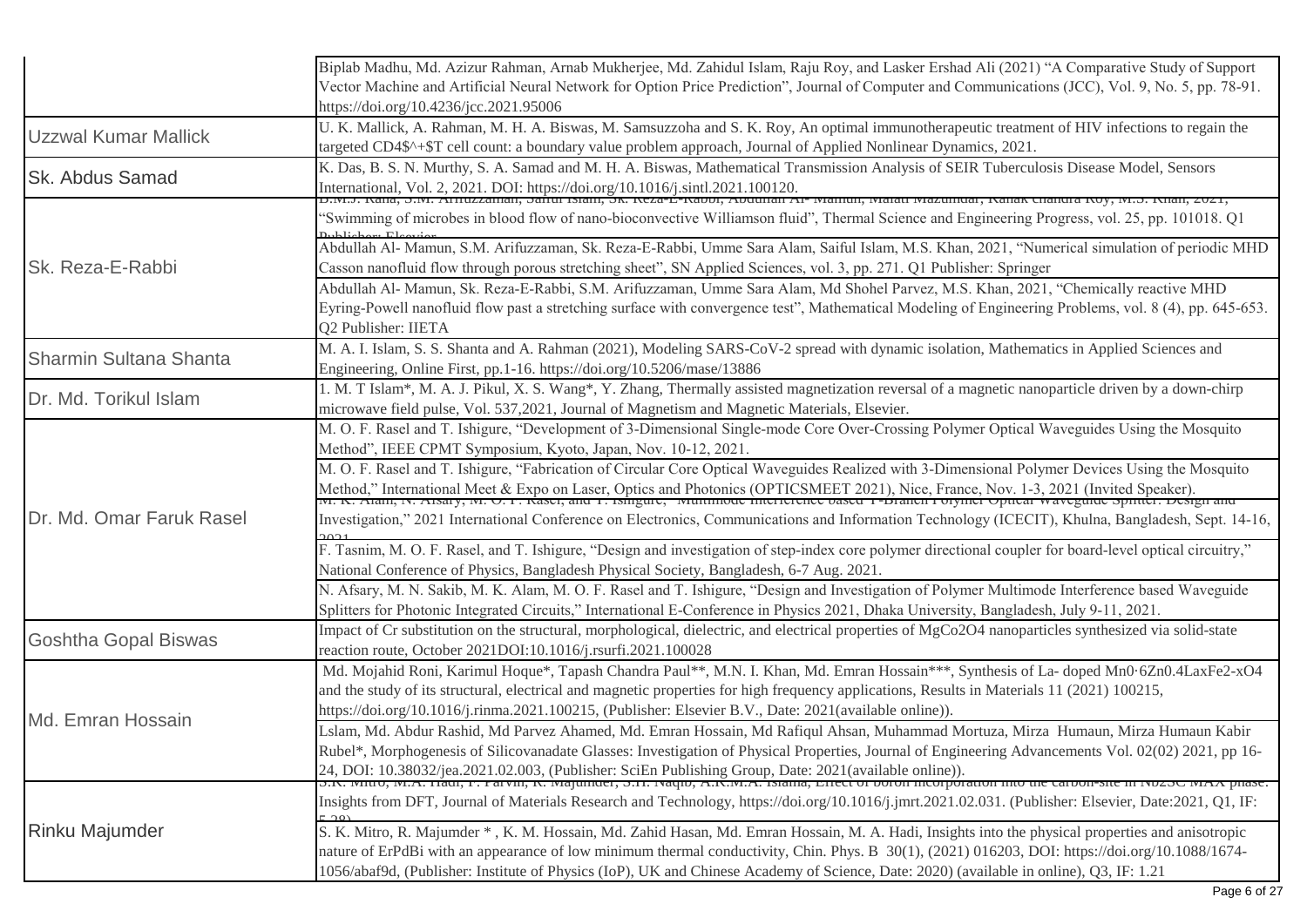| Abdullah Al-Mamun        | Abdullah Al-Mamun, S. M. Arifuzzaman, Sk. Reza-E-Rabbi, Umme Sara Alam, Saiful Islam and Md. Shakhaoath Khan, (2021), Numerical simulation of                                                                                     |
|--------------------------|-----------------------------------------------------------------------------------------------------------------------------------------------------------------------------------------------------------------------------------|
|                          | periodic MHD Casson nanofluid flow through porous stretching sheet, SN Applied Sciences, 3(2), 271. https://doi.org/10.1007/s42452-021-04140-3.                                                                                   |
|                          | B. M. J. Rana, S M Arifuzzaman, Saiful Islam, Sk. Reza-E-Rabbi, Abdullah Al-Mamun, Malati Mazumder, Kanak Chandra Roy, Md. Shakhaoath Khan,                                                                                       |
|                          | 2021, Swimming of Microbes in Blood Flow of nano-bioconvective Williamson fluid, Thermal Science and Engineering Progress, 25(2021), 101018.                                                                                      |
|                          | https://doi.org/10.1016/j.tsep.2021.101018. (IF: 4.395)                                                                                                                                                                           |
|                          | Abdullah Al-Mamun, Sk. Reza-E-Rabbi, S. M. Arifuzzaman, Umme Sara Alam, Md. Shohel Parvez and Md. Shakhaoath Khan, (2021), Chemically                                                                                             |
|                          | Reactive MHD Eyring-Powell Fluid Flow past a Porous Stretching Sheet with the Impact of Radiation and Heat Absorption along with Convergence                                                                                      |
|                          | Test, Mathematical Modelling of Engineering Problems, 8(4), 2021.https://doi.org/10.18280/mmep.080418. (IF:1.66)                                                                                                                  |
|                          | <b>Chemistry Discipline</b>                                                                                                                                                                                                       |
|                          | Antioxidant, antibacterial and electrochemical activity of (E)-N-(4 (dimethylamino) benzylidene)-4H-1,2,4-triazol-4-amine ligand and its transition metal                                                                         |
|                          | complexes; Md. Mahadi Hasan, Habib Md. Ahsan , Prianka Saha, Jannatul Naime, Asish Kumar Das, Md. Ali Asraf and A.B.M. Nazmul Islam; Result in                                                                                    |
| A.B.M. Nazmul Islam      | Chemistry (Elsevier), 2021, Vol. 3, 100115.<br>Avennoa omnior. A rrospective source of Bioactive Compounus against Antimicropial and Cytotoxic Activities, ivid. Abdul ivialinan, Liton Chandra,                                  |
|                          |                                                                                                                                                                                                                                   |
|                          | A.B.M. Nazmul Islam, Md. Saddam Hossain, Md. Kudrat-E-Zahan and Tetsuya Kida; Asian Journal of Chemistry (Scopus), 2021, Vol. 33 (1), p. 179-                                                                                     |
|                          | Mahiuddin, M.; Ochiai, B. Lemon Juice Assisted Green Synthesis of Reduced Graphene Oxide and Its Application for Adsorption of Methylene Blue.                                                                                    |
|                          | Technologies 2021, 9 (4), 96. https://doi.org/10.3390/technologies9040096                                                                                                                                                         |
|                          | Ullah, M. W.; Haraguchi, N.; Ali, M. A.; Alam, M. R.; Mahiuddin, M.; Ahamed, S. K. Atom Transfer Radical Polymerization of Styrene and Acrylates:                                                                                 |
|                          | Effects of Catalyst, Ligand, Solvent, and Initiator. J. Sci. Res. 2021, 13 (3), 999-1010. https://doi.org/10.3329/jsr.v13i3.53347                                                                                                 |
|                          | Mahiuddin, M.; Ochiai, B. Green Synthesis of Crystalline Bismuth Nanoparticles Using Lemon Juice. RSC Adv. 2021, 11 (43), 26683–26686.                                                                                            |
|                          | https://doi.org/10.1039/D1RA03560F                                                                                                                                                                                                |
| Md. Mahiuddin            | Kumar, G.; Tonu, N. T.; Dhar, P. K. Removal of Fe 3 + Ions from Wastewater by Activated Borassus Flabellifer Male Flower Charcoal. Pollution 2021,                                                                                |
|                          | 7(3), 693-707. https://doi.org/10.22059/poll.2021.320575.1033                                                                                                                                                                     |
|                          | Saha, P.; Mahiuddin, M.; Islam, A. B. M. N.; Ochiai, B. Biogenic Synthesis and Catalytic Efficacy of Silver Nanoparticles Based on Peel Extracts of                                                                               |
|                          | Citrus Macroptera Fruit. ACS Omega 2021, 6 (28), 18260–18268. https://doi.org/10.1021/acsomega.1c02149<br>Tvayeem, J., Al-Dari, Ivi. A. A., Iviamuuum, Ivi., Kamman, Ivi. A., Ivienbru, O. T., Ammau, H., Kamman, Ivi. Ivi. Sinca |
|                          |                                                                                                                                                                                                                                   |
|                          | Nanoparticles by Reverse Microemulsion Method and Their Functionalization with Cationic Polymer P(NIPAm-Co-AMPTMA) for Antibacterial                                                                                              |
|                          | Vancomycin Immobilization. Colloids Surfaces A Physicochem. Eng. Asp. 2021, 611 (October 2020), 125857.<br>$110.10166$ colored $2020.125057$                                                                                      |
|                          | M.A.R. Khan, M.S. Islam, M.S.A. Mamun. Proximate Compositions and Risk Assessment of Lead in Two Common Fishes (Labeo rohita and                                                                                                  |
|                          | Barbonymus gonionotus) Collected from River and Farms of Bagerhat, Bangladesh. Journal of Food Quality and Hazards Control 8 (2021) 96-103.                                                                                       |
|                          | Md. Abu Rayhan Khan, Muhammad Shamim Al Mamun, Mosummath Hosna Ara. Review on platinum nanoparticles: Synthesis, characterization, and                                                                                            |
|                          | applications. Microchemical Journal 171 (2021) 106840.                                                                                                                                                                            |
|                          | Hiroki Waizumi, Muhammad Shamim Al Mamun, Tsuyoshi Takaoka, Md Iftekharul Alam, Yudai Tanaka, Atsushi Ando, Zhipeng Wang, Ryuichi                                                                                                 |
|                          | Arafune, Tadahiro Komeda. Large difference of doping behavior of tetracyanoquinodimethane (TCNQ) and 2,3,5,6-Tetrafluoro-7,7,8,8-                                                                                                 |
| Muhammad Shamim Al Mamun | tetracyanoquinodimethane (F4-TCNQ) on field effect transistor with channel of atomic layer MoS2. Applied Surface Science 571 (2022) 151252.                                                                                       |
|                          | Md Iftekharul Alam, Tsuyoshi Takaoka, Hiroki Waizumi, Yudai Tanaka, Muhammad Shamim Al Mamun, Atsushi Ando and Tadahiro Komeda. Sensor                                                                                            |
|                          | behavior of MoS2 field-effect transistor with light injection toward chemical recognition. RSC Adv., 2021,11, 26509-26515.                                                                                                        |
|                          | Md. Abu Rayhan Khan, Muhammad Shamim Al Mamun, Mosummath Hosna Ara. Health Risk Assessment of Liza Parsia Fish Lipids: Heavy Metals and                                                                                           |
|                          | DDTs Contaminations. Iran J Toxicol. 2021; 15(3):195-204.                                                                                                                                                                         |
|                          | Tasfia Sharin, Benojir Ahammed, Md. Toufiq Elahi, Muhammad Shamim Al Mamun, Dipak Kumar Paul. Impact of Physical Exercise and Food Habit on                                                                                       |
|                          | Type II Diabetes Mellitus Medicated Patients-A Cross Sectional Study. Journal of Chemical Health Risks, 11(2), 287-296, 2021.                                                                                                     |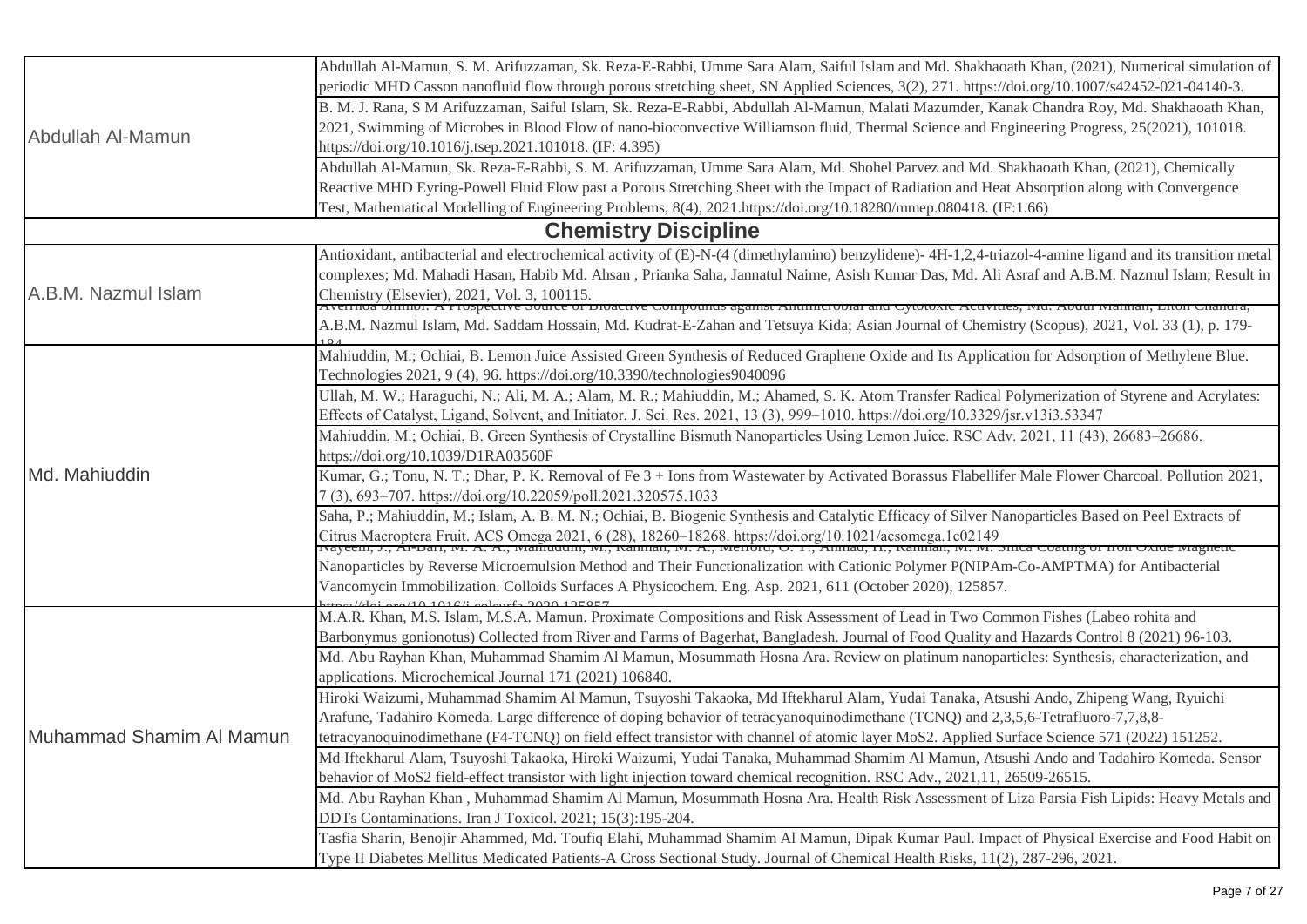| Md. Khairul Amin          | P. K. Dhar, P. Saha, M.K. Hasan, M.K. Amin, M.R. Haque; Green Synthesis of Magnetite Nanoparticles Using Lathyrus sativus Peel Extract and<br>Evaluation of Their Catalytic Activity, Cleaner Engineering and Technology (Elsevier), 3, 10011, 2021                                                                                                                                                                                |
|---------------------------|------------------------------------------------------------------------------------------------------------------------------------------------------------------------------------------------------------------------------------------------------------------------------------------------------------------------------------------------------------------------------------------------------------------------------------|
| Palash Kumar Dhar         | Ara MH, Dhar PK, Naznin A (2021). Assessment of Drinking Water Quality in Some Academic Institutions of Khulna City Corporation, Bangladesh.<br>Environ Monit Assess (Under review). (Springer)                                                                                                                                                                                                                                    |
|                           | Dutta SK, Akhter M, Ahmed J, Dhar PK*, Amin MK (2021). Synthesis and Catalytic Activity of Spinel Ferrites: A Brief Review. Biointerface Res App<br>Chem 12(4):4399-4416. (Scopus)                                                                                                                                                                                                                                                 |
|                           | Dhar PK*, Saha P, Hasan MK, Amin MK, Haque MR (2021). Green Synthesis of Magnetite Nanoparticles Using Lathyrus sativus Peel Extract and<br>Evaluation of Their Catalytic Activity. Clean Eng Technol 3:100117. (Elsevier)                                                                                                                                                                                                         |
|                           | Dhar PK*, A Naznin, Hossain MS, Hasan MK (2021). Toxic Element Profile of Ice Cream in Bangladesh: A Health Risk Assessment Study. Environ<br>Monit Assess 193:421. (Springer)                                                                                                                                                                                                                                                     |
|                           | Kumar G, Tonu NT, Dhar PK, Mahiuddin M (2021). Removal of Fe3+ Ions from Wastewater by Activated Borassus flabellifer Male Flower Charcoal.<br>Pollution 7(3):693-707. (Scopus)                                                                                                                                                                                                                                                    |
|                           | G. Kumar, N. T. Tonu*, P. K. Dhar and Md. Mahiuddin, 2021, Removal of Fe3+ ions from wastewater by activated Borassus flabellifer male flower<br>charcoal, Pollution, 7(3), pp. 693-707.                                                                                                                                                                                                                                           |
| <b>Nusrat Tazeen Tonu</b> | N. T. Tonu* and M. A. Yousuf, 2021, Simultaneous electrochemical determination of dihydroxybenzene isomers at 1-Butyl-3-methylimidazolium<br>hexafluorophosphate modified pencil graphite electrode, Journal of Materials and Environmental Sciences, 12(3), pp. 384-397.                                                                                                                                                          |
| <b>Jannatul Naime</b>     | Antioxidant, antibacterial and electrochemical activity of (E)-N-(4 (dimethylamino) benzylidene)-4H-1, 2, 4-triazol-4-amine ligand and its transition<br>metal complexes; Md. Mahadi Hasan, Habib Md. Ahsan, Prianka Saha, annatul Naime, Asish Kumar Das, Md. Ali Asraf and A.B.M. Nazmul Islam;<br>Results in Chemistry (Elsevier), 2021, Vol. 3, 100115.                                                                        |
| Dr. Md. Ahsan Habib       | Enhancement of electrocatalytic abilities toward CO2 reduction by tethering redox-active metal complexes to the active site, Habib Md. Ahsan, Brian K.<br>Breedlove, Goulven Cosquer, Masahiro Yamashita, Dalton Transactions, 2021, https://doi.org/10.1039/D1DT02318G                                                                                                                                                            |
| Sagar Kumar Dutta         | S. K. Dutta*, M. Akhter, J. Ahmed, M. K. Amin P. K. Dhar, 2021. Synthesis and Catalytic Activity of Spinel Ferrites: A Brief Review. Biointerface<br>Research in Applied Chemistry, 12(4), pp. 4399 - 4416.                                                                                                                                                                                                                        |
|                           | M. A. R. Khan, M. S. A. Mamun and M. H. Ara. Health Risk Assessment of Liza parsia Fish Lipids: Heavy Metals and DDTs Contaminations. Iranian<br>Journal of Toxicology. 2021; 15(3): 195-204.                                                                                                                                                                                                                                      |
| Md. Abu Rayhan Khan       | M. A. R. Khan and M. H. Ara. A Review on Heavy Metals in Vegetables Available in Bangladesh. Journal of Human, Environment, and Health<br>Promotion. 2021; 7(3): 108-119.                                                                                                                                                                                                                                                          |
|                           | M. A. R. Khan, M. S. Islam and M. S. A. Mamun. Proximate Compositions and Risk Assessment of Lead in Two Common Fishes (Labeo rohita and<br>Barbonymus gonionotus) Collected from River and Farms of Bagerhat, Bangladesh. Journal of Food Quality and Hazards Control. 2021; 8: 96-103.                                                                                                                                           |
|                           | M. A. R. Khan, M. S. A. Mamun and M. H. Ara. Review on Platimum Nanoparticles: Synthesis, Characterization, and Applications. Microchemical<br>Journal. 2021; 171: 1-19.                                                                                                                                                                                                                                                           |
|                           | <b>Statistics Discipline</b>                                                                                                                                                                                                                                                                                                                                                                                                       |
|                           | Syed Afroz Keramat, Nusrat Jahan Sathi, Rezwanul Haque, Benojir Ahammed, Rupok Chowdhury, Rubayyat Hashmi, and Kabir Ahmad (2021).<br>Neighbourhood Socio-Economic Circumstances, Place of Residence and Obesity amongst Australian Adults: A Longitudinal Regression Analysis Using<br>14 Annual Waves of the HILDA Cohort. Obesities (MDPI), 1(3), 178-188; DOI: https://doi.org/10.3390/obesities1030016. Publisher's site.     |
|                           | Rahman, M. H., Kamal, M. M., Islam, M. M., Ahammed, B., & Das, S. (2021). Integrated Pest Management Practices Adopted by Mango Growers at<br>Meherpur Region in Bangladesh. SAARC Journal of Agriculture (SAARC Agricultural Centre, Bangladesh). DOI:<br>https://doi.org/10.3329/sja.v19i1.54784. 19(1),125-138. Publisher's site.                                                                                               |
|                           | Md. Akib Al-Zubayer, Benojir Ahammed*, Md. Alamgir Sarder, Subarna Kundu, Uttam Kumar Majumder, Sheikh Mohammed Shariful Islam (2021).<br>Double and triple burden of non-communicable diseases and its determinants among adults in Bangladesh: Evidence from a recent demographic and<br>health survey. International Journal of Clinical Practice (Wiley-Blackwell). DOI: 10.1111/ijcp.14613. Publisher's site.<br>Page 8 of 27 |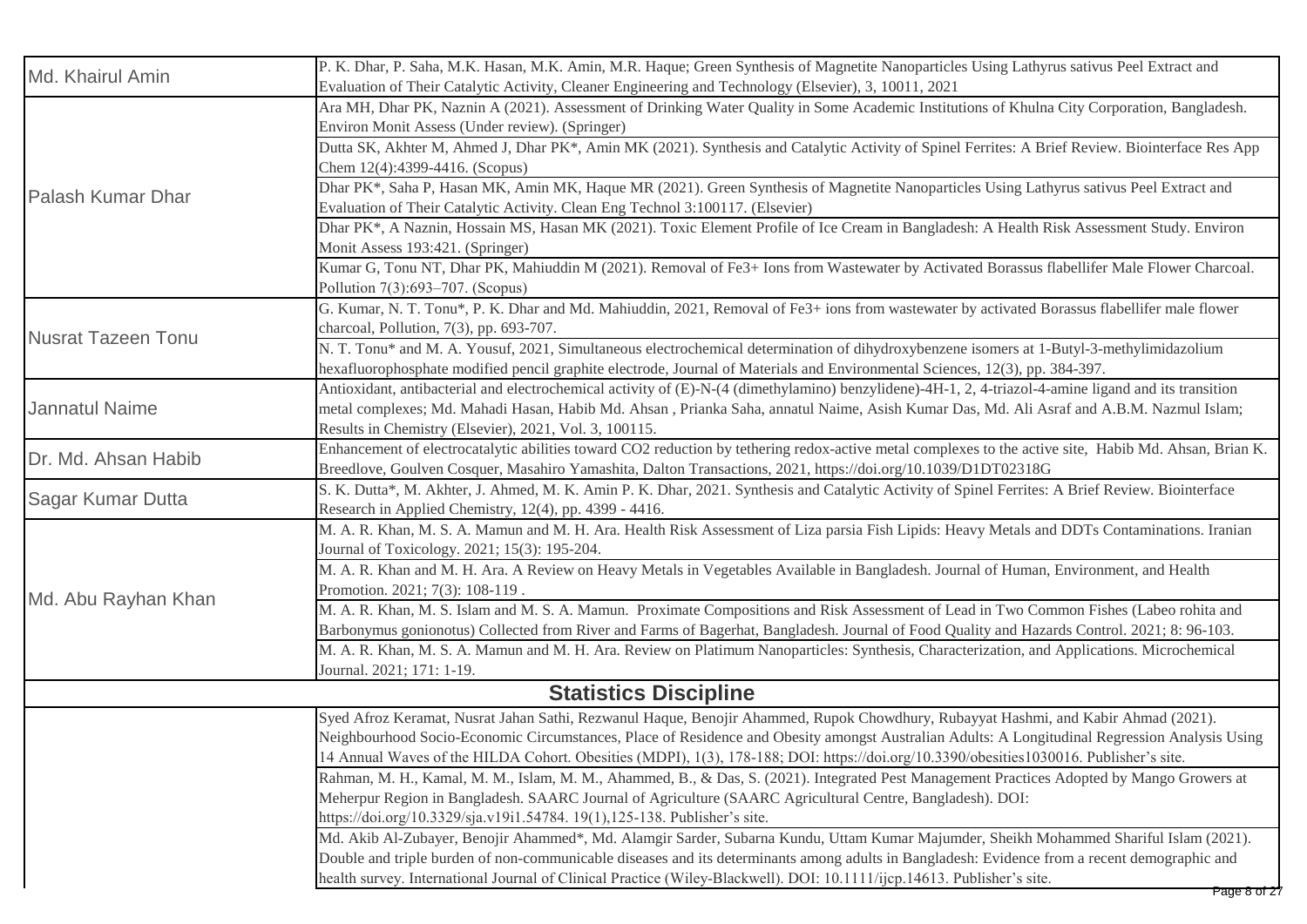| <b>Benojir AHAMMED</b> | S.M. Jubaidur Rahman, N. A. M. Faisal Ahmed, Md. Menhazul Abedin, Benojir Ahammed, Mohammad Ali, Md. Jahanur Rahman, Md. Maniruzzaman<br>(2021). Investigate the risk factors of stunting, wasting, and underweight among under-five Bangladeshi children and its prediction based on machine<br>learning approach. PLoS ONE (Public Library of Science). DOI: doi.org/10.1371/journal.pone.0253172. Publisher's site. |
|------------------------|------------------------------------------------------------------------------------------------------------------------------------------------------------------------------------------------------------------------------------------------------------------------------------------------------------------------------------------------------------------------------------------------------------------------|
|                        | Ahammed, B., Jahan, N., Seddeque, A., Hossain, M.T., Shovo, T.-E.-A., Khan, B., Mamun, M.A., Islam, M.N. (2021). Exploring the association<br>between mental health and subjective sleep quality during the COVID-19 pandemic among Bangladeshi university students, HELIYON (Elsevier), 7(5):<br>e07082. Publisher's site.                                                                                            |
|                        | saruer, ivr.A., israin, s.ivr.s., ivrannuzzaman, ivr., i anuxuer A., anu Anammeu, b. (2021). Frevarence of Ommenueu Fregnancy anu its Associated<br>Factors: Evidence from Six South Asian Countries. PLoS ONE (Public Library of Science), DOI: https://doi.org/10.1371/journal.pone.0245923.                                                                                                                         |
|                        | Shovo T-E-A, Ahammed, B., Khan, B., Jahan, N., Shohel, T.A., Islam M.N. and Hossain M.T. (2021). Determinants of generalized anxiety, depression<br>and subjective sleep quality among University students during COVID-19 pandemic in Bangladesh. Dr. Sulaiman Al Habib Medical Journal (Atlantis<br>Press), Publisher's site.                                                                                        |
| Md. Salauddin Khan     | Awal MA, Hossain MS, Debjit K, Ahmed N, Nath RD, Habib GM, Khan MS, Islam MA, Mahmud MP. An Early Detection of Asthma Using BOMLA<br>Detector. IEEE Access. 2021 Apr 13;9:58403-20.                                                                                                                                                                                                                                    |
|                        | Khan MS, Naznin S, Halder HR, Khan U, Hossain MM, Siddiquee T. Examining the prevalence of hypertension by urban-rural stratification: A Cross-<br>sectional study of Nepal demographic and health survey. Asian Journal of Social Health and Behavior. 2021 Jan 1;4(1):15.                                                                                                                                            |
|                        | Islam, M. A., & Biswas, B. (2021). Socio-economic factors associated with increased neonatal mortality: A mixed-method study of Bangladesh and 20<br>other developing countries based on demographic and health survey data. Clinical Epidemiology and Global Health, 100801.                                                                                                                                          |
| Md. Akhtarul Islam     | Islam, M. A., & Tabassum, T. (2021). Does antenatal and post-natal program reduce infant mortality? A Meta analytical review on 24 developing<br>countries based on Demographic and Health Survey data. Sexual & Reproductive Healthcare, 100616.                                                                                                                                                                      |
|                        | Islam, A., Alauddin, S., & Barna, S. D. (2021). Socioeconomic and Demographic Predictors of Women's First Birth at an Early Age: Evidence from<br>Bangladesh's Demographic and Health Survey, 2004-2014. Journal of International Women's Studies, 22(1), 359-373.                                                                                                                                                     |
| Md. Menhazul Abedin    | SM Jubaidur Rahman, NAM Faisal Ahmed, Md Menhazul Abedin, Benojir Ahammed, Mohammad Ali, Md Jahanur Rahman, Md Maniruzzaman (2021).<br>Investigate the risk factors of stunting, wasting, and underweight among under-five Bangladeshi children and its prediction based on machine learning<br>approach. Plos one 16.6: e0253172.                                                                                     |
|                        | Md Merajul Islam, Md Jahanur Rahman, Md Menhazul Abedin, Md Maniruzzaman (2021). Investigate the Effect of Diabetes on Hypertension based on<br>Bangladesh Demography and Health Survey, 2017-18. (Preprints)                                                                                                                                                                                                          |
| <b>Ashis Talukder</b>  | Talukder, A., Khan, Z.I., Khatun, F., Tahmida, S. Factors associated with age of mother at first birth in Albania: application of quantile regression model.<br>Heliyon 2021. 7(3):e06547 https://doi.org/10.1016/j.heliyon.2021.e06547 IF: 1.65 (SJR: Q1)                                                                                                                                                             |
| Md. Maniruzzaman       | § Maniruzzaman, M., Islam, M. M., Rahman, M. J., Hasan, M. A. M., & Shin, J. (2021). Risk prediction of diabetic nephropathy using machine learning<br>techniques: A pilot study with secondary data. Diabetes & Metabolic Syndrome: Clinical Research & Reviews (Elsevier), 15(5), 102263.                                                                                                                            |
|                        | Rahman, S.M. J., Ahmed, N.A.M.F., Abedin, M. M., Ahammed, B., Ali, M., Rahman, M. J., Maniruzzaman, M <sup>*</sup> . (2021). Investigate the risk factors of<br>stunting, wasting, and underweight among under-five Bangladeshi children and its prediction based on machine learning approach. PloS One (Public<br>Library of Science) (SJR Q1). 16(6):e0253172. doi: 10.1371/journal.pone.0253172.                   |
|                        | Islam, M., Rahman, M.J., Roy, D.C., Most.Tawabunnahar, M., RubaiyatJahan, R., Ahmed, N.A.M.F., Maniruzzam, M <sup>*</sup> . (2021). Machine learning<br>algorithm for characterizing risks of hypertension, at an early stage in Bangladesh. Diabetes & Metabolic Syndrome: Clinical Research & Reviews<br>(Elsevier) (SJR Q1). 15 (3), 877-884.                                                                       |
|                        | Sarder, M.A., Islam, S.M.S., Maniruzzaman, M., Talukder A., and Ahammed, B. (2021). Prevalence of Unintended Pregnancy and Its Associated<br>Factors: Evidence from Six South Asian Countries. Plos One. 16(2), e0245923.                                                                                                                                                                                              |
|                        | Islam, M.M., Rahman, M.J., Roy, D.C., Islam, M.M., Tawabunnahar, M., Ahmed, N.A.M. F., Maniruzzaman, M*. (2021). Risk factors identification and<br>prediction of anemia among women in Bangladesh using machine learning techniques. Current Women's Health Reviews (Bentham Science Publishers)<br>(SJR Q3). 17: 1.                                                                                                  |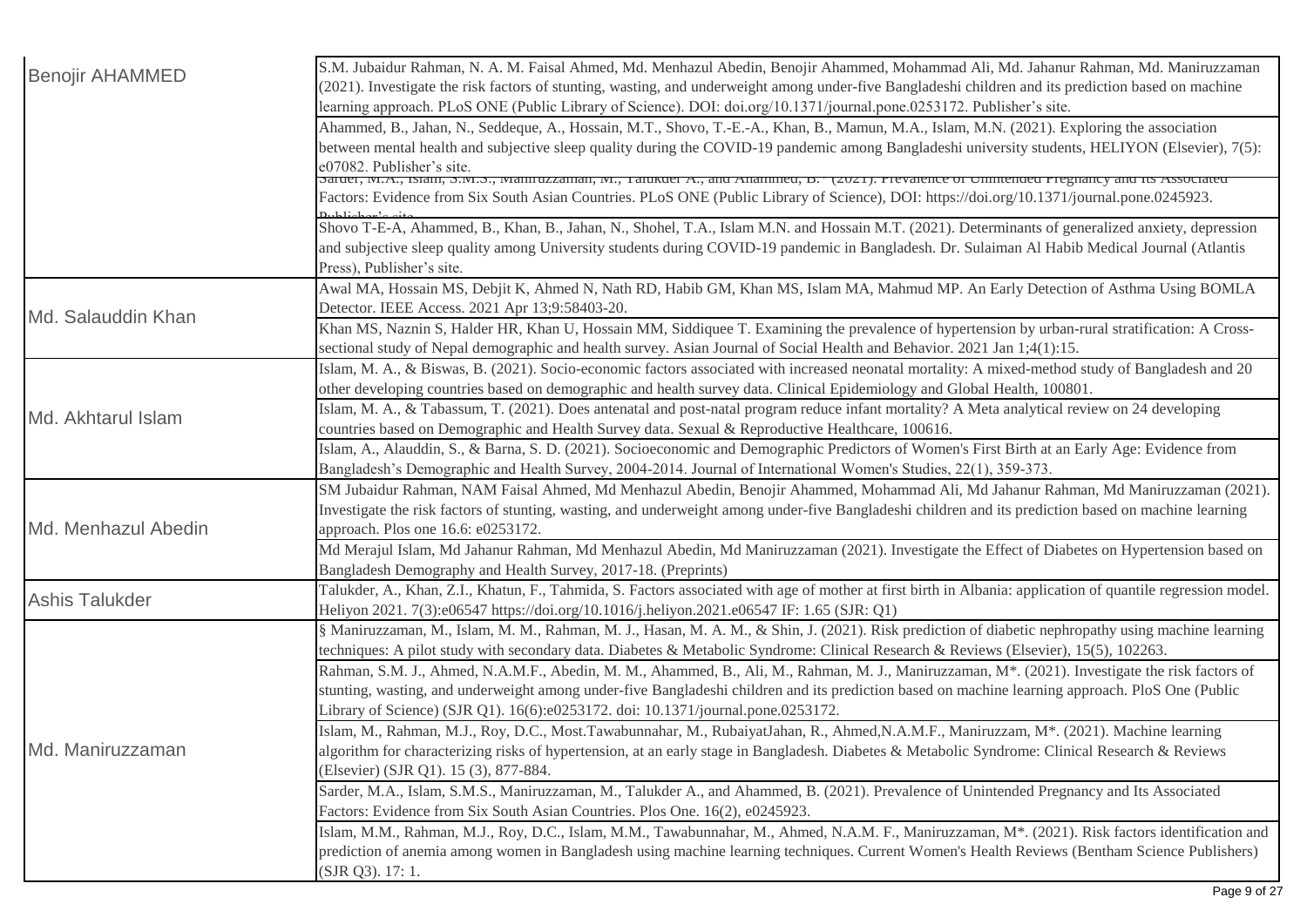| <b>Sharlene Alauddin</b> | Islam, A., Alauddin, S., & Barna, S. D. (2021). Socioeconomic and Demographic Predictors of Women's First Birth at an Early Age: Evidence from                                                                                    |
|--------------------------|-----------------------------------------------------------------------------------------------------------------------------------------------------------------------------------------------------------------------------------|
|                          | Bangladesh's Demographic and Health Survey, 2004-2014. Journal of International Women's Studies, 22(1), 359-373.                                                                                                                  |
| Md. Alamgir Sarder       | Al-Zubayer MA, Ahammed B, Sarder MA, Kundu S, Majumder UK, Shariful Islam SM. Double and triple burden of non-communicable diseases and its                                                                                       |
|                          | determinants among adults in Bangladesh: Evidence from a recent demographic and health survey. International Journal of Clinical Practice. 2021 Jul                                                                               |
|                          | 8:e14613. doi: https://doi.org/10.1111/ijcp.14613 Publiser Link                                                                                                                                                                   |
|                          | Sarder MA, Islam SM, Talukder A, Ahammed B. Prevalence of unintended pregnancy and its associated factors: Evidence from six south Asian                                                                                          |
|                          | countries. Plos one. 2021 Feb 1;16(2):e0245923. doi: 10.1371/journal.pone.0245923 Publisher Link                                                                                                                                  |
|                          | <b>Life Science School</b>                                                                                                                                                                                                        |
|                          | <b>Forestry and Wood Technology Discipline</b>                                                                                                                                                                                    |
|                          | Rahman, M.S., Donoghuem D.N.M., Bracken, L.J., Mahmood, H. Biomass estimation in mangrove forests: a comparison of allometric models                                                                                              |
|                          | incorporating species and structural information. Environmental Research Letters 16 (12) 4002. https://doi.org/10.1088/1748-9326/ac31ee                                                                                           |
|                          | Mahmood, H., Saha, C., Hossain, M.S. Rahman, M.T., Tanvir, M.S.S.I., Roy, S., Bashar, A., Rabby, F., Ahmed, S.N., Ali, M.H. Does coal fly ash                                                                                     |
|                          | influence the growth of mangroves? Environmental Challenges 4, 100201 doi.org/10.1016/j.envc.2021.100201                                                                                                                          |
|                          | Siddiqui, M.R.H., Mahmood, H., Siddiqui, M.B.N., Abdullah, S.M.R, Akhter, M., Sola, G. Iqbal, M.Z.I., Henry, M. Conventional and additive models                                                                                  |
|                          | for estimating the biomass, carbon and nutrient stock in individual Shorea robusta Gaertn. f. tree of the Sal forests of Bangladesh. Environmental                                                                                |
|                          | Challenges, 4: https://doi.org/10.1016/j.envc. 2021.100178                                                                                                                                                                        |
|                          | Siddiqui, M.R.H., Mahmood, H., Abdullah, S.M., Iqbal, M.Z., Akhter, M., Sola, G. Saint-Andre, L., Henry, M. Additive biomass model for Heritiera                                                                                  |
|                          | fomes (Buch.-Hum.) in the Sundarbans Reserved Forest, Bangladesh. Southern Forests. https://doi.org/10.2989/20702620. 2021.1934180                                                                                                |
|                          | Mahmood, H., Ahmed, M., Islam, T., Uddin, M.Z., Saha, C., Paradigm shift in the management of the Sundarbans mangrove forest of Bangladesh: issues                                                                                |
|                          | and challenges. Trees Forests and People 5: 2021, 100094 https://doi.org/10.1016/j.tfp.2021.100094                                                                                                                                |
|                          | Nasrin, S., Mahmood, H., Rahman, M.M. Salt adaptive divergence of Sonneratia apetala (Buch.-Ham.) seedlings along the salinity gradient in the                                                                                    |
|                          | Sundarbans of Bangladesh. Environmental Challenges 4: 2021, 100121, DOI: 10.1016/j.envc.2021.100121                                                                                                                               |
|                          | Mahmood, H., Saha, C., Siddique, M.R.H., Abdullah, S.M.R., Islam, S.M.Z., Mondol, F.K., Iqbal, M.Z., Akhter, M., Matieu, H., Development of                                                                                       |
|                          | allometric biomass models for Hevea brasiliensis Müll. Arg. plantation of Bangladesh: a non-destructive approach. Indian Forester 147(4): 366-373,                                                                                |
|                          | DOI: 10.36808/if/2021/v147i4/152964                                                                                                                                                                                               |
| Dr. Mahmood Hossain      | Tipu, M.T.K., Rashid, A.Z.M.M., Chowdhury, T., Mahmood H. Semi-destructive approach in developing biomass allometric model for Chukrasia                                                                                          |
|                          | tabularis A. Juss. in Sylhet region of Bangladesh. Journal of Tropical Forest Science 33(2): 130-139. https://doi.org/10.26525/jtfs2021.33.2.130                                                                                  |
|                          | Sharmin, A., Mahmood, H., Mollick, A.S. Farmers' perception and attitude toward aqua-silviculture in the periphery of the Sundarbans forest of                                                                                    |
|                          | Bangladesh. Small Scale Forestry, https://doi.org/10.1007/s11842-021-09473-w<br>wiannioou, ri., Sana, C., Dnan, K., Sana, S., Studique, W.K.H., Abdunan, S.W.K., Islam, S.W.Z. Stem and total above-ground biomass models for the |
|                          | tree species of freshwater wetlands forest, coastal areas and dry areas of Bangladesh: using a non-destructive approach. Open Journal of Forestry 11 (2):                                                                         |
|                          |                                                                                                                                                                                                                                   |
|                          | Mahmood, H., Saha, C., Paul, N., Deb, S., Abdullah, S.M.R., Tanvir, M.S.S.I., Bashar, A., Roy, S., Rabby, F., Ahmed, S.N., Ali, M.H., The soil quality                                                                            |
|                          | of the world's largest Refugee campsites located in the Hill forest of Bangladesh and the way forward to improve the soil quality. Environmental                                                                                  |
|                          | Challenges, 3, 100048https://doi.org/10.1016/j.envc.2021. 100048<br>Sana, C., ivianmoou, 11., ivayan, S.iv.S., Siuurque, ivi.K.H., Abuunan, S.ivi.K., isiam, S.ivi.Z., iqbai, ivi.Z., AKinei, ivi. Amometric Biomass              |
|                          | Most Abundant Fruit Tree Species of Bangladesh: A Non-destructive Approach. Environmental Challenges, 3, https://doi.org/                                                                                                         |
|                          | $10.10166$ enveloped $100047$                                                                                                                                                                                                     |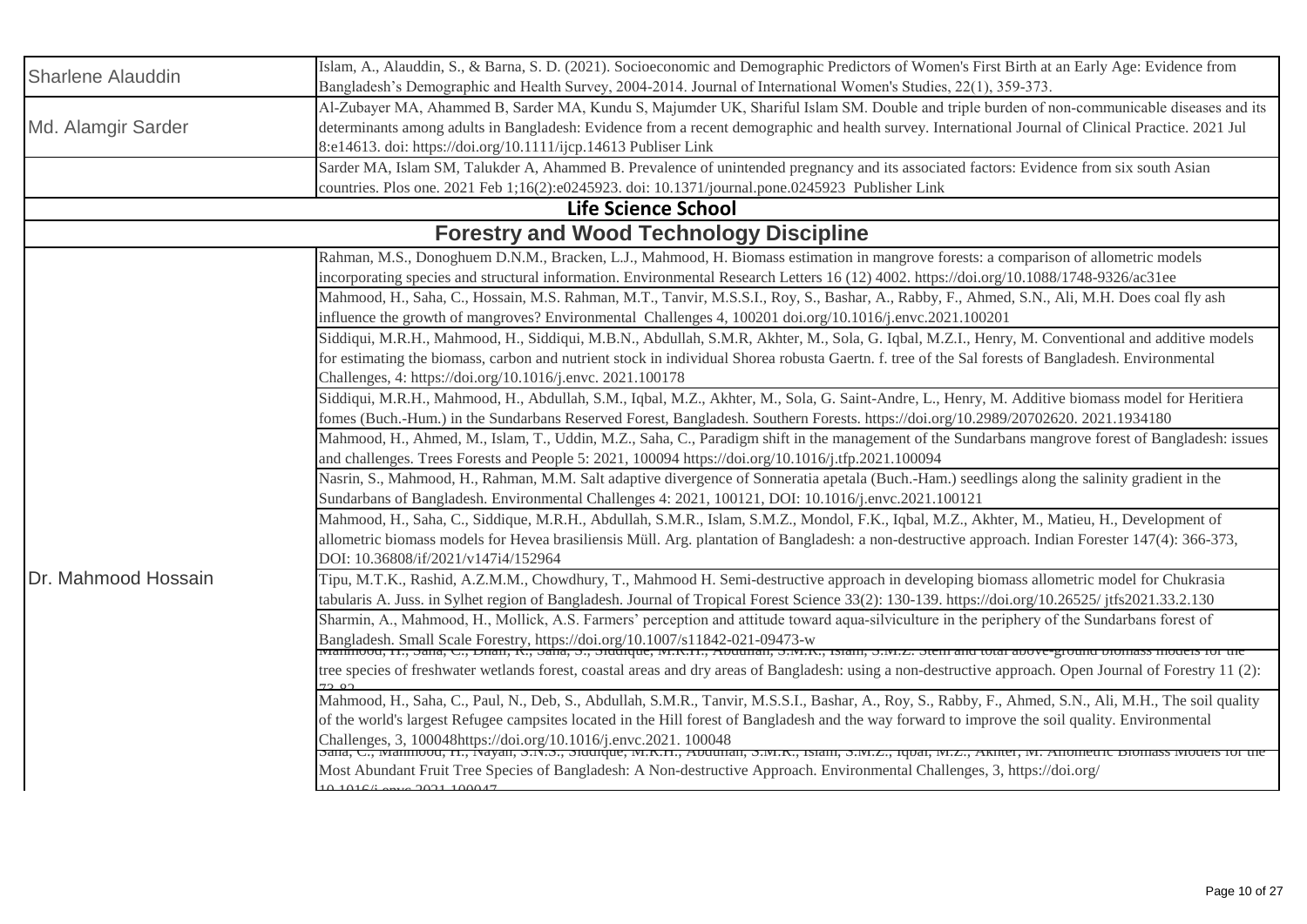|                           | Henry, M., Iqbal, Z., Johnson, K., Akhter, M., Costello, L., Scott, C., Jalal, R., Hossain, M.A., Chakma, N., Kuegler, O., Mahmood, H., Mahamud, R.,<br>Siddique, M.R.H., Misbahuzzaman, K., Uddin, M.M., Amin, M.A., Ahmed, F.U., Sola, G., Siddiqui, M.B., Birigazzi, L., Rahman, M., Animon, I., Ritu,<br>S., Rahman, L.M., Islam, A., Hayden, H., Sidik, F., Kumar, M.F., Mukul, R.H., Nishad, H., Belal, A.H., Anik, A.R., Khaleque, A., Shaheduzzaman, M.,<br>Hossain, S.S., Aziz, T., Rahaman, M.T., Mohaiman, R., Meyer, P., Chakma, P., Rashid, A.Z.M.M., Das, S., Hira, S., Jashimuddin, M., Rahman, M.M.,<br>Wurster, K., Uddin, S.N., Azad, A.K., Islam, .M.Z., Saint-André, L. 2021. A multi-purpose National Forest Inventory in Bangladesh: design,<br>operationalisation and key results. Forest Ecosystems 8:12. https://doi.org/10.1186/s40663-021-00284-1 |
|---------------------------|------------------------------------------------------------------------------------------------------------------------------------------------------------------------------------------------------------------------------------------------------------------------------------------------------------------------------------------------------------------------------------------------------------------------------------------------------------------------------------------------------------------------------------------------------------------------------------------------------------------------------------------------------------------------------------------------------------------------------------------------------------------------------------------------------------------------------------------------------------------------------|
|                           | Islam, M. R., Azad, M. S., Mollick, A. S., Kamruzzaman, M., & Khan, M. N. I. (2021). Allometric equations for estimating stem biomass of Artocarpus<br>chaplasha Roxb. in Sylhet hill forest of Bangladesh. Trees, Forests and People, 100084. doi:https://doi.org/10.1016/j.tfp.2021.100084                                                                                                                                                                                                                                                                                                                                                                                                                                                                                                                                                                                 |
| Dr. Md. Nabiul Islam Khan | Islam, M.R., Khan, M.N.I., Khan, M.Z., Roy, B., 2021. A three decade assessment of forest cover changes in Nijhum dwip national park using remote<br>sensing and GIS. Environmental Challenges, 100162. https://www.sciencedirect.com/science/article/pii/S2667010021001414                                                                                                                                                                                                                                                                                                                                                                                                                                                                                                                                                                                                  |
|                           | Mollick, A. S., Roy, M., Khan, M. N. I., Islam, W., Sadath, N., & Nath, T. K. (2021). Assessing Good Governance in Protected Areas (PA) Co-<br>management: A Case Study of the Sundarbans Mangrove Forests of Bangladesh. Journal of Sustainable Forestry, 1-25. Doi:<br>https://doi.org/10.1080/10549811.2021.1923531                                                                                                                                                                                                                                                                                                                                                                                                                                                                                                                                                       |
|                           | Mollick A. S., Sultana R, Azad M. S., & Khan, M. N. I. (2021) Leaf morphological plasticity in three dominant tree species in the Sundarbans mangrove<br>forest of Bangladesh along the salinity gradients. Wetlands Ecology and Management https://doi.org/10.1007/s11273-020-09782-5                                                                                                                                                                                                                                                                                                                                                                                                                                                                                                                                                                                       |
|                           | Ahmed, S., Kamruzzaman, M., Azad, M.S. & Khan, M.N.I. (2021) Fine root biomass and its contribution to the mangrove communities in three saline<br>zones of Sundarbans, Bangladesh. Rhizosphere, 2021, 17, 100294. https://doi.org/10.1016/j.rhisph.2020.100294                                                                                                                                                                                                                                                                                                                                                                                                                                                                                                                                                                                                              |
|                           | Mollick, A. S., Ranon, R. J. K., Khan, M. N. I., Nath, T. K. 2021. Evaluating social equity in protected areas co-management: A case study of the<br>Sundarbans Mangrove forests of Bangladesh. Society and Natural Resources (Under revision).                                                                                                                                                                                                                                                                                                                                                                                                                                                                                                                                                                                                                              |
|                           | Azad, M. S., Mollick A. S., Ranon, R. J. K., Khan, M. N. I., Kamruzzman, M., Kanzaki, M. 2021. Plasticity of leaf morphology of Bruguiera sexsangula<br>to salinity zones in Bangladesh Sundarbans. Journal of Forestry Research (Accepted).                                                                                                                                                                                                                                                                                                                                                                                                                                                                                                                                                                                                                                 |
|                           | Sultana, A., Mollick, A. S., Islam, M. A., Islam, M. A. 2021. Selection of fuelwood tree species using fuel value index in Jheniadah district. Khulna<br>University Studies 18 (1): 18-26.<br>ivioinck, A. S., Roy, W., Knan Ivi. Iv. 1, Islam, Ivi. W., Sauam, Ivi. Iv., Ivam, T. R. 2021. Assessing good governance in protected areas (FA) co                                                                                                                                                                                                                                                                                                                                                                                                                                                                                                                             |
| Dr. Abdus Subhan Mollick  | management: A case study of the Sundarbans mangrove forests of Bangladesh. Journal of Sustainable Forestry (Online first).                                                                                                                                                                                                                                                                                                                                                                                                                                                                                                                                                                                                                                                                                                                                                   |
|                           | Sharmin, A., Hossain, M., Mollick, A. S. 2021. Farmers' perceptions and attitudes toward aquasilviculture in the periphery of the Sundarbans forest of<br>Bangladesh. Small-scale Forestry 20: 391-405                                                                                                                                                                                                                                                                                                                                                                                                                                                                                                                                                                                                                                                                       |
|                           | Mollick, A. S., Sultana, R., Azad, M. S., Khan, M. N. I. 2021. Leaf morphological plasticity in three dominant tree species in the Sundarbans mangrove<br>forest of Bangladesh in different salinity zones. Wetlands Ecology and Management 29 (2): 265-279. https://doi.org/10.1007/s11273-020-09782-5.                                                                                                                                                                                                                                                                                                                                                                                                                                                                                                                                                                     |
|                           | Islam, M. R., Azad, M. S., Mollick, A. S., Kamruzzaman, M., Khan, M. N. I. 2021. Allometric equations for estimating stem biomass of Artocarpus<br>chaplasa Roxb. in Sylhet hill forest of Bangladesh. Trees, Forests and People V4: 10084.                                                                                                                                                                                                                                                                                                                                                                                                                                                                                                                                                                                                                                  |
|                           | Mollick, A. S., Roy, M., Khan, N. I., Islam, W., Sadath, N., & Nath, T. K. (2021). Assessing Good Governance in Protected Areas (PA) Co-management:<br>A Case Study of the Sundarbans Mangrove Forests of Bangladesh. Journal of sustainable forestry, 1-25, DOI: 10.1080/10549811.2021.1923531<br>Islam, NI.W., NIOMICK, A.S. and Sadadi, NI. N. Co-management organizations as innovat                                                                                                                                                                                                                                                                                                                                                                                                                                                                                     |
| Dr. Md. Wasiul Islam      | mangrove forests. Presented at the Symposium on Multi-Stakeholders' Engagement in Forest/Protected Area Governance For Conservation And<br>Livelihoods. Organized by University of Nottingham Malaysia, University Putra Malaysia, Malaysian Nature Society and Birdlife International held on                                                                                                                                                                                                                                                                                                                                                                                                                                                                                                                                                                               |
|                           | Mollick, A.S., Islam, M.W. and Sadath, M.N. Assessing Good Governance in Protected Areas (PAs) Co-management: A Case Study in the Sundarbans<br>Mangrove forests of Bangladesh. Presented at the Symposium on Multi-Stakeholders' Engagement in Forest/Protected Area Governance For<br>Conservation And Livelihoods. Organized by University of Nottingham Malaysia, University Putra Malaysia, Malaysian Nature Society and Birdlife<br>International held on 23 - 27 August 2021.                                                                                                                                                                                                                                                                                                                                                                                         |
|                           |                                                                                                                                                                                                                                                                                                                                                                                                                                                                                                                                                                                                                                                                                                                                                                                                                                                                              |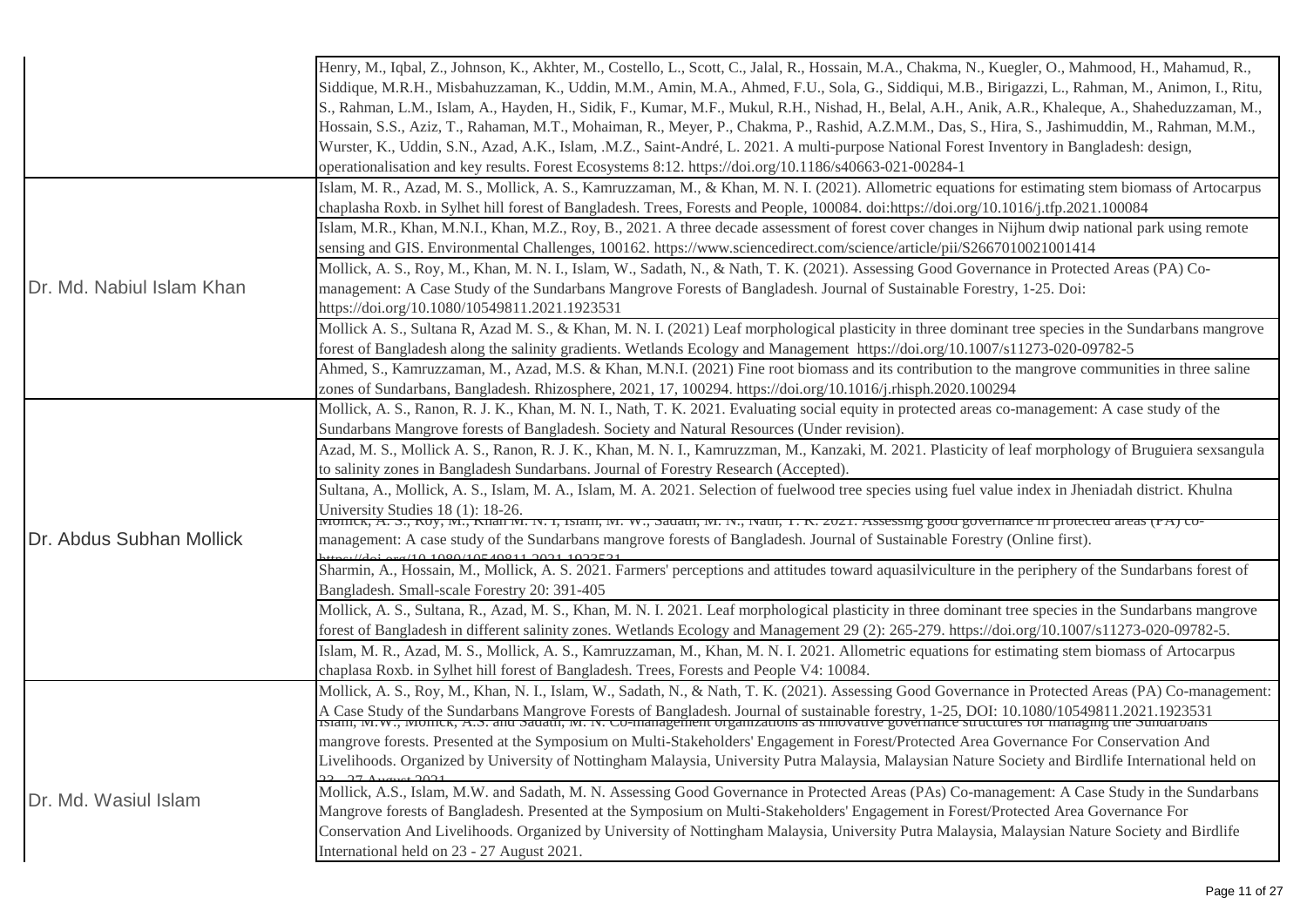|                        | Islam, M.W. Nature-based tourism through environmental volunteering in protecting the Sundarbans mangrove forest, Bangladesh. Presented at the<br>international conference on Conservation and Tourism for Improved Livelihoods Conference. Organized by Wildlife Clubs of Kenya and Commission on<br>Education and Communication, IUCN held on                                                                                                                                    |
|------------------------|------------------------------------------------------------------------------------------------------------------------------------------------------------------------------------------------------------------------------------------------------------------------------------------------------------------------------------------------------------------------------------------------------------------------------------------------------------------------------------|
|                        | Islam MR, Azad MS, Mollick AS, Kamruzzaman M, Khan MNI. 2021. Allometric equations for estimating stem biomass of Artocarpus chaplasha Roxb.<br>in Sylhet hill forest of Bangladesh. Trees, Forests and People, 4 (2021), 100084. https://doi.org/10.1016/j.tfp.2021.100084                                                                                                                                                                                                        |
| Md. Salim Azad         | Azad MS, Kamruzzaman M, Ahmed S, Kanzaki M. 2021. Litterfall assessment and reproductive phenology observation in the Sundarbans, Bangladesh:<br>A comparative study among three mangrove species. Trees, Forests and People, 4 (2021), 100068. https://doi.org/10.1016/j.tfp.2021.100068                                                                                                                                                                                          |
|                        | Mollick AS, Sultana R, Azad MS, Khan MNI. 2021. Leaf morphological plastcity in three dominant tree species in the Sundarbans mangrove forest of<br>Bangladesh in different salinity zones. Wetlands Ecology and Management, 29:265-279. https://doi.org/10.1007/s11273-020-09782-5                                                                                                                                                                                                |
|                        | Sultana, N. Limon, S.H., Rahman, S.M., Akther, A., Salekin, S., Meason, D.F., and Bloomberg, M. (2021). Germination and growth responses to water stress<br>of three agroforestry tree species from Bangladesh. Environmental Challenges. https://doi.org/10.1016/j.envc.2021.100256.                                                                                                                                                                                              |
|                        | Ray, T., Limon, S. H., Tuhin, S. H., & Sharmin, A. (2021). Indigenous knowledge of plant uses by the community of Batiaghata, Khulna, Bangladesh.<br>Journal of Medicinal Plants Research, 15(6), 260-268. https://doi.org/10.5897/JMPR2020.7077                                                                                                                                                                                                                                   |
| Md. Sharif Hasan Limon | Islam, M.A., Limon, S.H., Romić, M. Islam, M.A.(2021). Hydrochar-based soil amendments for agriculture: a review of recent progress. Arabian Journal<br>of Geosciences 14: 102. https://doi.org/10.1007/s12517-020-06358-8.                                                                                                                                                                                                                                                        |
|                        | Islam, M.A., Paul, J., Akter, J., Islam, M.A., Limon, S.H. (2021). Conversion of chicken feather waste via hydrothermal carbonization: process<br>optimization and the effect of hydrochar on seed germination of Acacia auriculiformis. J Mater Cycles Waste Manag 23, 1177–1188.<br>https://doi.org/10.1007/s10163-021-01209-4<br> Suitana, A., Novera, T.NL, Islam, NLA., Limon, S.H., Islam, NLA. (2021). Multi-response optimization for the production of Afoizia saman bark |
|                        | hydrochar through hydrothermal carbonization: characterization and pyrolysis kinetic study. Biomass Conv. Bioref. https://doi.org/10.1007/s13399-020-                                                                                                                                                                                                                                                                                                                              |
|                        | Rahman, M. S., Donoghue, D. N., Bracken, L. J., & Mahmood, H. (2021). Biomass estimation in mangrove forests: a comparison of allometric models<br>incorporating species and structural information. Environmental Research Letters 16, 124002 https://doi.org/10.1088/1748-9326/ac31ee                                                                                                                                                                                            |
| Md. Saidur Rahman      | Sultana, N., Limon, S.H., Rahman, M.S., Akther, A., Salekin, S., Meason, D.F., Bloomberg, M., 2021. Germination and growth responses to water stress<br>of three agroforestry tree species from Bangladesh. Environmental Challenges, 100256. https://doi.org/https://doi.org/10.1016/j.envc.2021.100256.                                                                                                                                                                          |
|                        | Rahman, M.S., Alam, M.A., Salekin, S., Belal, M.A.H. and Rahman, M. S. 2021. The COVID-19 pandemic: a threat for forest and wildlife conservation<br>in Bangladesh? Trees, Forests and People 5, 100119. https://doi.org/10.1016/j.tfp.2021.100119                                                                                                                                                                                                                                 |
|                        | Amin, M. N., Islam, S., Rahman, M. S. and Snigdha, S. S. 2021. Influence of humanitarian assistances on ecosystem services in Bangladesh coast.<br>International Journal of Forestry, Ecology and Environment, 04(01), pp. 153-162. https://doi.org/10.18801/ijfee.040121.17                                                                                                                                                                                                       |
|                        | Rahman, M.S., Donoghue, D.N.M., Bracken, L.J., 2021. Is soil organic carbon underestimated in the largest mangrove forest ecosystems? Evidence from<br>the Bangladesh Sundarbans. CATENA. 200, 105159. https://doi.org/10.1016/j.catena.2021.105159                                                                                                                                                                                                                                |
|                        | Saha S, Alam MA, Mahmood H, Siddique MRH, Abdullah SMR (2021 in Press) Survival, growth and nutrient distribution in Aglaia cucullata (Roxb.)<br>Pellegr seedling parts along the salinity gradient of the Sundarbans. Bangladesh Journal of Forest Science.                                                                                                                                                                                                                       |
|                        | Siddiqui MRH, Mahmood H, Abdullah SMR, Iqbal MZ, Akhter M, Sola G, Saint-Andre L, Henry M, (2021 in Press) Additive biomass model for<br>Heritiera fomes (Buch.-Hum.) in the Sundarbans Reserved Forest, Bangladesh. Southern Forests                                                                                                                                                                                                                                              |
|                        | IVINII, HOSSAIII IVI, SHUUQUI IVIDIV, AQUUHAH SIVIN, AKHICI IVI, SOIA O, IQOAI IVIZ, HEHI Y IVI (2021) CONVEHUOHAI AHU AUUHIVE HIQUEIS IO<br>estimating the biomass, carbon and nutrient stock in individual Shorea robusta Gaertn. f. tree of the Sal forests of Bangladesh. Environmental Challenges,<br>100170                                                                                                                                                                  |
| S.M. Rubaiot Abdullah  | Hossain M, Saha C, Siddique MRH, Abdullah SMR, Islam SZ, Mondol FK, Iqbal MZ, Akhter M, Matieu H (2021) Development of Allometric Biomass<br>Models for Hevea brasiliensis Müll. Arg. Plantation of Bangladesh: A Non-Destructive Approach. Indian Forester, 147(4), pp.366-373.<br>Trossam ivi, Sana C, Dhan K, Sana S, Sidurque IviKri, Abdunan SIVIK, Islam SZ (2021) Stein                                                                                                     |
|                        | Species of Freshwater Wetlands Forest, Coastal Areas and Dry Areas of Bangladesh: Using a Non-Destructive Approach. Open Journal of Forestry,<br>1(2)<br>72.02                                                                                                                                                                                                                                                                                                                     |
|                        |                                                                                                                                                                                                                                                                                                                                                                                                                                                                                    |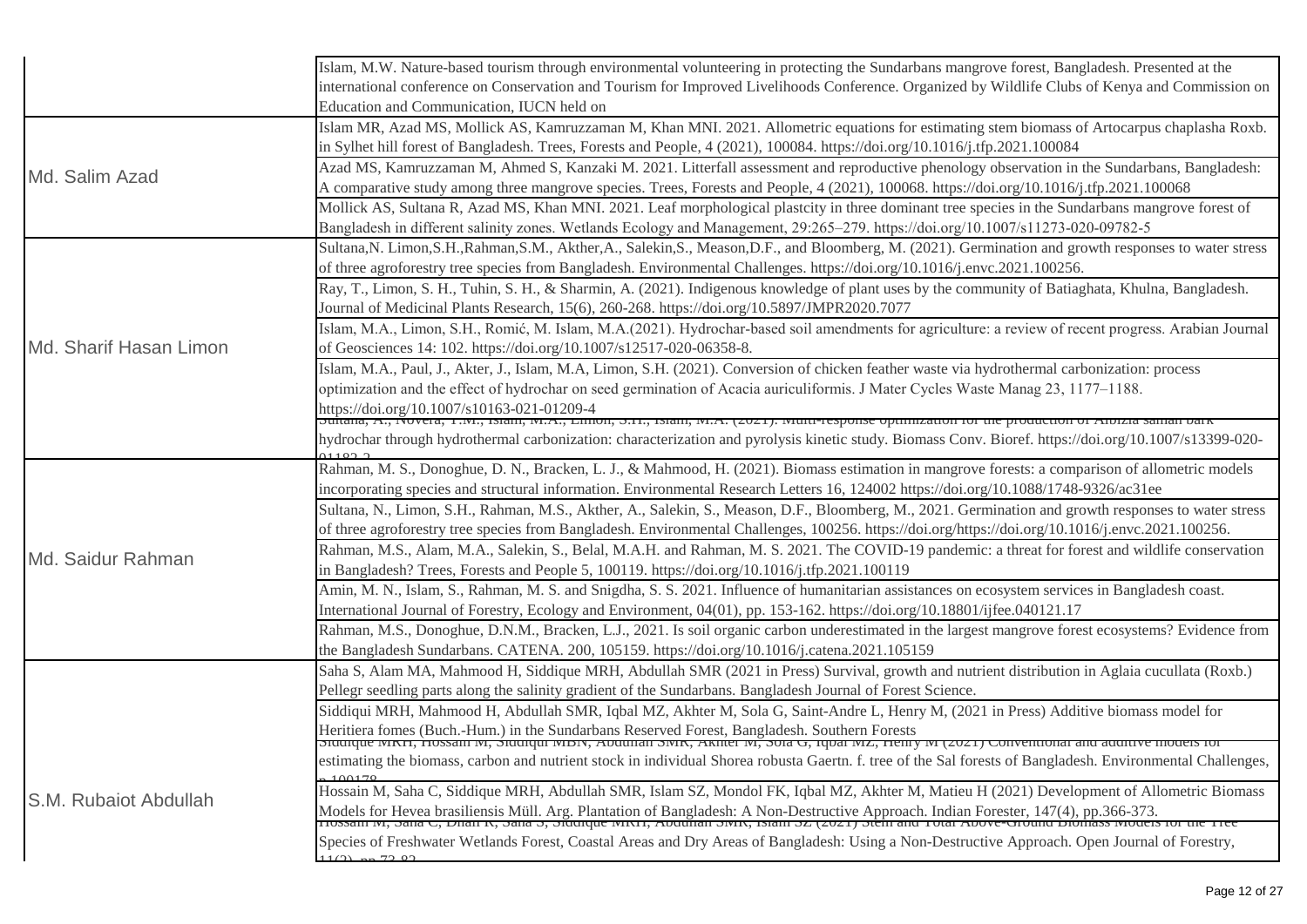|                         | машноод 11, эана С, гаш 1v, Dev 5, Avuunan SMR, танун мissi, Dashar A, Noy 5, Navoy 1 , Annied Siv, An мiт (2021) тhe son quanty of the                                                                                                                |
|-------------------------|--------------------------------------------------------------------------------------------------------------------------------------------------------------------------------------------------------------------------------------------------------|
|                         | world's largest refugee campsites located in the Hill Forest of Bangladesh and the way forward to improve the soil quality. Environmental Challenges, 3,                                                                                               |
|                         | Saha C, Mahmood H, Nayan SNS, Siddique MRH, Abdullah SMR, Islam SZ, Iqbal MZ, Akhter, M (2021) Allometric biomass models for the most<br>abundant fruit tree species of Bangladesh: A Non-destructive approach. Environmental Challenges, 3, p.100047. |
|                         | Bottero, A., Forrester, D. I., Cailleret, M., Kohnle, U., Gessler, A., Michel, D., Bose, A. K., Bauhus, J., Bugmann, H., Cuntz, M., Gillerot, L.,                                                                                                      |
|                         | Hanewinkel, M., Lévesque, M., Ryder, J., Sainte-Marie, J., Schwarz, J., Yousepfour, R., Zamora, J. C., Rigling, A. 2021. Growth resilience of managed                                                                                                  |
|                         | silver fir and Norway spruce mixed forests in central Europe – contrasting responses to mild and severe droughts. Global Change Biology. (IF 10.863).                                                                                                  |
|                         | Bose, A.K., Scherrer, D., Camarero, J. J., Ziche, D., Babst, F., Bigler, C., Bolte, A., Dorado-Liñán I., Etzold, S., Fonti, F., Forrester, D. I., Gavinet, J.,                                                                                         |
|                         |                                                                                                                                                                                                                                                        |
| Dr. Arun Bose           | Gazol, A., González de Andrés, E., Karger, D. N., Lebourgeois, F., Lévesque, M.,                                                                                                                                                                       |
|                         | artínez-Sancho, E., Menzel, A., Neuwirth, B., Nicolas, M., Sanders, T. G. M., Scharnweber, T., Schröder, J., Zweifel, R., Gessler, A., and Rigling, A.                                                                                                 |
|                         | 2021. Climate sensitivity and drought seasonality determine post-drought rowth recovery of Quercus petraea and Quercus robur in Europe. Science of the                                                                                                 |
|                         | Total Environment. 784, 147222. (IF 7.963).                                                                                                                                                                                                            |
|                         | Bose, A. K, Wagner, R.G., Weiskittel, A., D'Amato, A. 2021. Effect magnitudes of operational-scale partial harvesting on residual tree growth and                                                                                                      |
|                         | mortality of ten major tree species in Maine USA. Forest Ecology and Management. 484: 118953. (IF 3.558).                                                                                                                                              |
|                         | Mahmood, H., Saha, C., Hossain, M.S., Rahman M.T., Tanvir, M.S.S.I., Roy, S., Bashar, A., Rabby, F., Ahmed, S.N., Ali, M.H., Does coal fly ash                                                                                                         |
|                         | influence the growth of mangroves?, Environmental Challenges, doi: https://doi.org/10.1016/j.envc.2021.100201                                                                                                                                          |
|                         | Mahmood, H., Ahmed, M., Islam, T., Uddin, M.Z., Saha, C., Paradigm shift in the management of the Sundarbans mangrove forest of Bangladesh: issues                                                                                                     |
|                         | and challenges. Trees Forests and People 5: 2021, 100094 https://doi.org/10.1016/j.tfp.2021.100094                                                                                                                                                     |
|                         | Mahmood, H., Saha, C., Siddique, M.R.H., Abdullah, S.M.R., Islam, S.M.Z., Mondol, F.K., Iqbal, M.Z., Akhter, M., Matieu, H., Development of                                                                                                            |
|                         | allometric biomass models for Hevea brasiliensis Müll. Arg. plantation of Bangladesh: a non-destructive approach. Indian Forester 147(4): 366-373,                                                                                                     |
|                         | DOI: 10.36808/if/2021/v147i4/152964                                                                                                                                                                                                                    |
| Chameli Saha            | ivianinood, fi., dana, C., Dhan, K., dana, D., diddique, ivi.K.fi., Addunan, D.ivi.K., Islam, D.ivi.Z., dieni and total adove-ground diomass models for th                                                                                             |
|                         | tree species of freshwater wetlands forest, coastal areas and dry areas of Bangladesh: using a non-destructive approach. Open Journal of Forestry 11 (2):<br>7200                                                                                      |
|                         | Mahmood, H., Saha, C., Paul, N., Deb, S., Abdullah, S.M.R., Tanvir, M.S.S.I., Bashar, A., Roy, S., Rabby, F., Ahmed, S.N., Ali, M.H., The soil quality                                                                                                 |
|                         | of the world's largest Refugee campsites located in the Hill forest of Bangladesh and the way forward to improve the soil quality. Environmental                                                                                                       |
|                         | Challenges, 3, 100048https://doi.org/10.1016/j.envc.2021. 100048<br>Sana, C., Manmoou, H., Nayan, S.N.S., Suuuque, M.K.H., Abuunan, S.M.K., Islam, S.M.Z., Iqbal, M.Z., AKilef, M. Anomet                                                              |
|                         |                                                                                                                                                                                                                                                        |
|                         | Most Abundant Fruit Tree Species of Bangladesh: A Non-destructive Approach. Environmental Challenges, 3, https://doi.org/                                                                                                                              |
|                         | <b>Fisheries &amp; Marine Resources Technology Discipline</b>                                                                                                                                                                                          |
|                         | Goldar, M. R. and Rouf, M.A. 2021. Application of Ocean Color Remote Sensing for Managing the Bay of Bengal, Bangladesh Journal of Maritime                                                                                                            |
|                         | Research, Special issue. BMJ Vol 5(1).                                                                                                                                                                                                                 |
|                         | Rouf M. A., Shahriar, S. I., Antu, A., Siddiqui, M. N. 2021. Population parameters of the orange mud crab Scylla olivacea (Herbst, 1796) from the                                                                                                      |
|                         | Sundarban mangrove forest in Bangladesh. Heliyon:e06223, ttps://doi.org/10.1016/j.heliyon.2021.e06223                                                                                                                                                  |
| Dr. Muhammad Abdur Rouf | Rouf M. A., Shahriar, S. I., Rahman, M.H., Hasan, M.M., Antu, A., Siddiqui, M. N. 2021. Maximum sustainable yield for the Passur river fishery of                                                                                                      |
|                         | Bangladesh using surplus production model. Bangladesh Journal of Zoology. Vol. 48 (2)                                                                                                                                                                  |
|                         | Rahman M.M, Kundu S., Biswas P., Parvez M.S., Rouf M.A., Asaduzzaman S., Debnath S., Rahman S.M., and Asaduzzaman M 2021. Influence of                                                                                                                 |
|                         | maternal weight, age, larval feeding and their interactions on the hatchery outcomes of an Indian major carp (Labeo rohita, Hamilton 1822) Aquaculture                                                                                                 |
|                         | Reports, DOI: 10.1016/j.aqrep.2021.100633                                                                                                                                                                                                              |
|                         | Khushi S.S., Sumon M.S. Ahmmed M.K, Zilani M.N.H, Giteru S.G. and Sarower M.G. (2021) Potential probiotic and health fostering effect of host gut-                                                                                                     |
|                         | derived Enterococcus faecalis on freshwater prawn, Macrobrachium rosenbergii. Aquaculture and Fisheries (In Press)                                                                                                                                     |
|                         |                                                                                                                                                                                                                                                        |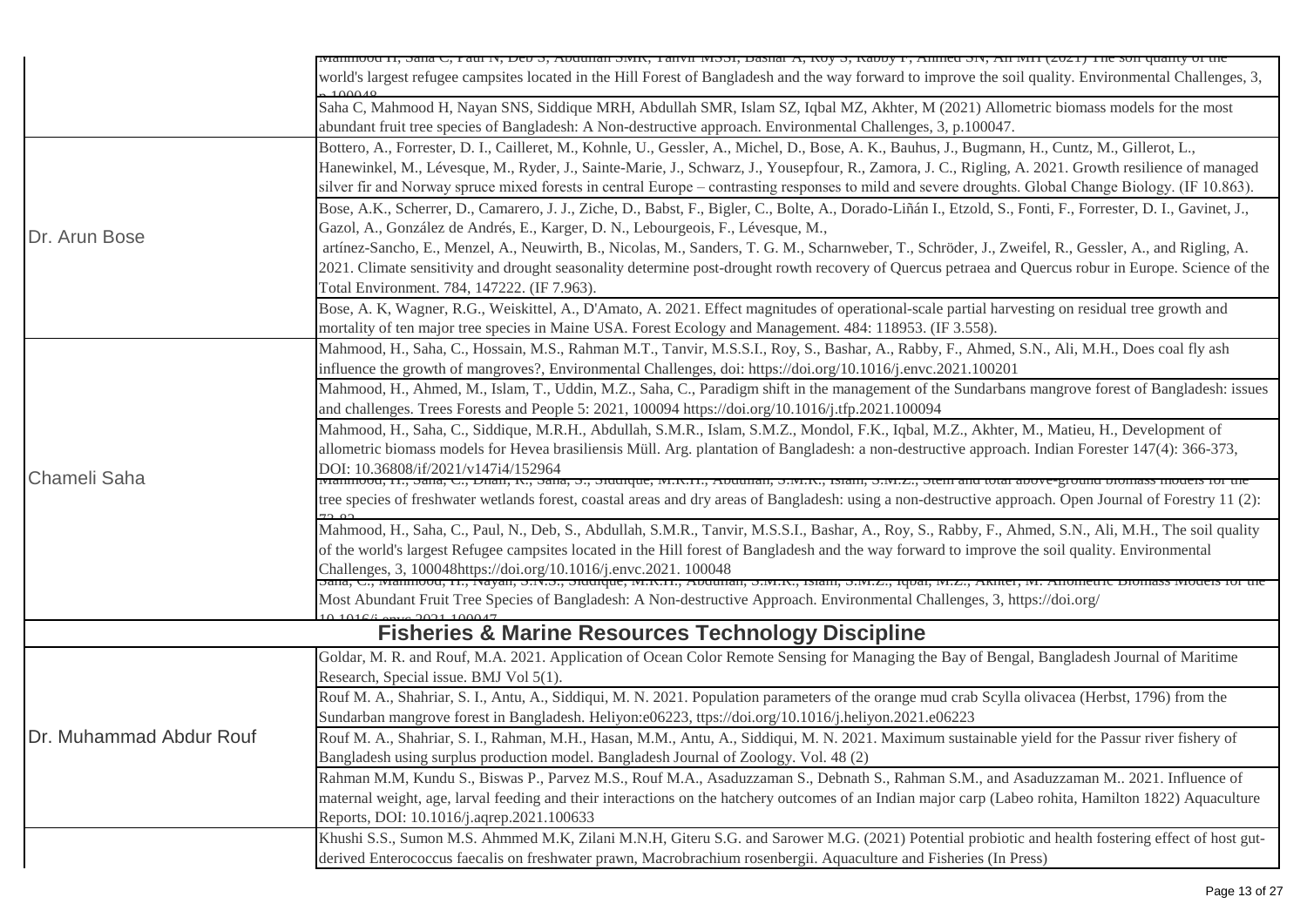| Dr. Md. Golam Sarower | Sultana S, Sayeduzzaman, Shams FI, Hossain SJ, Sarower G (2021) Quantification of the Coliform Bacteria and Detection of Enterovirulent Escherichia                                                                               |
|-----------------------|-----------------------------------------------------------------------------------------------------------------------------------------------------------------------------------------------------------------------------------|
|                       | coli Strains Using Strain Specific genes in Shrimp Farms. J Aqua Tech Deve 4: 006.                                                                                                                                                |
|                       | Sarower M.G. Hasan M.M.A. Rahman M.S. Hasan M.M., Ahmmed M.K., Ali M.Y. Giteru S.G. Banu G.R. (2021) Comparative growth and                                                                                                       |
|                       | morphometric assessment between cultures of wild and hatchery-produced mud crabs. Heliyon 6 (6), e07964                                                                                                                           |
|                       | Alam M.S. Ray S., Ghosh A.K. Ahmed T., Shams F. and Sarower M.G. (2021) Isolation and Identification of Slime Forming Staphylococcus aureus                                                                                       |
|                       | from Raw Cow Milk and their Antibiotic Susceptibility Pattern. South Asian Journal of Agriculture 8 (1 & 2) 13-19.<br>Tarvez IVI.S., Sarower IVI.O., Hasan IVI.IVI., Deonaur S., AKtar S. and Ansan IVI.IV. (2021) Monitoring of  |
|                       | randomly amplified polymorphic DNA markers in some private hatcheries of Bangladesh. Egyptian Journal of Aquatic Biology & Fisheries, 25(1)1017-                                                                                  |
|                       |                                                                                                                                                                                                                                   |
|                       | Wasim Sabbir, Md. Yeamin Hossain, Md. Ashekur Rahman, Md. Rabiul Hasan, Zannatul Mawa, Sumaya Tanjin, Nasiruddin and Jun Ohtomi. (2021).                                                                                          |
|                       | First report on reproductive features of the Hooghly croaker Panna heterolepis Trewavas, 1977 from the Bay of Bengal in relation to environmental                                                                                 |
|                       | factors. Environmental Science and Pollution Research, https://doi.org/10.1007/s11356-020-12310-w.                                                                                                                                |
|                       | Md. Lifat Rahi, Shujon Mahmud, Khurshid Jahan Dilruba, Wasim Sabbir, Dania Aziz, David A. Hurwood. (2021). Temperature induced changes in                                                                                         |
|                       | physiological traits and expression of selected candidate gens in black tiger shrimp (Penaeus monodon) larvae. Aquaculture Reports,                                                                                               |
| Wasim Sabbir, PhD     | https://doi.org/10.1016/j.aqrep.2021.100620.                                                                                                                                                                                      |
|                       | Wasim Sabbir, F. A. Rima, Md. Yeamin Hossain, Md. Ashekur Rahman, Sumaya Tanjin, Md. Rabiul Hasan, Zannatul Mawa, Md. Akhtarul Islam and                                                                                          |
|                       | Md. Nuruzzaman Khan. (2021). Estimation of morphometrics relationships for flathead sillago, Sillaginopsis panijus (Hamilton, 1822) in the Bay of                                                                                 |
|                       | Bengal (Bangladesh) using multi-linear dimensions. Indian Journal of Geo Marine Sciences, 50(3): 253-257.                                                                                                                         |
|                       | Akhery Nima, Md. Yeamin Hossain, Md. Ashekur Rahman, Md. Rabiul Hasan, Zannatul Mawa, Sumaya Tanjin, Md. Akhtarul Islam, Md. Ataur                                                                                                |
|                       | Rahman, Obaidur Rahman, Wasim Sabbir, Md. Abul Bashar and Yahia Mahmud. (2021). Temporal variation of growth pattern and physiological status                                                                                     |
|                       | of Hilsa Shad, Tenualosa ilisha (Hamilton) in the Meghna River (Bangladesh). Egyptian Journal of Aquatic Biology & Fisheries, 25(2): 177-191                                                                                      |
|                       | Azad, M.A.K., Islam, S.S.*, Amin, M.N., Ghosh, A.K., Hasan, K.R., Bir, Joyanta., Banu, G.R., Huq, K.A. (2021). Production and economics of                                                                                        |
|                       | probiotics treated Macrobrachium rosenbergii at different stocking densities. Animal Feed Science and Technology, 115125.                                                                                                         |
|                       | https://doi.org/10.1016/j.anifeedsci.2021.115125. [Impact factor: 3.247]                                                                                                                                                          |
|                       | Golder, Md Rony, Md Shahin Hossain Shuva, Muhammad Abdur Rouf, Mohammad Muslem Uddin, Sayeda Kamrunnahar Bristy, and Joyanta Bir.                                                                                                 |
|                       | 'Chlorophyll-a, SST and particulate organic carbon in response to the cyclone Amphan in the Bay of Bengal." Journal of Earth System Science 130, no.                                                                              |
| Joyanta Bir           | (2021): 1-9. https://link.springer.com/article/10.1007/s12040-021-01668-1 [Impact factor:1.830]<br>aui, 1 напка, вид тыаш, эйшопа кнашн, зоуаща ин, ани Анкага опоѕн. Кертоийсите опоюзу от ший стабу (эсуна оптасса) соцескей по |
|                       | Paikgachha, Khulna, Bangladesh." Journal of Advanced Veterinary & Animal Research 8, no. 1 (2021). http://doi.org/10.5455/javar.2021.h483 [Impact                                                                                 |
|                       |                                                                                                                                                                                                                                   |
|                       | Md. Amirul Islam, Shikder Saiful Islam, Prosenjit Debnath, Joyanta Bir, Khandaker Anisul Huq. Effect of different C/N ratios on volume and potential                                                                              |
|                       | microbial composition of flocs in freshwater prawn Macrobrachium rosenbergii culture system. Int J Fish Aquat Stud 2021;9(1):310-317. DOI:                                                                                        |
|                       | 10.22271/fish.2021.v9.i1d.2417<br>is, к.iч1., veruegem, iч1.∪.j., Deonain, э., iчагспаг, ∟., эстгана, j.w., 2021. בחест от enzymes (рпуазе ана луганаѕе), ргоотопсѕ (р.                                                           |
|                       | amyloliquefaciens) and their combination on growth performance and nutrient utilisation in Nile tilapia. Aquaculture 533, 1–9.                                                                                                    |
| <b>Sudip Debnath</b>  |                                                                                                                                                                                                                                   |
|                       | Rahman, Md Moshiur, Kundu, S., Biswas, P., Parvez, M.S., Rouf, M.A., Asaduzzaman, S., Debnath, S., Rahman, Md Mostafizur, Asaduzzaman, M.,                                                                                        |
|                       | 2021. Influence of maternal weight, age, larval feeding and their interactions on the hatchery outcomes of an Indian major carp (Labeo rohita, Hamilton                                                                           |
|                       | 1822). Aquac. Reports 19, 100633. https://doi.org/10.1016/j.aqrep.2021.100633                                                                                                                                                     |
|                       | Parvez, M.S., Sarower, M.G., Hasan, M.M., Debnath, S., Aktar, S., Ahsan, M.N., 2021. Monitoring of genetic variation in mono-sex tilapia stocks using                                                                             |
|                       | randomly amplified polymorphic dna markers in some private hatcheries of Bangladesh. Egypt. J. Aquat. Biol. Fish. 25, 1017–1030.                                                                                                  |
|                       | https://doi.org/10.21608/EJABF.2021.154322                                                                                                                                                                                        |
|                       | Rouf, M.A., Golder, M.R., Kana, M.A., Debnath, S., Rahman, M.M., Mathew, R. T., Alrashada, Y.N., 2021. Production, trading and potential utilization                                                                              |
|                       | of fish scale in Khulna, Bangladesh. Adv. in Animal and Vet. Sci. (Accepted)                                                                                                                                                      |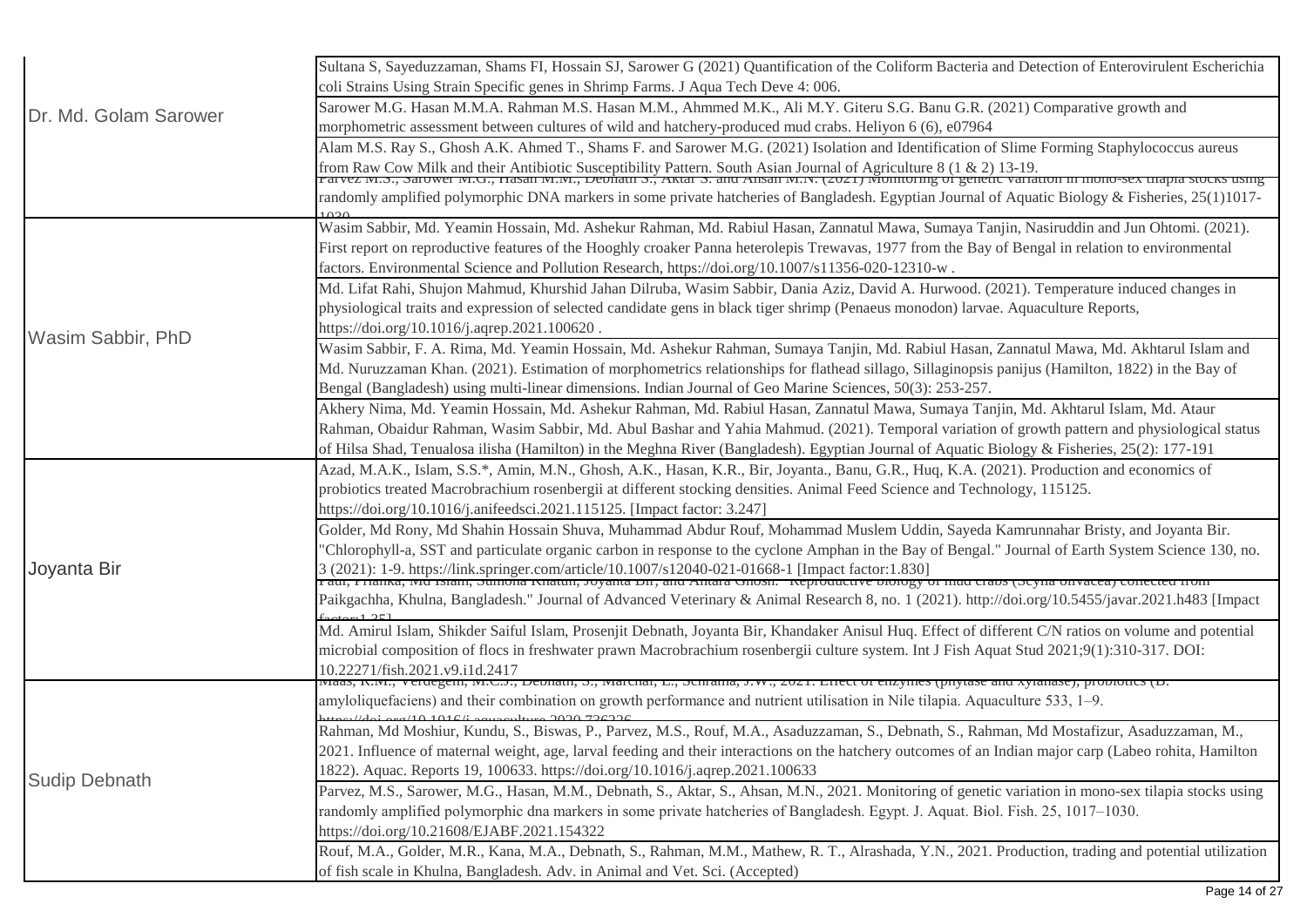| <b>Biotechnology and Genetic Engineering</b> |                                                                                                                                                                                                                                  |  |
|----------------------------------------------|----------------------------------------------------------------------------------------------------------------------------------------------------------------------------------------------------------------------------------|--|
| Dr. Sheikh Julfikar Hossain                  | 10sen, 191. L., Diswas, A., Islam, 191. R. and Hossam, S. J. Anuvacterial, anuularmeal and cytotoxic activities of eurole fru<br>forest of Bangladesh. Preventive Nutrition and Food Science, 26, 192-199 (2021). (South Korea), |  |
|                                              | kttps://www.pobi.plm.pib.gov/gess/getialse/DMC9276707/. IE 2.02<br>Khan U, Chowdhury S, Billah MM, Islam KMD, Thorlacius, Rahman M (2021) Neutrophil Extracellular Traps in Colorectal Cancer Progression and                    |  |
|                                              | Metastasis. International Journal of Molecular Sciences 22: 7260-7278. (DOI: https://doi.org/10.3390/ijms22147260).                                                                                                              |  |
|                                              | Das AK, Islam MN, Billah MM, Sarker A (2021) COVID-19 and municipal solid waste (MSW) management: a review, Environmental                                                                                                        |  |
|                                              | Science and Pollution Research 28: 28993-29008. (DOI: https://doi.org/10.1007/s11356-021-13914-6).                                                                                                                               |  |
|                                              | Rahman KMT, Islam MF, Saha S, Billah MM (2021) The Central Importance of Hub Proteins in a Disease-Gene Network Model: A New Paradigm of                                                                                         |  |
|                                              | Chronic Myeloid Leukemia Disease Study, BioRxiv. (DOI: https://doi.org/10.1101/2021.03.21.436331).                                                                                                                               |  |
| Dr. Md. Morsaline Billah                     | Das AK, Islam MN, Billah MM, Sarker A (2021) COVID-19 pandemic and healthcare solid waste management strategy - A mini-review, Science of the                                                                                    |  |
|                                              | Total Environment 778: 146220. (DOI: https://doi.org//10.1016/j.scitotenv.2021.146220)                                                                                                                                           |  |
|                                              | Islam T, Islam MN, Zzaman W, Billah MM (2021) Study of Antimicrobial, Antioxidant and Cytotoxicity Properties of Selected Plant Extracts for Food                                                                                |  |
|                                              | Preservative Applications, International Journal of Food Studies 10: 95-111. (DOI: https://doi.org/10.7455/ijfs/10.SI.2021.a8)                                                                                                   |  |
|                                              | Salekeen R, Barua J, Shaha PR, Islam KMD, Islam ME, Billah MM, Rahman SMM(2021) Marine phycocompound screening reveals a potential source                                                                                        |  |
|                                              | of novel senotherapeutics, Journal of Biomolecular Structure and Dynamics. (DOI: https://doi.org/10.1080/07391102.2021.1877822).                                                                                                 |  |
|                                              | Khan U, Chowdhury S, Billah MM, Islam KMD, Thorlacius, Rahman M (2021) Neutrophil Extracellular Traps in Colorectal Cancer Progression and                                                                                       |  |
| Dr. Kazi Mohammed Didarul Islam              | Metastasis, International Journal of Molecular Sciences 22: 7260-7278. (DOI: https://doi.org/10.3390/ijms22147260)                                                                                                               |  |
|                                              | Salekeen R, Barua J, Shaha PR, Islam KMD, Islam ME, Billah MM, Rahman SMM (2021) Marine phycocompound screening reveals a potential source                                                                                       |  |
|                                              | of novel senotherapeutics, Journal of Biomolecular Structure and Dynamics. (DOI: https://doi.org/10.1080/07391102.2021.18 77822).                                                                                                |  |
|                                              | X Qu, J Liu, X Xie, Q Xu, H Tang, Y Mu, Z Pu, Y Li, J Ma, Y Gao, Q Jiang, Y Liu, G Chen, J Wang, P Qi, A Habib, Y Wei, Y Zheng, X Lan and J Ma,                                                                                  |  |
|                                              | 2021. Genetic Mapping and Validation of Loci for Kernel-Related Traits in Wheat (Triticum aestivum L.). Front. Plant Sci.,                                                                                                       |  |
| Ahsan Habib, PhD                             | https://doi.org/10.3389/fpls.2021.667493                                                                                                                                                                                         |  |
|                                              | A Islam, C Mandal, A Habib, 2021. Antibacterial potential of synthesized silver nanoparticles from leaf extract of Moringa oleifera. J Adv Biotechnol                                                                            |  |
|                                              | Exp Ther. 4(1): 67-73 eISSN: 2616-4760, https://doi.org/10.5455/jabet.2021.d108<br>Rahman M M, Hasan M and Ahmed A*, 2021. Potential detrimental role of soluble ACE2 in severe COVID-19 comorbid patients. Reviews in Medical   |  |
| Dr. Asif Ahmed                               | Virology. Published online 10 January 2021                                                                                                                                                                                       |  |
|                                              | Islam A, Mandal C, Habib A. Antibacterial potential of synthesized silver nanoparticles from leaf extract of Moringa oleifera. J Adv Biotechnol Exp                                                                              |  |
| Dr. Chanchal Mandal                          | Ther. 2021 Jan; 4(1): 67-73. https://doi.org/10.5455/jabet.2021.d108                                                                                                                                                             |  |
|                                              | Akter, S., Hasan, M.N., Rokeya, B., Akhter, H., Gazi, M. S., Sabrin, F., & Kim, S. S. (2021). Alternative Medicine: A Recent Overview. IntechOpen, 1-                                                                            |  |
|                                              | 27. [DOI: 10.5772/intechopen.97039]                                                                                                                                                                                              |  |
| Md. Shamim Gazi                              | Hossain, K. M., Gazi, M. S., Barai, P., Al-Mazid, M. F., Jalil, M. A., Hamid, M. A., & Rahman, M. (2021). Isolation and biochemical characterization of                                                                          |  |
|                                              | probiotic bacteria obtained from selective regional yoghurts in Bangladesh. Journal of Food Safety and Health, 1(1), 1-7.                                                                                                        |  |
| <b>Agrotechnology Discipline</b>             |                                                                                                                                                                                                                                  |  |
|                                              | Ahmed, M.B., Mondal, A.B. and M.A. Mannan. 2021. Present status and problem confrontation of floating bed vegetable production in Tungipara                                                                                      |  |
|                                              | upazila under Gopalganj district of Bangladesh. International Journal of Scientific Engineering and Applied Science. 7(7):291-305.                                                                                               |  |
|                                              | Hossain, I., Ahmed, M.B. and Islam, M.S. 2021. Exposure to Communication Media by the Poultry Farmers in Receiving Information, South Asian                                                                                      |  |
| Dr. Mohammad Bashir Ahmed                    | Journal of Agriculture, $8(1 \& 2)$ : 6-12.                                                                                                                                                                                      |  |
|                                              | Ibnat, A., Ahmed, M.B. Jaman, S. and Amin, M.R. 2021. Present Scenario and Problems of Litchi Cultivation in Meherpur District of Bangladesh, South                                                                              |  |
|                                              | Asian Journal of Agriculture, 8 (1 & 2): 20-28.                                                                                                                                                                                  |  |
|                                              | Mahalder BK, Ahmed MB, Bhandari H, Salam MU and Chakraborty S. 2021. 'B-M MODEL' for farmers' knowledge management in increasing rice.                                                                                           |  |
|                                              | KnowEx Food and Agriculture Journal. 2(1):30-45. ISSN 2682-728X (online). https://doi.org/10.17501/2682728X.2021.2104<br>Page 15 of 21                                                                                           |  |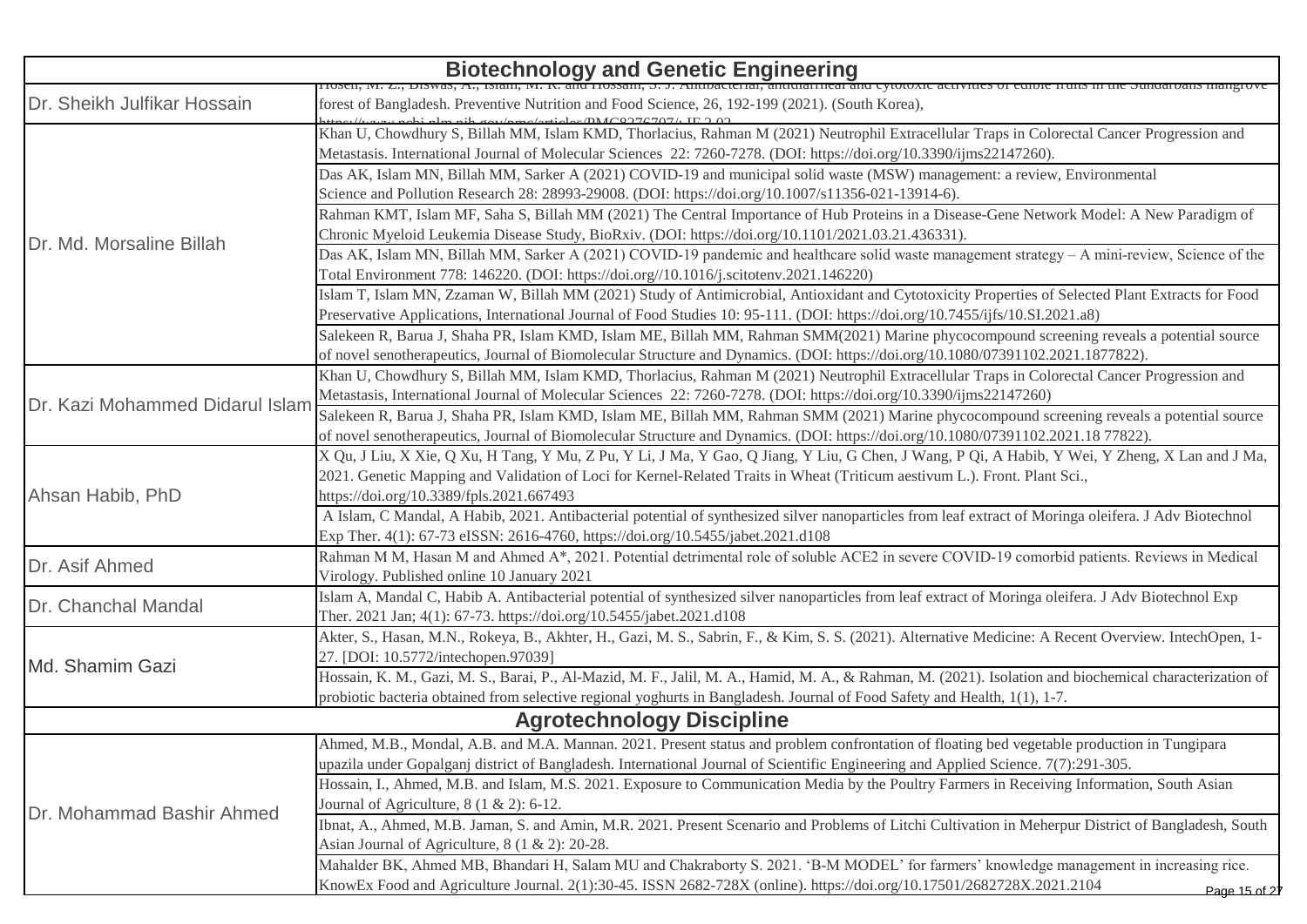|                              | ляаш, э.э., 1ч.э. назан, 1ч. чнозн, 1ч.э. ізнан анд 1ч.1ч. ізнан. 2021. і гозресіз анд і голісніз от індізеновз энеер і годисноп ні эоциг-western      |
|------------------------------|--------------------------------------------------------------------------------------------------------------------------------------------------------|
| Dr. Sarder Safiqul Islam     | Coastal Regions of Bangladesh. The Journal of Agricultural Sciences - Sri Lanka, 16(1): 54-66. URL:                                                    |
| Dr. Md. Sarwar Jahan         | S. Jahan. 2021. Bangladesher Kishi-Unnayane Bangabandhu (in Bengali). In: Professor Sadhon Ranjan Ghosh, Dr. Rubel Ansar and Dr. Tanvir Dulal          |
|                              | (edi.) Shatabarshe Bangabandhu. Khulna University, Khulna-9208, Bangladesh. pp. 101-110.                                                               |
|                              | Mila, AJ, Bell, RW, Barrett-Lennard, EdG and Kabir, ME. 2021. Salinity Dynamics and Water Availability in Water Bodies over a Dry Season in the        |
|                              | Ganges Delta. In: Negacz, K., Vellinga, P., Barrett-Lennard, E., Choukr-Allah, R., & Elzenga, T. (Eds). Future of Sustainable Agriculture in Saline    |
|                              | Environments (1st Ed), CRC Press, Boca Ratan, USA, https://doi.org/10.1201/9781003112327                                                               |
| Dr. Md. Enamul Kabir         | Paul PLC, Bell RW, Barrett-Lennard Ed, Kabir E and Gaydon DS (2021) Opportunities and risks with early sowing of sunflower in a salt-affected coastal  |
|                              | region of the Ganges Delta. Agronomy for Sustainable Development, 41:39, DOI: https://doi.org/10.1007/s13593-021-00698-9                               |
|                              | Paul PLC, Bell RW, Barrett-Lennard Ed, Kabir E (2021) Impact of Rice Straw Mulch on Soil Physical Properties, Sunflower Root Distribution and Yield    |
|                              | in a Salt-Affected Clay-Textured Soil. Agriculture 11:264, DOI: 10.3390/agriculture11030264                                                            |
|                              | M.H. Rahman, M.M. Kamal, M.M. Islam, B. Ahammed and S. Das. 2021. Integrated Pest Management Practices Adopted by Mango Growers at                     |
|                              | Meherpur Region in Bangladesh, SAARC Journal of Agriculture, 19(1): 125-138. DOI: https://doi.org/10.3329/sja.v19i1.54784.                             |
| Dr. Md. Matiul Islam         | R. Ara, S.A.K.U. Khan and M.M. Islam. 2021. Farmers' perception on fig (Ficus carica) cultivation in southwest Bangladesh, Acta Horticulturae, 1312.   |
|                              | ISHS 2021, pp. 523-529, Proc. III Asian Horticultural Congress. DOI: 10.17660/ActaHortic.2021.1312.74.                                                 |
|                              | S.M.A. Islam, M.A.I. Rana, M. Ahmed and M.M. Islam. 2021. Severity of associated weeds in Rabi crops and their control measures perceived by           |
|                              | farmers, The Journal of Agricultural Sciences - Sri Lanka, 16(3): 452-465. DOI: http://doi.org/10.4038/jas.v16i03.9471. (Corresponding author)         |
|                              | Lima, F., Sarker, B.C*., Kabir, M.E. and Kabir, M.N. 2021. Yield Response of Short Duration HYV Aman Rice to Transplanting Times in the Coastal        |
|                              | Region of Southwestern Bangladesh. Asian Journal of Advances in Agricultural Research. 17, 1 (Nov. 2021), 42-51. DOI:                                  |
|                              | https://doi.org/10.9734/ajaar/2021/v17i130189.                                                                                                         |
|                              | Sarker*, B.C.,* Hanif M.A. and Debnath, R.2021. Growth and Yield Evaluation of Mustard Varieties Grown in a Medium Highland of Khulna Region.          |
|                              | Khulna University Studies, 18(1): 1-8. DOI: https://doi.org/10.53808/KUS.2021.18.1.1811-L                                                              |
|                              | Kabir, M.E. Sarker, B.C. and. Rahman, S.M.H 2021. Performance of Maize and Sunflower to Abiotic Stress: Excess Water during Emergence and              |
| <b>Bidhan Chandro Sarker</b> | Salinity during Reproductive Stage. South Asian Journal of Agriculture, 8(1&2):29-35.                                                                  |
|                              | B.C. Sarker*, P.L.C. Paul, R.W. Bell and M.E. Kabir, 2021. Optimization of Nitrogen Rate for Wheat Grown under Zero Tillage in Coastal Saline Clay     |
|                              | Soils of Southwestern Bangladesh. International Symposium on Coastal Agriculture: Transforming Coastal Zone for Sustainable Food and Income            |
|                              | Security, India, 16-19 March, 2021.                                                                                                                    |
|                              | B.C. Sarker*, M.E. Kabir. M.Y. Ali and R.W. Bell, 2021. Timing of Nitrogen Application Influence the Seed Yield of Sunflower Grown in the Coastal      |
|                              | Soil of Southwestern Bangladesh. International Symposium on Coastal Agriculture: Transforming Coastal Zone for Sustainable Food and Income             |
|                              | Security, India, 16-19 March, 2021.                                                                                                                    |
|                              | Dash, P. K., Chase, C. A., Agehara, S. and Zotarelli, L. 2021. Alleviating heat stress during early-season establishment of containerized strawberry   |
|                              | transplants. Journal of Berry Research (Accepted).                                                                                                     |
| Dr. Prosanta Kumar Dash      | Dash, P.K., Das, S., Mannan, M.A. and Jahan, M. 2021. Comparative evaluation of onion germplasm (Allium cepa L.) in Bangladesh on physical and         |
|                              | antioxidant properties. SAARC Journal of Agriculture. 19(1): 113-123.                                                                                  |
|                              | Sultana, R., Dash, P.K., Das, S., Mannan, M.A. and Gomasta, J. 2021. Feasibility of growing vegetables in hanging sac with different levels of manure. |
|                              | Bangladesh Journal of Agricultural Research. 46(1): 35-42.                                                                                             |
| Md. Mostofa Kamal            | M.H. Rahman, M.M. Kamal, M.M. Islam, B. Ahammed and S. Das. 2021. Integrated pest management practices adopted by mango growers at Meherpur            |
|                              | region in Bangladesh. SAARC J. Agric., 19(1): 125-138. DOI: https://doi.org/10.3329/sja.v19i1.54784                                                    |
|                              | <b>Environmental Science Discipline</b>                                                                                                                |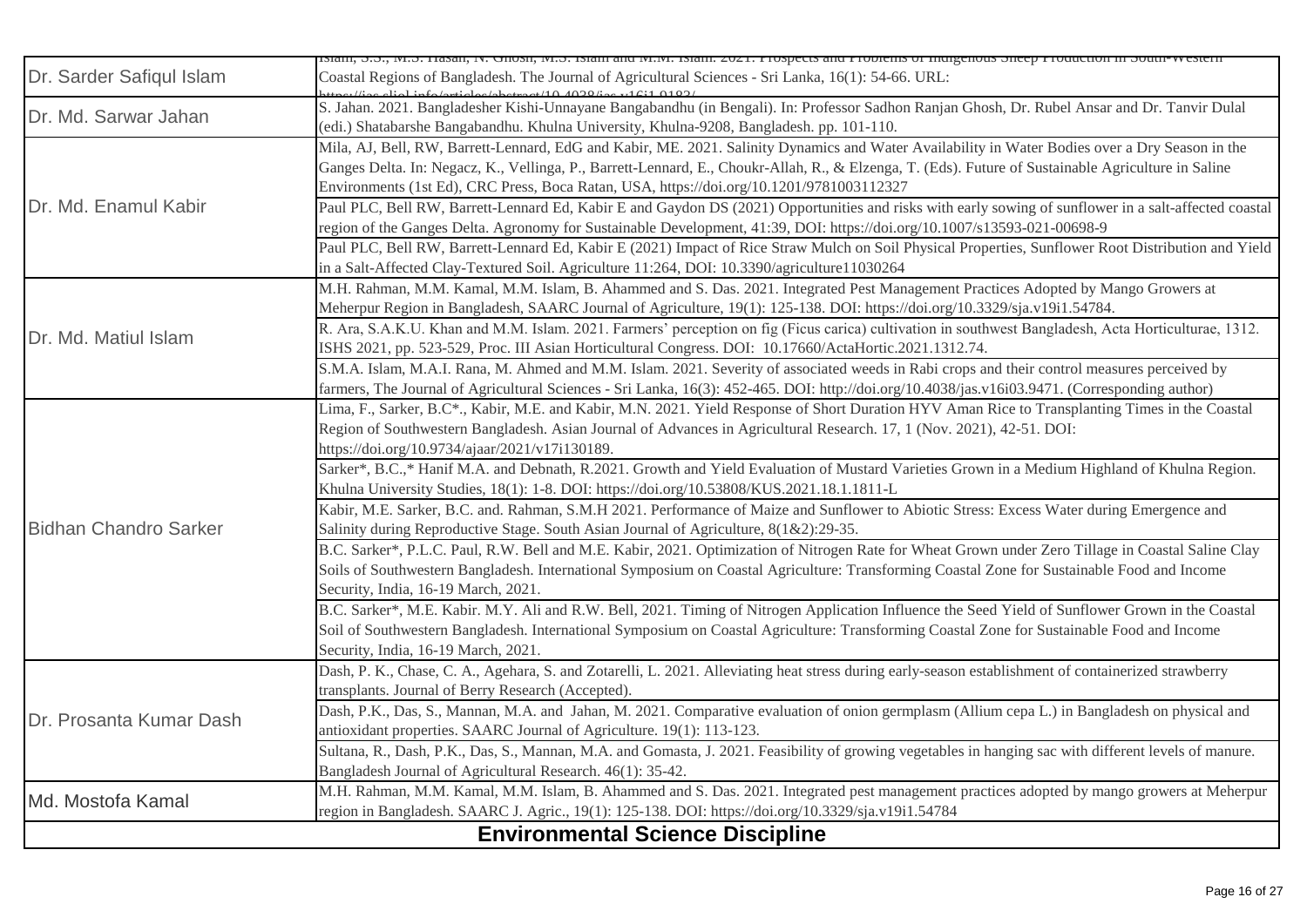| Dr. Salma Begum            | Ray S., Mondal P, Paul AK., Iqbal S., Atique U., Islam MS., Mahboob S., Al-Ghanim KA., Al-Misned F., Begum S. Role of Shrimp Farming in Socio-<br>economic Elevation and Professional Satisfaction in Coastal Communities of Southern Bangladesh. Aquaculture Reports (20) 100708.<br>https://doi.org/10.1016/j.aqrep.2021.100708                                                                                                                                                                                                                                |
|----------------------------|------------------------------------------------------------------------------------------------------------------------------------------------------------------------------------------------------------------------------------------------------------------------------------------------------------------------------------------------------------------------------------------------------------------------------------------------------------------------------------------------------------------------------------------------------------------|
|                            | Flood Green Guide (FGG) Training for Women Water Professionals - South Asia.17, 18 and 26th July. The WWF Environment and Disaster<br>Management Team Online                                                                                                                                                                                                                                                                                                                                                                                                     |
| Dr. Md. Mujibor Rahman     | Md Mujibor Rahman 2021. COVID-19 Impact Assessment of Human Health: An Exploratory Study in South Coastal Region of Bangladesh. In Book<br>Chapter: Foundation of Practising Geographers Calcutta: 91-112.<br>Annieu, K. K., AKter, S., Iviaranui A., Schuur C., 2021. A simple and robust wettand classification approach by using optical murces, unsupervised and                                                                                                                                                                                             |
| <b>Simu Akter</b>          | supervised machine learning algorithms. Remote Sensing Applications: Society and Environment. 23, 100569.                                                                                                                                                                                                                                                                                                                                                                                                                                                        |
|                            | Patwary, M.M.; Bardhan, M.; Disha, A.S.; Hasan, M.; Haque, M.Z.; Sultana, R.; Hossain, M.R.; Browning, M.H.E.M.; Alam, M.A.; Sallam, M. (2021)<br>"Determinants of COVID-19 Vaccine Acceptance among the Adult Population of Bangladesh Using the Health Belief Model and the Theory of Planned<br>Behavior Model". Vaccines 9, 1393. https://doi.org/10.3390/vaccines9121393.<br>Trossam, w.K., r atwary, w.w., Sunana, K., Drowning w.T.E.W. (2021) Tsychological uisticss among neatticale professionals utring the early stages                              |
|                            | of the COVID-19 outbreak in low resource settings: A cross-sectional study in Bangladesh". Front. Public Health 9:701920. doi:                                                                                                                                                                                                                                                                                                                                                                                                                                   |
| Rabeya Sultana             | 10, 220 dry, b. 2021 703220, w.K., Asmar, S., Sunana, K., Snuvo, F.K (2021). Valumg ecosysiem services for the protection of coastar wettanus using<br>benefit transfer approach: Evidence from Bangladesh". Mapping, monitoring, and modeling land and water resources, Book Chapter 23, Taylor and                                                                                                                                                                                                                                                             |
|                            | iv) Patwary, M.M.; Hossain, M.R.; Shuvo, F.K.; Ashraf, S.; Alam, M.A.; Sultana, R. (2021). "Protecting Sanitation Workers in Low-Middle Income<br>Countries Amid COVID-19", Annals of Work Exposures and Health, Oxford University Press, pp. 1-2, 2021 DOI: 10.1093/annweh/wxaa128                                                                                                                                                                                                                                                                              |
|                            | i) Hossain, M.R.; Sultana, R.; Patwary, M.M.; Khunga, N.; Sharma, P.; Shaker, S.J. (2021). "Critical Sustainability Assessment of Self-Healing Concrete:<br>A Review", Environmental Chemistry Letters, Springer Nature.                                                                                                                                                                                                                                                                                                                                         |
|                            | Ashik-Ur-Rahman, M., Waheduzzaman, M., & Waresul Hassan Nipun, M. (2021). Optimized municipal solid waste transportation with landfill<br>requirement in a coastal city of Bangladesh. Environmental Quality Management, 1-14. https://doi.org/10.1002/tqem.21804                                                                                                                                                                                                                                                                                                |
| Md. Ashik-Ur-Rahman        | Pal, I., Parven, A., Ashik-Ur-Rahman, M., Ullah, M. S., & Rahman, K. F. (2021) An Analysis of Small-Scale Fisheries Management Status by Focusing<br>on Degrading Fisheries Resources in the Sundarbans. In Sundarbans Mangrove Systems (pp. 189-213). CRC Press. URL:<br>https://doi.org/10.1201/9781003083573                                                                                                                                                                                                                                                  |
| <b>Pharmacy Discipline</b> |                                                                                                                                                                                                                                                                                                                                                                                                                                                                                                                                                                  |
| Dr. Md. Mustafizur Rahman  | Sultana, A., Shahriar, S., Tahsin, M. R., Mim, S. R., Fatema, K. R., Saha, A., Yesmin, F., Bahar, N. B., Samodder, M., Mamun, M., Aknur Rahman, M.,<br>Ferdousy, S., Akter, T., Aktar, F., Kuddus, M. R., Rahman, M. M., Sarker, M., Büyüker, S. M., Chowdhury, J. A., Chowdhury, A. A., Kabir, S., Hossain,<br>M.A., & Amran, M. S. (2021). A Retrospective Cross-Sectional Study Assessing Self-Reported Adverse Events following Immunization (AEFI) of the<br>COVID-19 Vaccine in Bangladesh. Vaccines, 9(10), 1090. https://doi.org/10.3390/vaccines9101090 |
|                            | Adib, M., Islam, R., Ahsan, M., Rahman, A., Hossain, M., Rahman, M. M., Alshehri, S. M., Kazi, M. & Mazid, M. A. (2021). Cholinesterase inhibitory<br>activity of tinosporide and 8-hydroxytinosporide isolated from Tinospora cordifolia: in vitro and in silico studies targeting management of Alzheimer's<br>disease. Saudi Journal of Biological Sciences, 28(7):3893-3900. doi:10.1016/j.sjbs.2021.03.063<br>Sunn, S. A. ., Snaj, Nt. A. ., HUSSani, A. ., NHa, Nt. S. ., AHHI, S. ., & Kamman, Nt. Nt. (2021). I narmacological Activities                |
| <b>Book Chapter</b>        | of Its Major Bioactive Polyphenols by HPLC-DAD. Highlights on Medicine and Medical Science Vol. 5, 68–84.<br>$1/d\alpha$ and $(10.0724$ km through $5.5/2005$                                                                                                                                                                                                                                                                                                                                                                                                    |
|                            | Prince, M.R.U., Zihad, S.M.N.K., Ghosh, P., Sifat, N., Rouf, R., Al Shajib, G.M., Alam, MA, Shilpi, JA, Uddin, S.J. (2021) Amaranthus spinosus<br>Attenuated Obesity-Induced Metabolic Disorders in High-Carbohydrate-High-Fat Diet-Fed Obese Rats. Frontiers in Nutrition in Section Nutrition and<br>Food Science Technology, 10;8:653918. (IF 6.57)                                                                                                                                                                                                           |
|                            | Razina Rouf, Puja Ghosh, Md. Raihan Uzzaman, Dipto Kumer Sarker, Fatima Tuz Zahura, Shaikh Jamal Uddin, and Ilias Muhammad (2021)<br>Hepatoprotective Plants from Bangladesh: A Biophytochemical Review and Future Prospect. Evidence Based Complementary and Alternative Medicine.<br>2021, 1633231 (I.F 2.62)                                                                                                                                                                                                                                                  |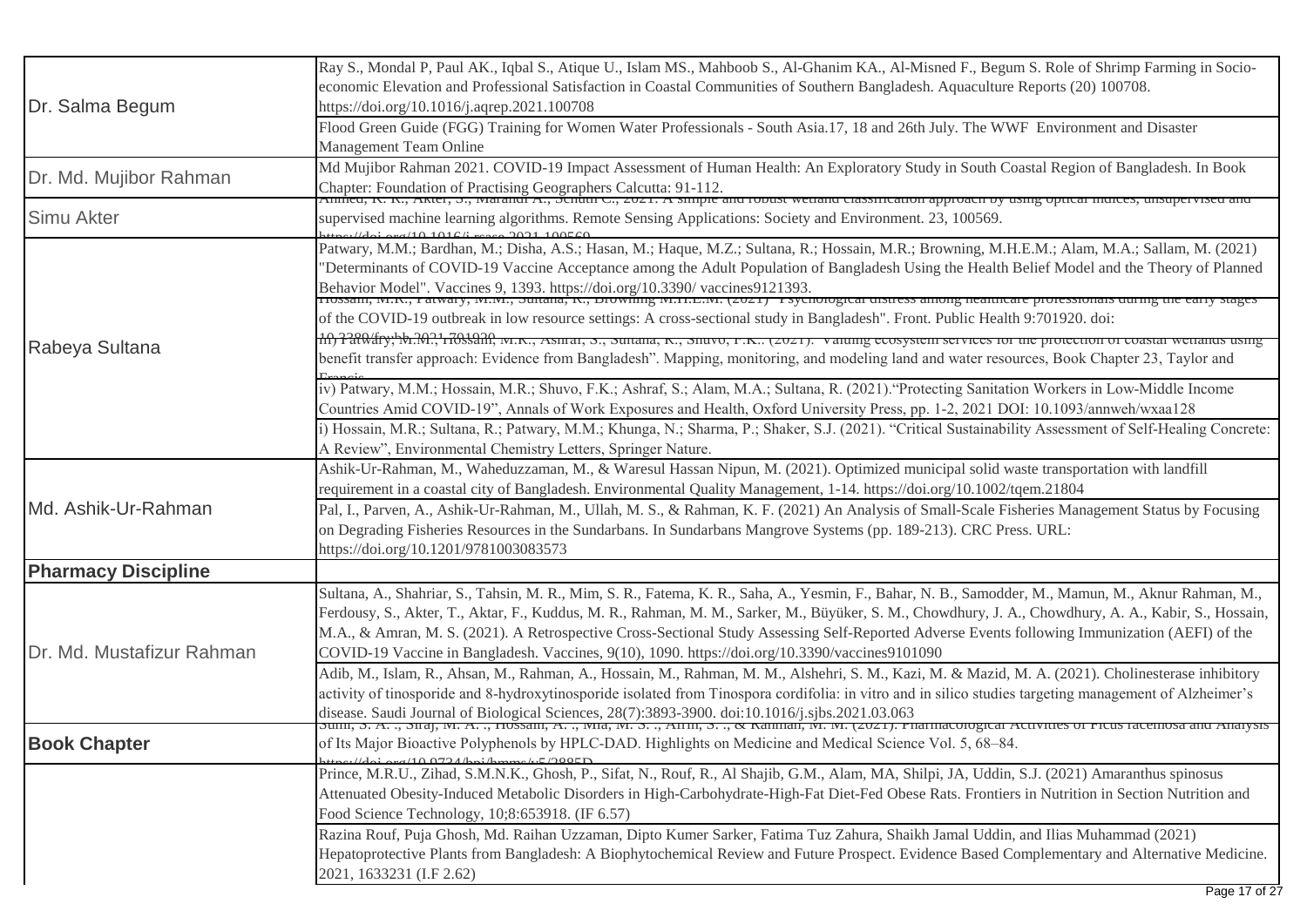| Dr. Shaikh Jamal Uddin    | Puja Ghosh, S. M. Neamul Kabir Zihad, Nazifa Sifat, Razina Rouf, Md. Hemayet Hossain, Shahin Aziz, Md. Saifuzzaman, Jamil A Shilpi and Shaikh                                   |
|---------------------------|---------------------------------------------------------------------------------------------------------------------------------------------------------------------------------|
|                           | Jamal Uddin (2021) Proximate composition and HPLC-DAD analysis of bioactive polyphenols in leafy vegetables consumed in the diet found in                                       |
|                           | Southern Part of Bangladesh. Khulna University Studies. 18 (1). 27-36. DOI: http//doi.org/10.53808/KUS.2021.18.01.2107-L                                                        |
|                           | Zihad SMN, Uddin SJ, Sifat N, Lovely F, Rouf R, Shilpi JA, Sheikh BY, Göransson U (2021) Antioxidant Properties and Phenolic Profiling by UPLC-                                 |
|                           | QTOF-MS of Ajwah, Safawy and Sukkari Cultivars of Date Palm. Biochemistry and Biophysics Reports. 25: 100909                                                                    |
|                           | Uddin SJ, Shilpi JA, Nahar L, Sarker SD, Göransson U (2021) Editorial: Natural Antimicrobial Peptides: Hope for New Antibiotic Lead Molecules.                                  |
|                           | Frontiers in Pharmacology section Ethnopharmacology; doi: 10.3389/fphar.2021.640938. (IF 5.8)                                                                                   |
|                           | Muhammad Torequl Islam, Cristina Quispe, Md Amirul Islam, Eunus S Ali, Sushmita Saha, Umma Hafsa Asha, Milon Mondal, Ahmad Faizal Abdull                                        |
|                           | Razis, Usman Sunusi, Ramla Muhammad Kamal, Manoj Kumar, Javad Sharifi-Rad. Effects of nerol on paracetamol-induced liver damage in Wistar                                       |
| Dr. Md. Amirul Islam      | albino rats. Biomedicine & Pharmacotherapy, 2021, 140:111732. https://doi.org/10.1016/j.biopha.2021.111732. (IF: 6.529)                                                         |
|                           | Muhammed Amanat, Md. Sharif Reza, Md. Sadikur RahmanShuvo, Khondoker Shahin Ahmed, Hemayet Hossain, Muhammad Tawhid,                                                            |
|                           | Md.Saifuzzaman, Mohammad Shariful Islam, Tanoy Mazumder, Md. Amirul Islam, A F M Shahid Ud Daula. Zingiber roseum Rosc. rhizome: A rich                                         |
|                           | source of hepatoprotective polyphenols. Biomedicine & Pharmacotherapy, 2021, 139:111673. https://doi.org/10.1016/j.biopha.2021.111673. (IF: 6.529)                              |
|                           | Siddiqua, S.; Jyoti, F. H.; Saffoon, N.; Miah, P.; Lasker, S.; Hossain, H.; Akter, R.; Ahmed, M. I.; Alam, M. A., "Ethanolic extract of Coccinia grandis                        |
|                           | prevented glucose intolerance, hyperlipidemia and oxidative stress in high fat diet fed rats" Phytomedicine Plus, 2021, 1(4), 100046.                                           |
| Dr. Md. Iqbal Ahmed       | Selim, S.; Akter, N.; Nayan, S. I.; Chowdhury, F. I.; Saffoon, N.; Khan, F.; Ahmed, K. S.; Ahmed, M. I.; Hossain, M. M.; Alam, M. A., "Flacourtia                               |
|                           | indica fruit extract modulated antioxidant gene expression, prevented oxidative stress and ameliorated kidney dysfunction in isoprenaline administered                          |
|                           | rats". Biochemistry and Biophysics Reports, 2021, 26, 101012.<br>Snovan Lar Deonau, Fritani Kunuu, ivid. Faisar Anau, Lopa Sana, ivripendra ivaur Biswas and Sanni Kuniar Saunu |
|                           | pharmacological assessment of ethanol extract of Stenochlaena palustris: An edible fern of ZESD. Journal of Medicinal Plants Studies 2021; 9(3): 226-                           |
|                           |                                                                                                                                                                                 |
|                           | Mohua Sarker, Towkir Ahmed, Md. Nazmul Islam, Bithi Biswas, Shrabanti Dev, Bishwajit Bokshi, Asish Kumar Das and Nripendra Nath Biswas*.                                        |
| Dr. Nripendra Nath Biswas | Diuretic and laxative activities of Kandelia candel and Brownlowia tersa in experimental mice, Journal of Medicinal Plants Studies 2021; 9(2): 59-65.                           |
|                           | Shrabanti Dev, Rabindra Nath Acharyya, Manik Chandra Shill, Md. Abdullah Al Bari, Kaniz Asma, Imran Mahmud, Hemayet Hossain, Nripendra Nath                                     |
|                           | Biswas, Masum Shahriar and Asish Kumar Das. Bioactivities of Colocasia affinis Schott and Profiling of its Bioactive Polyphenols by HPLC-DAD.                                   |
|                           | Bangladesh Pharmaceutical Journal. 2021, 24(1): 1-10.                                                                                                                           |
|                           | Md. Mahadhi Hasan, Lotten Ragnarsson, Fernanda C. Cardoso, Richard J. Lewis (2021). Transfection methods for high-throughput cellular assays of                                 |
|                           | voltage-gated calcium and sodium channels involved in pain. PLoS ONE 16(3): e0243645. https://doi.org/10.1371/journal.pone.0243645.                                             |
|                           | Md. Mahadhi Hasan, Hana Starobova, Alexander Mueller, Irina Vetter, Richard J. Lewis, (2021). Subcutaneous @-Conotoxins Alleviate Mechanical Pain                               |
|                           | in Rodent Models of Acute Peripheral Neuropathy. Mar. Drugs 19, no. 2: 106. https://doi.org/10.3390/md19020106.                                                                 |
| Md. Mahadhi Hasan         | Hasan, Md. Mahadhi., Cardoso, F.C. and Lewis, R.J. (2021). Transfection methods for high-throughput cellular assays of voltage-gated calcium and                                |
|                           | sodium channels involved in pain. Sophion Bioscience Virtual User Meeting, 7 May 2021.                                                                                          |
|                           | Hasan, Md. Mahadhi, Abraham, Nikita, Ragnarsson, Lotten K.N, Mueller, Alexander, Starobova, Hana, Vetter, Irina, Cardoso, Fernanda C. and Lewis,                                |
|                           | Richard J. (2021). Subcutaneous analgesic actions and mode of binding of $\omega$ -conotoxins at CaV2.2. Venom to Drugs Conference 2021, Day-Dream                              |
|                           | Island, QLD Australia, 15-19 April 2021.                                                                                                                                        |
| <b>Pritam Kundu</b>       | Saha L, Sultana T, Jahan T, Kundu P, Biswas B, Acharyya RN, Sadhu SK. Phytochemical and pharmacological evaluation of ethanol leaves extract of                                 |
|                           | Hydnocarpus kurzii (King) Warb. Tropical Journal of Natural Product Research 2021; 5(2):324-330. https://doi.org/10.26538/tjnpr/v5i2.19                                         |
|                           | Debnath SL, Kundu P, Ahad MF, Saha L, Biswas NN, Sadhu SK. Investigation of phytochemical and pharmacological assessment of ethanol extract of                                  |
|                           | Stenochlaena palustris-an edible fern of Sundarbans. Journal of Medicinal Plants. 2021;9(3):226-32. https://doi.org/10.22271/plants.2021.v9.i3c.1294                            |
|                           | Khatun, M. F., Parvin, M. F., Rashid, M. M., Alam, M. S., Kamrunnahar, M., Talukder, A., Razu, S.R., Ward, P. R., & Ali, M. (2021). Mental Health of                            |
|                           | Physicians During COVID-19 Outbreak in Bangladesh: A Web-Based Cross-Sectional Survey. Front. Public Health 9:592058. doi:                                                      |
| Most. Farida Khatun       | 10.3389/fpubh.2021.592058 (Accepted)                                                                                                                                            |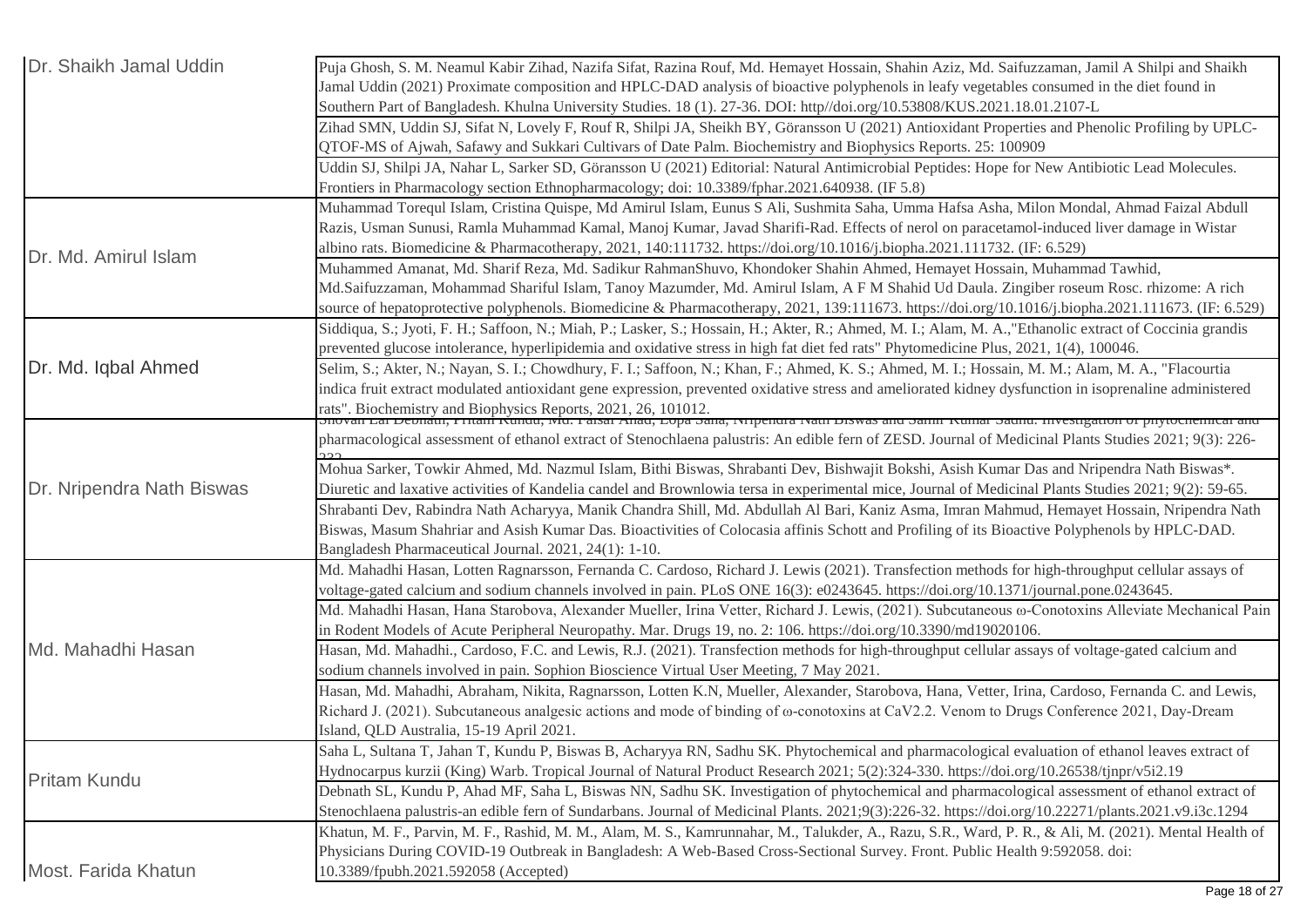|                                       | Khatun, M. F., Haque, M. U., Anisuzzaman, A. S. M., & Islam, M. A. U (2021). Apoptosis on non-small lung cancer cells and DPPH radical scavenging                                                                                 |
|---------------------------------------|-----------------------------------------------------------------------------------------------------------------------------------------------------------------------------------------------------------------------------------|
|                                       | activity of the crude ethyl acetate extract of a soil bacterial species FEAI-1. Journal of Applied Pharmaceutical Science, 1(01):078–083.                                                                                         |
|                                       | Dev S, Acharyya RN, Akter S, Bari MA, Asma K, Sarkar KK, Hossain H, Biswas NN, Das AK (2021). Toxicological Screening and Evaluation of Anti-                                                                                     |
|                                       | allergic and Anti-hyperglycemic Potential of Sonneratia caseolaris (L.) Engl. Fruits Extract. Clinical Phytoscience; 7(1): 1-13.                                                                                                  |
|                                       | Acharyya RN, Islam A, Hossain M, Paul S, Dev S, Ahmed M, Islam MM, Das Ak (2021). Evaluation of chemopreventive and analgesic activity of                                                                                         |
|                                       | Hibiscus cannabinus L. seed oil in mice. Tropical Journal of Natural Product Research; 5(4): 630-634.                                                                                                                             |
|                                       | Khan MA, Kabir KH, Haasan K, Acharyya RN, Islam M, Sultana R, Karmokar S, Imran SA (2021). Mental Health Impacts of COVID-19 Outbreak and                                                                                         |
|                                       | Associated Drivers among University Students in Bangladesh. Minerva Psichiatrica; 62(2): 55-64.                                                                                                                                   |
| Rabindra Nath Acharyya                | Akter M, Arefin S, Acharyya RN, Akter H, Jahan S, Rajbangshi J (2021). Evaluation of Analgesic, CNS depressant and Anti-diarrhreal activity of                                                                                    |
|                                       | Pesidium guineense leaves extract. Tropical Journal of Natural Product Research; 5(3):460-464.                                                                                                                                    |
|                                       | Dev S, Acharyya RN, Shill MC, Bari MA, Asma K, Mahmud I, Hossain H, Biswas NN, Shahriar M, Das AK (2021). Bioactivities of Colocasia affinis                                                                                      |
|                                       | schott and profiling of its bioactive polyphenols by HPLC-DAD. Bangladesh Pharmaceutical Journal; 24(1): 1-10.                                                                                                                    |
|                                       | Saha L, Sultana T, Jahan T, Kundu P, Biswas B, Acharyya RN, Sadhu SK (2021). Phytochemical and Pharmacological Evaluation of Ethanol Leaves                                                                                       |
|                                       | Extract of Hydnocarpus kurzii (King) Warb. Tropical Journal Natural Product Research; 5(2):324-330.                                                                                                                               |
|                                       | Barman AK, Ahmed T, Das H, Biswas B, Ali MS, Acharyya RN, Sarkar KK, Dev S (2021). Evaluation of Antidiabetic potential of Sonneratia caseolaris                                                                                  |
|                                       | (L.) Engl. leaves against alloxan-induced diabetes in experimental mice. Tropical Journal of Natural Product Research; 5(1): 77-83.                                                                                               |
|                                       | <b>Soil, Water and Environment Discipline</b>                                                                                                                                                                                     |
|                                       | Md. Nazmul Islam, Md. Kawsar Hossen, J.C. JOARDAR, Bishwajit Bokshi, Asish Kumar Das, Samir Kumar Sadhu, Nripendra Nath Biswas 2021                                                                                               |
|                                       | Diuretic and Laxative activities of Moringa oleifera seeds and pods in mice. Khulna University Studies 17(1 & 2): 31-39. KUS: 20/06:                                                                                              |
| Dr. Jagadish Chandra Joardar          | A.B. Abdus Salam, M. Ashrafuzzaman, S. Sikder, Asif Mahmud and J.C. JOARDAR 2021 Influence of municipal solid waste compost on yield of                                                                                           |
|                                       | tomato- applied solely and in combination with inorganic fertilizer where nitrogen is the only variable factor. Malaysian Journal of Sustainable                                                                                  |
|                                       | Agriculture, 5(1): 29-33. http://doi.org/10.26480/mjsa.01.2021.29.33                                                                                                                                                              |
|                                       | Liu S, Z. C. Guo, Milton Halder, H. X. Zhang, J. Six, X. H. Peng, 2021. Impacts of residue quality and soil texture on soil aggregation pathways by using                                                                         |
| <b>Milton Halder</b>                  | rare earth oxides as tracers, Geoderma, 399,115114. Download PDF                                                                                                                                                                  |
|                                       | Milton Halder, S. Liu, . Z. B. Zhang, Z. C. Guo, X. H. Peng, 2021. Effects of residue stoichiometric, biochemical and C functional features on soil                                                                               |
|                                       | aggregation during decomposition of eleven organic residues, Catena, 202, 105288.Download PDF<br>Satam, IN. 1. D., Zaman, S.IVI. D., Hossen, S.IVI. L. et al. Consecutive 2-year uata analysis to assess the son quanty and ecolo |
|                                       | Tobacco field: a case study in Northern Bangladesh. SN Appl. Sci. 3, 193 (2021). Published by Springer Nature. https://doi.org/10.1007/s42452-021-                                                                                |
|                                       | *Bin Salam, M. T., Zaman, S. S., Hossen, S. T., & Nur, M. A. Environmental Degradation due to Tobacco Cultivation in Northern Bangladesh. The                                                                                     |
|                                       | Dhaka University Journal of Earth and                                                                                                                                                                                             |
|                                       | Environmental Sciences, 9(2), 19-26. https://doi.org/10.3329/dujees.v9i2.55086                                                                                                                                                    |
| Md. Tareq Bin Salam                   | Mahmud, U., *Salam, M.B., Khan, A.S. et al. Ecological risk of heavy metal in agricultural soil and transfer to rice grains. Discov Mater 1, 10 (2021).                                                                           |
|                                       | Published by Springer Nature. https://doi.org/10.1007/s43939-021-00010-2010-2010-2.                                                                                                                                               |
|                                       | *Bin Salam, M., Amin, A., Afroz, T., & Masud, M. (2021). Environmental and Institutional Impacts of Tidal River Management: A Case Study on                                                                                       |
|                                       | Pakhimara Tidal Basin in Southwestern Bangladesh. Caraka Tani: Journal of Sustainable Agriculture, 36(2), 295-307.                                                                                                                |
|                                       | doi:http://dx.doi.org/10.20961/carakatani.v36i2.50486                                                                                                                                                                             |
|                                       | Nasrin, S., Rahman, M.S., Akter, F., Hossain, M.Z. and Adhikary, N., 2021. The Effect of Faecal Sludge Compost on Growth and Yield Performance of                                                                                 |
| Falguni Akter                         | Red Amaranth (Amaranthus cruentus). International Journal of Sustainable Agricultural Technology, 17(6): 01-08                                                                                                                    |
|                                       | <b>Management &amp; Business Administration School</b>                                                                                                                                                                            |
|                                       |                                                                                                                                                                                                                                   |
| <b>Business Administration Discip</b> |                                                                                                                                                                                                                                   |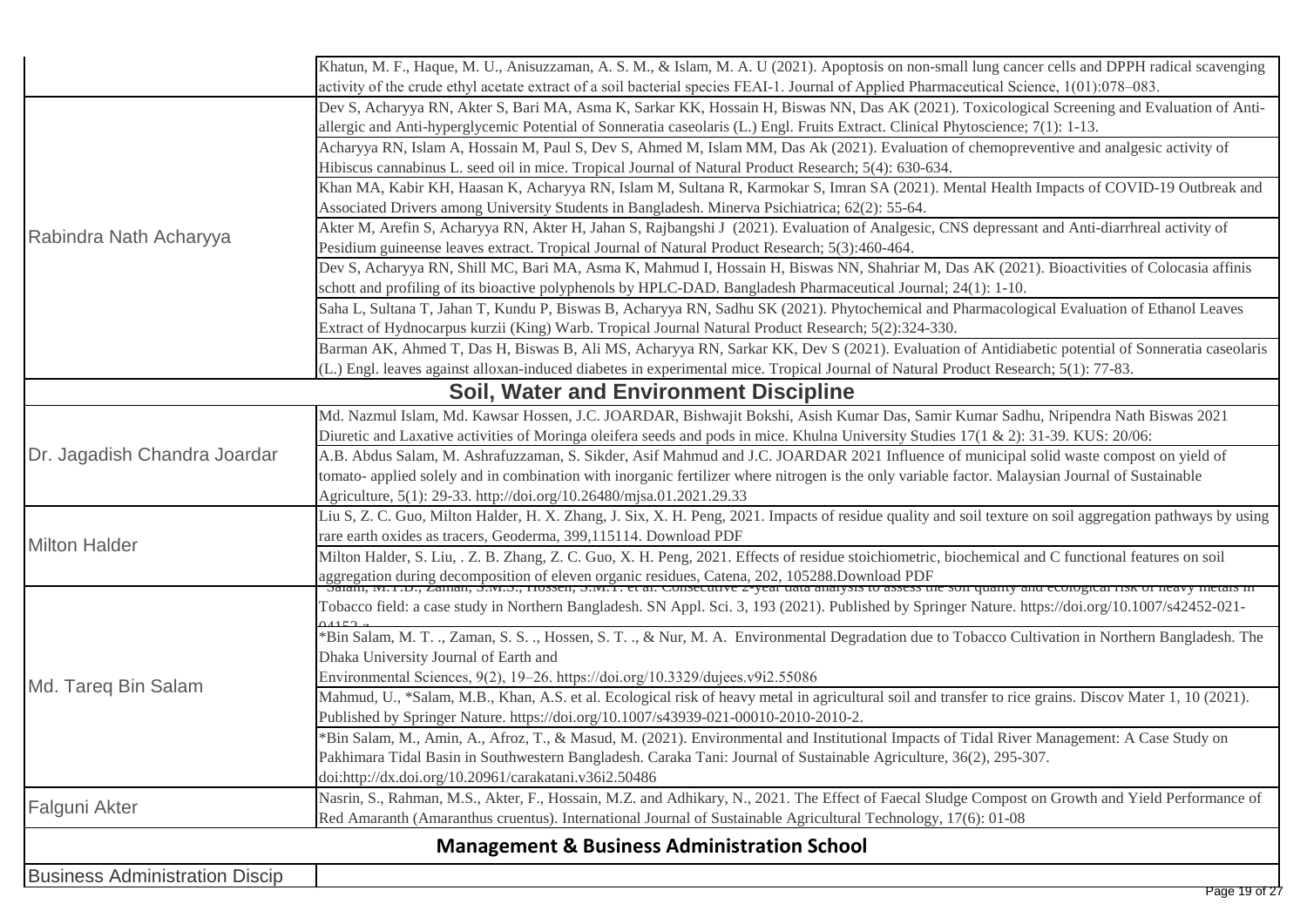| <b>SM Towhidur Rahman</b>    | Rahman, S. M. T. & Kabir, A. (2021) Role of Small and Medium Enterprise Clusters in Urban-rural Linkage: A Study Based in Manufacturing SMEs of<br>Khulna City, Bangladesh. Environment and Urbanization Asia, 12(1), 27-39. |  |
|------------------------------|------------------------------------------------------------------------------------------------------------------------------------------------------------------------------------------------------------------------------|--|
|                              | Bose, T. K., and Bristy, J. F. (2021), "Operations of foreign firms and domestic small business venturing: The moderating roles of institutions,                                                                             |  |
|                              | reputations and internationalizations", Journal for International Business and Entrepreneurship Development, 13(2).                                                                                                          |  |
|                              | Bose, T. K., and Bristy, J. F. (2021), "Rapid and phased trade liberalization pathways to economic growth: evidences from China and India", Journal of                                                                       |  |
|                              | Commerce and Accounting Research.                                                                                                                                                                                            |  |
|                              | Cheng, T. C., Bose, T. K., and Fan, Y. (2021) "Country institutional environments in promoting entrepreneurship: assessment based on developing                                                                              |  |
|                              | economies in Asia", Journal of East West Business.                                                                                                                                                                           |  |
| Dr. Tarun Kanti Bose         | Zaman, A., Hoque, M. F., and Bose, T. K. (2021), "Theoretical evidences of the creation of Born Global exporting entrepreneurs: insights from the                                                                            |  |
|                              | entrepreneurship theories", International Journal of Export Marketing, 4(3).                                                                                                                                                 |  |
|                              | Hoque, M. F., Zaman, A., and Bose, T. K. (2021), "Why exporting is still the main international business mode from emerging economies? evidence                                                                              |  |
|                              | from institutional perspectives on the exporting RMG sector of Bangladesh", International Journal of Export Marketing, 4(2), pp. 178-204.                                                                                    |  |
|                              | Bose, T. K., and Cheng, T. C. (2021) "International family conglomerates (FCs) from emerging economies: operations across generations".                                                                                      |  |
|                              | Bose, T. K., Uddin, M. R., Bristy, J. F., and Haque, M. E. (2021), "Country and firm specific positions of different MNE Types", European Journal of                                                                         |  |
|                              | International Management, 15(1), pp. 122-134.                                                                                                                                                                                |  |
|                              | Human Resource Management Discipline                                                                                                                                                                                         |  |
|                              | Tarafdar, P., Karmoker, K., & Akter, S. (2021). Effects of Fringe Benefits on Employee Loyalty: A Study on University Teachers in Khulna City of                                                                             |  |
| <b>Prosenjit Tarafdar</b>    | Bangladesh. Business and Management Research, 10 (3), 1-10.                                                                                                                                                                  |  |
|                              | Bose, T. K. & Bristy, J. F. (2021), "Operations of foreign firms and domestic small business venturing: The moderating roles of institutions, reputations                                                                    |  |
|                              | and internationalizations", Journal for International Business and Entrepreneurship Development, Vol. 13, No. 2.                                                                                                             |  |
| Jannatul Ferdous Bristy      | Bose, T. K. & Bristy, J. F. (2021), "Rapid and Phased Trade Liberalization Pathways to Economic Growth: Evidence from China and India" Journal of                                                                            |  |
|                              | Commerce & Accounting Research, Vol. 10, No. 4, pp. 42-55.                                                                                                                                                                   |  |
|                              | Bose, T. K., Uddin, M. R., Bristy, J. F., Haque, E. (2021), "Country-and firm-specific positions of different multinational enterprises: who is having                                                                       |  |
|                              | what? European Journal of International Management, Vol. 15, No. 1, pp. 112-134.                                                                                                                                             |  |
|                              | Karmoker K., Kona F.A., Oyshi, A.H., & Yasmin, K.S. (2021). Effects of Green Human Resource Management on Employee Green Behavior:                                                                                           |  |
|                              | Moderating Role of Employee Environmental Knowledge. International Journal of Sustainable Development & World Policy, 10(2), 64-80.                                                                                          |  |
| <b>Kajol Karmoker</b>        | Karmoker K., Zaman Z. and Rahman S.N. (2021). Effects of Corporate Social Responsibility on Employee Loyalty: A Study on Multinational                                                                                       |  |
|                              | Companies (MNCs) in Bangladesh. Khulna University Studies, 18 (2): xxx                                                                                                                                                       |  |
|                              | Tarafdar, P., Karmoker, K., & Akter, S. (2021). Effects of Fringe Benefits on Employee Loyalty: A Study on University Teachers in Khulna City of                                                                             |  |
|                              | Bangladesh. Business and Management Research, 10 (3), 1-10                                                                                                                                                                   |  |
|                              | Islam, S., Shanjabin, S., Zaman, Z., & Nibir, M. (2021). Measuring Motivating Potential Score of Diversified Academic Staffs of the Government                                                                               |  |
| Sayed Azharul Islam          | Primary Schools in Bangladesh. Asian Journal of Social Sciences and Legal Studies, 3(5), 209-217. DOI: 10.34104/ajssls.021.02090217                                                                                          |  |
|                              | Islam, S., Rahman, G. and Nibir, M. (2021). Perceived Factors Influencing Career Choice of the Undergraduate Students of Public Universities in                                                                              |  |
|                              | Bangladesh. Canadian Journal of Business and Information Studies, 3(4), pp.70-79.                                                                                                                                            |  |
| <b>Social Science School</b> |                                                                                                                                                                                                                              |  |
| <b>Economics Discipline</b>  |                                                                                                                                                                                                                              |  |
|                              | Haider, M.Z. and Kiaz, M.K. (2021). Municipal Sond Waste Management in Bangiadesh: A Study of A Municipality, Knuma Universanty Studies,<br>$18(1) \cdot 37$ $13$                                                            |  |
|                              | Chowdhury, S. and Haider, M.Z. (2021). Pattern of School Absenteeism in Some Selected Countries, Khulna Universality Studies, 18(2): 1-12.                                                                                   |  |
| Dr. Mohammed Ziaul Haider    | Islam, M.S., Tumpa, S., Afrin, S., Ahsan, M.N., Haider, M.Z., and Das, D.K. (2021). From Over to Optimal Irrigation in Paddy Production: What                                                                                |  |
|                              | Determines Over-irrigation in Bangladesh?, Sustainable Water Resources Management, 7(3), 1-15.                                                                                                                               |  |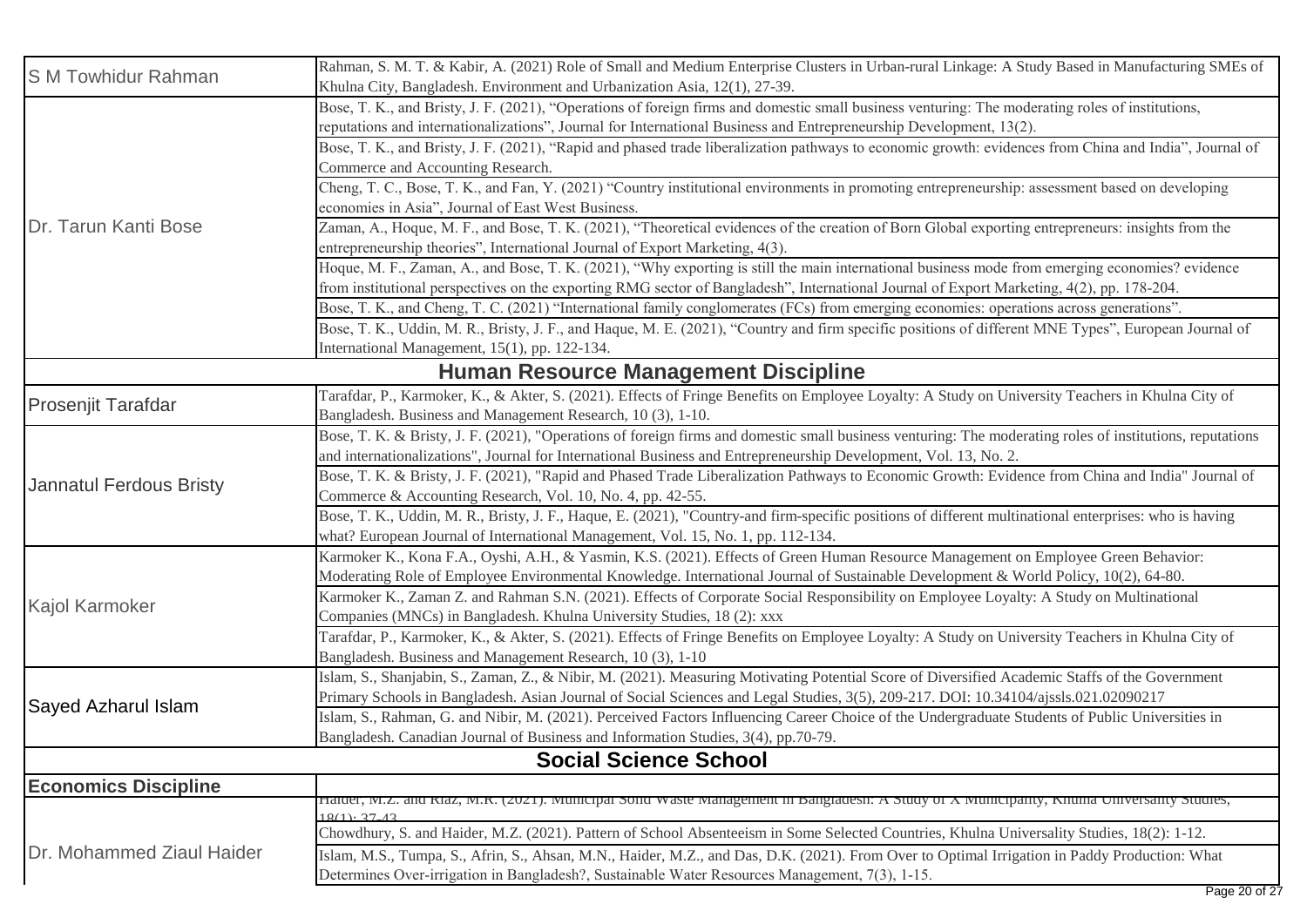|                        | Haider, M.Z. and Papri, R.S. (2021). Cost of Traffic Congestion in Dhaka Metropolitan City, Public Transport, (Accepted on: 19 April 2021).                                                                                                                                                                                                                                                |
|------------------------|--------------------------------------------------------------------------------------------------------------------------------------------------------------------------------------------------------------------------------------------------------------------------------------------------------------------------------------------------------------------------------------------|
|                        | 1. Biswas, B., Mallick, B., Ahsan, M. N., & Priodarshini, R. (2021). How Does the Rohingya Influx Influence the Residential Satisfaction and Mobility<br>Intentions of the Host Communities in Bangladesh? Journal of International Migration and Integration. doi:10.1007/s12134-021-00886-2<br>2. MOINDUCHTAI, WI., Oann, A. K., & AIISan, M. N. (2021). Examining iocal institutional n |
|                        | evidence from the South-West coastal areas in Bangladesh. Environmental Science & Policy, 124, 433-440.                                                                                                                                                                                                                                                                                    |
|                        | $(10.1016)$ enverse 2021 07 016<br>Ahsan, M. N., Hadiujjaman, S., Islam, M. S., Nasrin, N., Akter, M., Parvin, G. A., & Hossain, M. S. (2021). Willingness to pay for improved safe                                                                                                                                                                                                        |
|                        | drinking water in a coastal urban area in Bangladesh. Water Policy. doi:10.2166/wp.2021.031                                                                                                                                                                                                                                                                                                |
|                        | 4. Biswas, B., Ahsan, M. N., & Mallick, B. (2021). Analysis of residential satisfaction: An empirical evidence from neighbouring communities of                                                                                                                                                                                                                                            |
|                        | Rohingya camps in Cox's Bazar, Bangladesh. PloS one, 16(4), e0250838. doi:10.1371/journal.pone.0250838                                                                                                                                                                                                                                                                                     |
| Md. Nasif Ahsan, Ph.D. | 5. Islam, M. S., Tumpa, S., Afrin, S., Ahsan, M. N., Haider, M. Z., & Das, D. K. (2021). From over to optimal irrigation in paddy production: what<br>determines over-irrigation in Bangladesh? Sustainable Water Resources Management, 7(3), 35. doi:10.1007/s40899-021-00512-0                                                                                                           |
|                        | 6. Biswas, B., Sultana, Z., Priovashini, C., Ahsan, M. N., & Mallick, B. (2021). The emergence of residential satisfaction studies in social research: A                                                                                                                                                                                                                                   |
|                        | bibliometric analysis. Habitat International, 109, 102336. doi: https://doi.org/10.1016/j.habitatint.2021.102336                                                                                                                                                                                                                                                                           |
|                        | 1. Akter, R., Akter, M., Hossain, M. T., & Ahsan, M. N. (2021). Socio-environmental factors affecting mental health of people during COVID-19 in                                                                                                                                                                                                                                           |
|                        | coastal urban areas of Bangladesh. In A. L. Ramanathan, C. Sabarathinam, M. P. Jonathan, M. V. Prasanna, P. Kumar, & F. Arriola (Eds.),                                                                                                                                                                                                                                                    |
|                        | Environmental Resilience and Transformation in times of COVID-19 (1st ed., pp. 436). doi:10.1016/C2020-0-02703-9                                                                                                                                                                                                                                                                           |
|                        | 2. Lima, T. R., Ela, M. Z., Khan, L., Shovo, T.-E. A., Hossain, M. T., Jahan, N.,  Ahsan, M. N., Islam, M. N. (2021). Chapter 30 - Livelihood and                                                                                                                                                                                                                                          |
|                        | health vulnerabilities of forest resource-dependent communities amidst the COVID-19 pandemic in southwestern regions of Bangladesh. In A. L.                                                                                                                                                                                                                                               |
|                        | Ramanathan, C. Sabarathinam, F. Arriola, M. V. Prasanna, P. Kumar, & M. P. Jonathan (Eds.), Environmental Resilience and Transformation in Times                                                                                                                                                                                                                                           |
|                        | of COVID-19 (pp. 343-356): Elsevier.                                                                                                                                                                                                                                                                                                                                                       |
|                        | Nasrin, N. & Halim, S.F.B. (2021) Health Cost of Exposure to Passive Smoking: Evidence from Khulna City of Bangladesh, Accepted in International                                                                                                                                                                                                                                           |
|                        | Journal of Behavioural and Healthcare Research.                                                                                                                                                                                                                                                                                                                                            |
| Nishad Nasrin          | Ahsan, Md Nasif, Sheikh Hadiujjaman, Md Sariful Islam, Nishad Nasrin, Mukta Akter, Gulsan Ara Parvin, and Md Sarwar Hossain. "Willingness to pay                                                                                                                                                                                                                                           |
|                        | for improved safe drinking water in a coastal urban area in Bangladesh." Water Policy 23, no. 3 (2021): 633-653.                                                                                                                                                                                                                                                                           |
|                        | Nasrin, N., Hossain, M.I., Halim, F.B.H., Ahmed, S. (2021) "Parental awareness towards child health: a study on the parents of high school students at                                                                                                                                                                                                                                     |
|                        | Khulna city corporation in Bangladesh" Khulna University Studies, 17 (1 & 2), 119-134.                                                                                                                                                                                                                                                                                                     |
|                        | Ahmed, Firoz, Fahmida Akter Oni and Sk. Sharafat Hossen (2021). 'Does gender inequality matter for access to and utilization of maternal healthcare                                                                                                                                                                                                                                        |
| <b>Firoz Ahmed</b>     | services in Bangladesh?', PLOS One, 16(9): e0257388. https://doi.org/10.1371/journal.pone.0257388                                                                                                                                                                                                                                                                                          |
|                        | Ahmed, Firoz, Asad Islam, Debayan Pakrashi, Tabassum Rahman, and Abu Siddique (2021). 'Determinants and Dynamics of Food Insecurity During                                                                                                                                                                                                                                                 |
|                        | COVID-19 in Rural Bangladesh', Food Policy, 101, 102066. https://doi.org/10.1016/j.foodpol.2021.102066                                                                                                                                                                                                                                                                                     |
|                        | Keramat, S.A., Alam, K., Ahinkorah, B.O., Islam, M.S., Islam, M.I. Hossain, M.Z., Ahmed, S. Gow, J., Biddle, S.J.H. (2021) Obesity, Disability and                                                                                                                                                                                                                                         |
|                        | Self-Perceived Health Outcomes in Australian Adults: A Longitudinal Analysis Using 14 Annual Waves of the HILDA Cohort, ClinicoEconomics and                                                                                                                                                                                                                                               |
|                        | Outcomes Research 13(1), 1-12. Dovepress.                                                                                                                                                                                                                                                                                                                                                  |
|                        | Das, D.K., Islam, M.S., Dutta, C.B., Hassan, M.M. & Hossen, S.S. (2021). Is there any demand for improved cooking stoves? Evidence from                                                                                                                                                                                                                                                    |
| Md. Sariful Islam      | Bangladesh, Journal of Environmental Management, 298 (113412), Elsevier                                                                                                                                                                                                                                                                                                                    |
|                        | Ahsan, M. N., Hadiujjaman, S., Islam, M. S., Nasrin, N., Akter, M., Parvin, G. A., & Hossain, M. S. (2021). Willingness to pay for improved safe                                                                                                                                                                                                                                           |
|                        | drinking water in a coastal urban area in Bangladesh. Water Policy. IWA Publishing.                                                                                                                                                                                                                                                                                                        |
|                        | Islam, M.S., Tumpa, S. Afrin, S., Ahsan, M.N., Haider, M.Z., Das, D.K. (2021) From over to optimal irrigation in paddy production: what determines                                                                                                                                                                                                                                         |
|                        | over-irrigation in Bangladesh?, Sustainable Water Resources Management, 7(3), pp. 1-15, Springer.                                                                                                                                                                                                                                                                                          |
|                        | Zaman, R., Das, D.K., van Viliet, O., & Posch, A., (2021), Distributional inequality in market-based solar home system programs: Evidence from rural                                                                                                                                                                                                                                       |
|                        | Bangladesh, Energy Economics, Vol. 102, DOI:https://doi.org/10.1016/j.eneco.2021.105523                                                                                                                                                                                                                                                                                                    |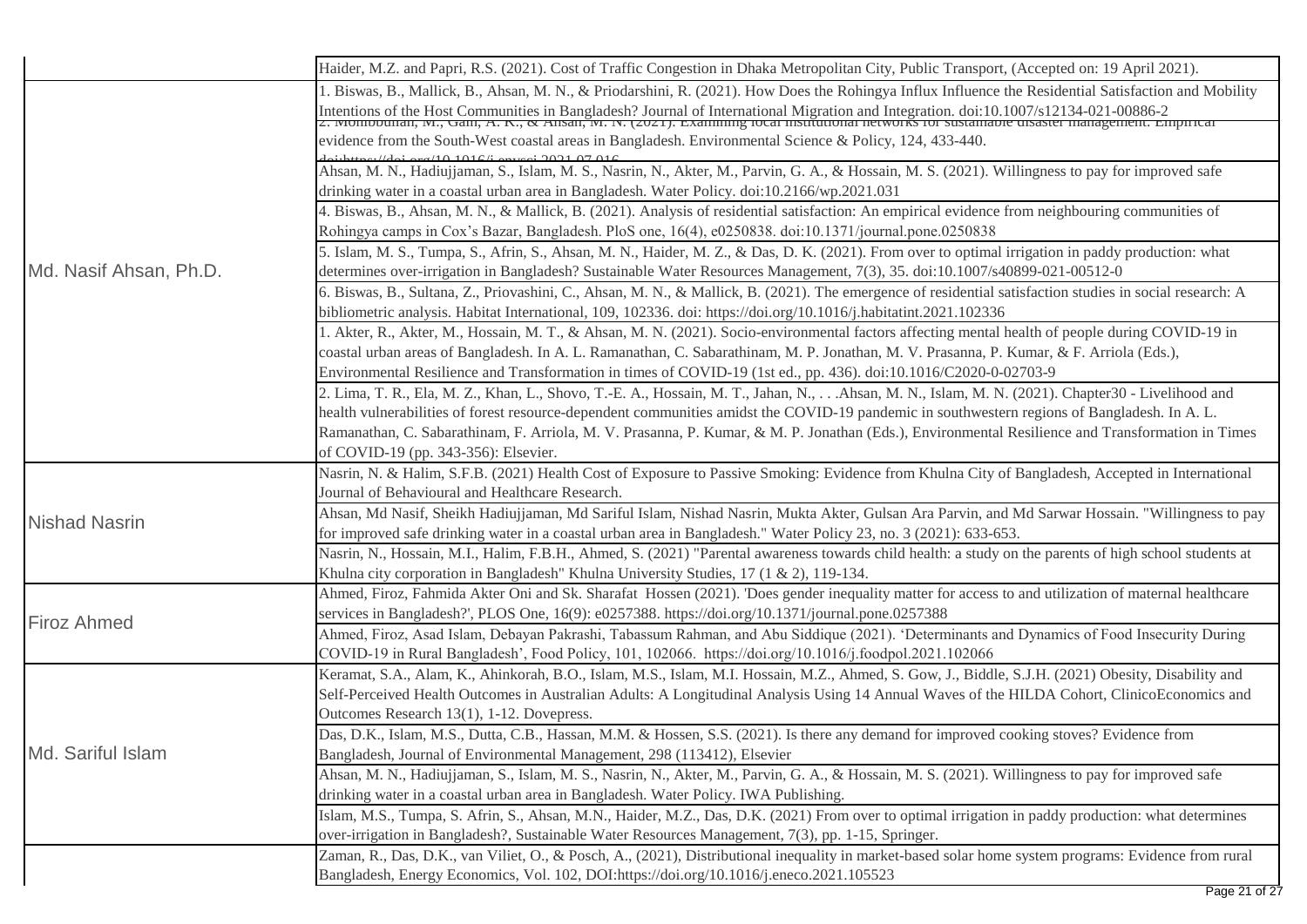| <b>Debasish Kumar Das</b> | Das, D.K., Islam, M.S., Dutta, C.B., Hassan, M.M., & Hossen, S.S., (2021), Is there any demand for improved cooking stoves? Evidence from<br>Bangladesh, Journal of Environmental Management, Vol. 298, DOI:https://doi.org/10.1016/j.jenvman.2021.113412                                                                                                                              |
|---------------------------|----------------------------------------------------------------------------------------------------------------------------------------------------------------------------------------------------------------------------------------------------------------------------------------------------------------------------------------------------------------------------------------|
|                           | Xu, Z., Das, D.K., Guo, W., & Wei, W., (2021), Does power grid infrastructure stimulate regional economic growth? Energy Policy, Vol. 155, DOI:<br>https://doi.org/10.1016/j.enpol.2021.112296                                                                                                                                                                                         |
|                           | Islam, M. S., Tumpa, S., Afrin, S., Ahsan, M. N., Haider, M. Z., & Das, D. K. (2021). From over to optimal irrigation in paddy production: what<br>determines over-irrigation in Bangladesh? Sustainable Water Resources Management, 7(3), 35. DOI:10.1007/s40899-021-00512-0                                                                                                          |
| Sk. Faijan Bin Halim      | Nasrin, N., Hossain, I.M., Halim, S.F.B. and Ahmed, S. (2021). Parental Awareness towards Child Health: A Study on the Parents of High School<br>Students at Khulna City Corporation in Bangladesh, Khulna University Studies, 17 (1&2), 119-134.                                                                                                                                      |
| Fahmida Akter Oni         | Ahmed F, Oni FA, Hossen SS (2021) Does gender inequality matter for access to and utilization of maternal healthcare services in Bangladesh? PLoS<br>ONE 16(9): e0257388. https://doi.org/10.1371/journal.pone.0257388                                                                                                                                                                 |
|                           | Hasan, K, Sony, M.M.A.A.M and Roy, T, Imaging the Post-Pandemic future: Psychosocial response to covid-19, social Change and Society 5.0, in the<br>Sixth Annual Conference on Social Research, November, 2021, Bangladesh Institute of Social Research (BISR), Dhaka.                                                                                                                 |
|                           | Roy, T. Chandra, D, Sony, M. M. A. A. M., and Rahman, S. (2021). Impact of Salinity intrusion on the Health of Coastal people: reflections from<br>Dacope Upazila of Khulna District, Bangladesh. Khulna University Studies, 17 (1&2): 57-66.                                                                                                                                          |
|                           | Islam, S, Roy, T. et al., (2021). Covid-19 Vaccine rumors and conspiracy theories: The need for cognitive inoculation against misinformation to improve<br>vaccine adherence. PLOSONE. Doi: https://doi.org/10.1371/journal.pone.0251605May12,20211 /                                                                                                                                  |
|                           | Poly, A. Chanda, S.K. and Roy, T. (2021). Response to extreme Climatic Event: A Case Study of Coastal Community from Southeast, Bangladesh.<br>Khulna University Studies.                                                                                                                                                                                                              |
| Dr. Tuhin Roy             | Roy, T and Sony, M. M. A. A. M (2021) "Role of Women in Social Health: A case study on South West disaster prone area of Bangladesh". Celebration<br>of hundred years in University of Dhaka published by Institute of Disaster Management and Vulnerability studies (IDMVS).<br>Noy, 1 (2021), wumash wiamunci Vronfonkannii. I amok I orjanochona (in Bengan), Book mie. Bomuniamk w |
|                           |                                                                                                                                                                                                                                                                                                                                                                                        |
|                           | Khan, L. Roy, T. Alam, G. and Monirul, M. (2021) Post-Cyclone Occupational vulnerabilities of Farmers in South-West Coastal Region of Bangladesh<br>in the book of Climate Vulnerability and Resilience in the Global South, Springer Nature Switzerland AG.                                                                                                                           |
|                           | Sultana, Z. Roy, T. Bishwas, B, and Mallick, B. (2021) Socio-Political Distancing amid Disaster: Empirical Evidence from Bangladesh in the book of<br>Climate Vulnerability and Resilience in the Global South, Springer Nature Switzerland AG                                                                                                                                         |
|                           | Gosh, S., Huq, S. and Roy, T. (2021), Chiro Unnoto Shir [in Bengali], published by Dhaka University Alumnai Association, Khulna                                                                                                                                                                                                                                                        |
|                           | uhi SS, Oyshi FJ, Al-Mamun MA, Jahan N, Shohel TA, Rahman MA, Islam MN, Hossain MT, (2021) Public vs. private job dilemma: Influencing factors<br>in career selection for university graduates. PLoS ONE 16(10): e0258331. https://doi.org/10.1371/journal.pone.0258331                                                                                                                |
| Dr. Tunvir Ahamed Shohel  | Shohel, T. A., Niner, S., & Gunawardana, S. (2021). How the persistence of patriarchy undermines the financial empowerment of women microfinance<br>borrowers? Evidence from a southern sub-district of Bangladesh. Plos one, 16(4), e0250000. https://doi.org/10.1371/journal.pone.0250000                                                                                            |
|                           | Ela, M. Z., Shohel, T. A., Khan, L., Jahan, N., Hossain, M. T., & Islam, M. N. (2021). Prolonged lockdown and academic uncertainties in Bangladesh: A<br>qualitative investigation during the COVID-19 pandemic. Heliyon, 7(2), e06263. https://doi.org/10.1016/j.heliyon.2021.e06263                                                                                                  |
|                           | B. Ahammed, Khan, B., Jahan, N., Shohel, T. A., Hossain, T., & Islam, N. (2021). Determinants of generalized anxiety, depression, and subjective sleep<br>quality among university students during COVID-19 pandemic in Bangladesh. Dr. Sulaiman Al Habib Medical Journal, 3(1), 27-35.<br>https://doi.org/10.2991/dsahmj.k.210108.001                                                 |
|                           | Oyshi, F. J., Suhi, S. S., Sultana, A., Jahan, N., & Hossain, M. T.* (2021). The academic achievement of secondary students in Bangladesh: Assessing the<br>role of socioeconomic status, school attributes, and academic activities. Education Research International, 2021, 5360672. doi: 10.1155/2021/5360672                                                                       |
|                           | Islam, M. K., Nasrin, N., Jaber, A., & Hossain, M. T. Association between health literacy and body mass index (BMI): A cross-sectional study on sub-<br>urban adult population Bangladesh. Journal of Population and Social Studies (Accepted).                                                                                                                                        |
|                           | Hossain, M. T.*, Jahan, N., Ahammed, B., Shohel, T. A., Shovo, T-E-A., Khan, B., & Islam, M. N. Psychometric evaluation of the modified "fear of<br>COVID-19" scale. Hellenic Journal of Psychology (Accepted).                                                                                                                                                                        |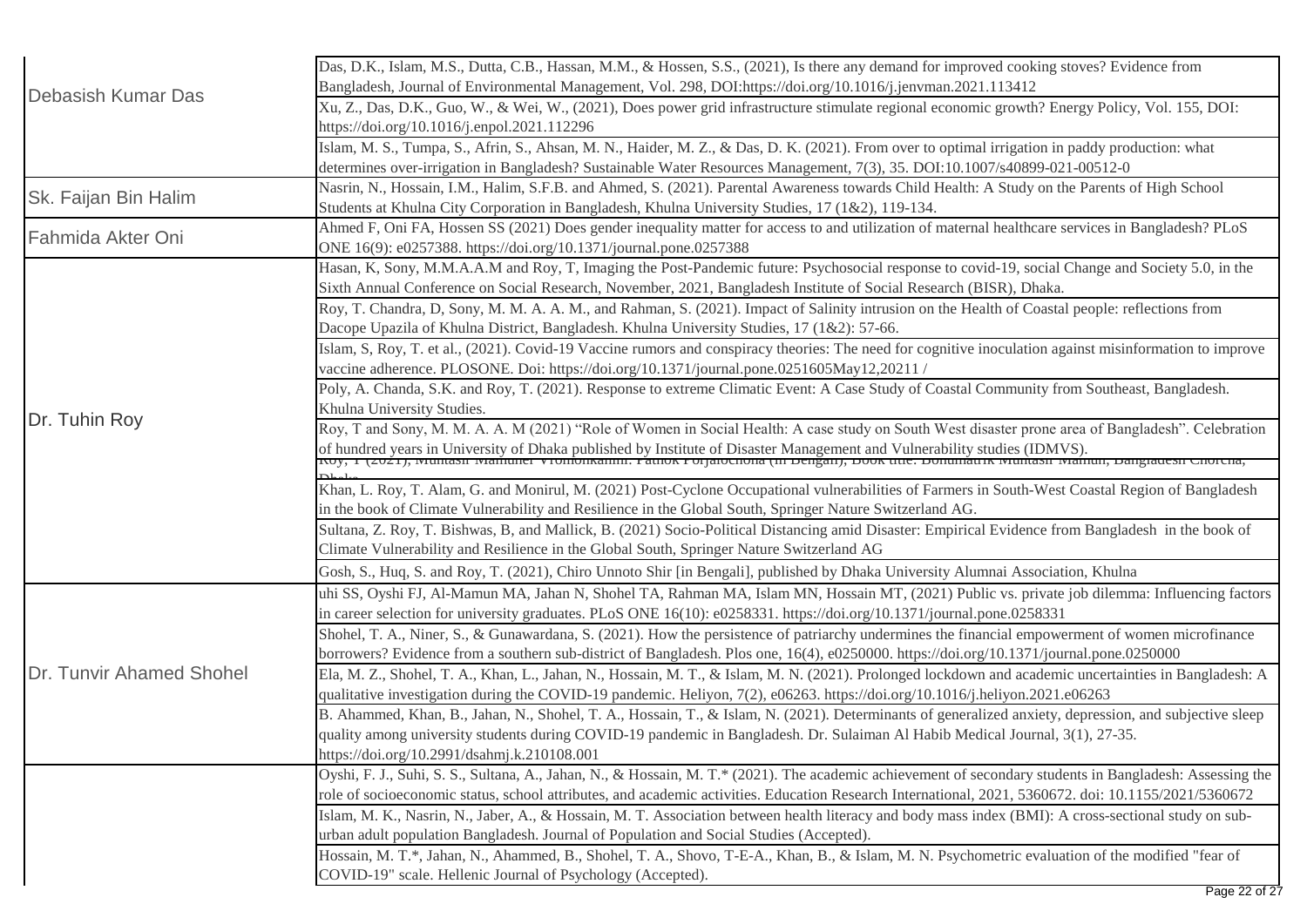|                              | Suhi, S. S., Oyshi, F. J., Mamun, M. A. A., Jahan, N., Shohel, T. A., Rahman, M. A., Islam, M. N. & Hossain, M. T.* (2021). Public vs. private job         |
|------------------------------|------------------------------------------------------------------------------------------------------------------------------------------------------------|
|                              | dilemma: Influencing factors in career selection for university graduates. PLoS ONE, 16(10), e0258331. doi: 10.1371/journal.pone.0258331                   |
|                              | Sumi, S. S., Mondal, B. K., Jahan, N., Seddeque, A., & Hossain, M. T.* Determinants of academic achievement at secondary levels: A study in Magura         |
|                              | district of Bangladesh. Malaysian Online Journal of Educational Management (Accepted).                                                                     |
|                              | Sumi, S. S., Jahan, N., Rahman, S. T., Seddeque, A., & Hossain, M. T.* (2021). Explaining rural-urban differences in the academic achievement of           |
|                              | secondary students: An empirical study in Magura district of Bangladesh. Asia Pacific Journal of Educators and Education, 36(1): 195-216. doi:             |
|                              | 10.21315/apjee2021.36.1.11                                                                                                                                 |
|                              | Hossain, M. T., Lima, T. R., Ela, M. Z., Khan, L., Ahmed, F., Shovo, T-E-A., Masud, A. A., Rahman, K-. S., Jahan, N., Rahman, S. M., & Islam, M. N.        |
|                              | (2021). Livelihood challenges and healthcare seeking behavior of fishermen amidst the COVID-19 pandemic in the Sundarbans mangrove forest of               |
|                              | Bangladesh. Aquaculture, 546, 737348. doi. 10.1016/j.aquaculture.2021.737348                                                                               |
|                              | Ahammed, B., Jahan, N., Seddeque, A., Hossain, M. T.*, Shovo, T-E-A., Khan, B., Mamun, M. A., & Islam, M. N. (2021). Exploring the association             |
|                              | between mental health and subjective sleep quality during the COVID-19 pandemic among Bangladesh university students. Heliyon, 7(5): e07082. doi:          |
| Md. Tanvir Hossain           | 10.1016/j.heliyon.2021.e07082                                                                                                                              |
|                              | Ela, M. Z., Shohel, T. A., Shovo, T-E-A., Khan, L., Jahan, N., Hossain, M. T.*, & Islam, M. N. (2021). Prolonged lockdown and academic uncertainties       |
|                              | in Bangladesh: A qualitative investigation during the COVID-19 pandemic. Heliyon, 7(2): e06263. doi: 10.1016/j.heliyon.2021.e06263                         |
|                              | Shovo, T-E-A., Ahammed, B., Khan, B., Jahan, N., Shohel, T. A., Hossain, M. T.*, & Islam, M. N. (2021). Determinants of generalized anxiety,               |
|                              | depression and subjective sleep quality among university students during COVID-19 pandemic in Bangladesh. Dr. Sulaiman Al Habib Medical Journal,           |
|                              | 3(1), 27-35. doi: https://doi.org/10.2991/dsahmj.k.210108.001<br><b>Book Chapters</b>                                                                      |
|                              | Rozina, A., Akter, M., Hossain, M. T., & Ahsan, M. N. (2021). Socio-environmental factors affecting mental health of people during COVID-19 in             |
|                              | coastal urban areas of Bangladesh. In: Ramanathan, A. L., Chidambaram, S., Jonathan, M. P., Munoz-Arriola, F., Prasanna, M. V., & Kumar, P. (eds.)         |
|                              | Environmental Resilience and Transformation in Times of COVID-19: Climate Change Effects on Environmental Functionality (PP. 49-61). Cambridge,            |
|                              | Elsevier Inc. doi: 10.1016/B978-0-323-85512-9.00011-5                                                                                                      |
|                              | елна, т. к., ела, іч. <i>е.</i> , кнан, е., мноуо, т-е-ж., поѕѕаш, іч. т. , данан, іу., каншан, к-м., жызан, іч. іу., «тыаш, іч. іу. (2021). егуенноод анд |
|                              | health vulnerabilities of forest resource-dependent communities amidst the COVID-19 pandemic in southwestern regions of Bangladesh. In: Ramanathan,        |
|                              | A. L., Chidambaram, S., Jonathan, M. P., Munoz-Arriola, F., Prasanna, M. V., & Kumar, P. (eds.) Environmental Resilience and Transformation in             |
|                              | Times of COVID-19: Climate Change Effects on Environmental Functionality (PP. 343-356).Cambridge, Elsevier Inc. doi: 10.1016/B978-0-323-85512-             |
|                              | Ela, M. Z., Lima, T. R., Khan, L., Rahman, M. H., Shovo, T-E-A., Jahan, N., Hossain, M. T.*, & Islam, M. N. (2021). Climate change and livelihood          |
|                              | vulnerabilities: The forest resource-dependent communities of the Sundarbans of Bangladesh. In: Alam, G. M. M., Erdiaw-Kwasie, M. O., Nagy, G. J., &       |
|                              | Filho, W. L. (eds.) Vulnerability and Resilience in the Global South: Human Adaptations for Sustainable Future (PP. 341-352). Cham, Springer. doi:         |
|                              | 0.1007/978-3-030-77259-8_17                                                                                                                                |
|                              | Akter, S. & Razu, S. R. (2021). What determines the contraceptive use of married women in Bangladesh? A cross-sectional survey from Khulna District.       |
|                              | International Public Health Journal, 13(3): 00-00 [Accepted]                                                                                               |
| <b>Shaharior Rahman Razu</b> | Khatun, M. F, Parvin, M. F., Rashid, M. M., Alam, M. S., Kamrunnahar, M., Talukder, A., Razu, S. R., Ward, P. R. & Ali, M. (2021). Mental Health of        |
|                              | Physicians during COVID-19 Outbreak in Bangladesh: A Web-based Cross-sectional Survey. Frontiers in Public Health, 9: (1-7). doi:                          |
|                              | 10.3389/fpubh.2021.592058                                                                                                                                  |
|                              | Sumi, S. S., Jahan, N., Rahman, S. T., Seddeque, A., & Hossain, M. T. (2021). Explaining rural-urban differences in the academic achievement of            |
|                              | secondary students: An empirical study in Magura district of Bangladesh. Asia Pacific Journal of Educators and Education, 36(1): 195-216. doi:             |
|                              | 10.21315/apjee2021.36.1.11                                                                                                                                 |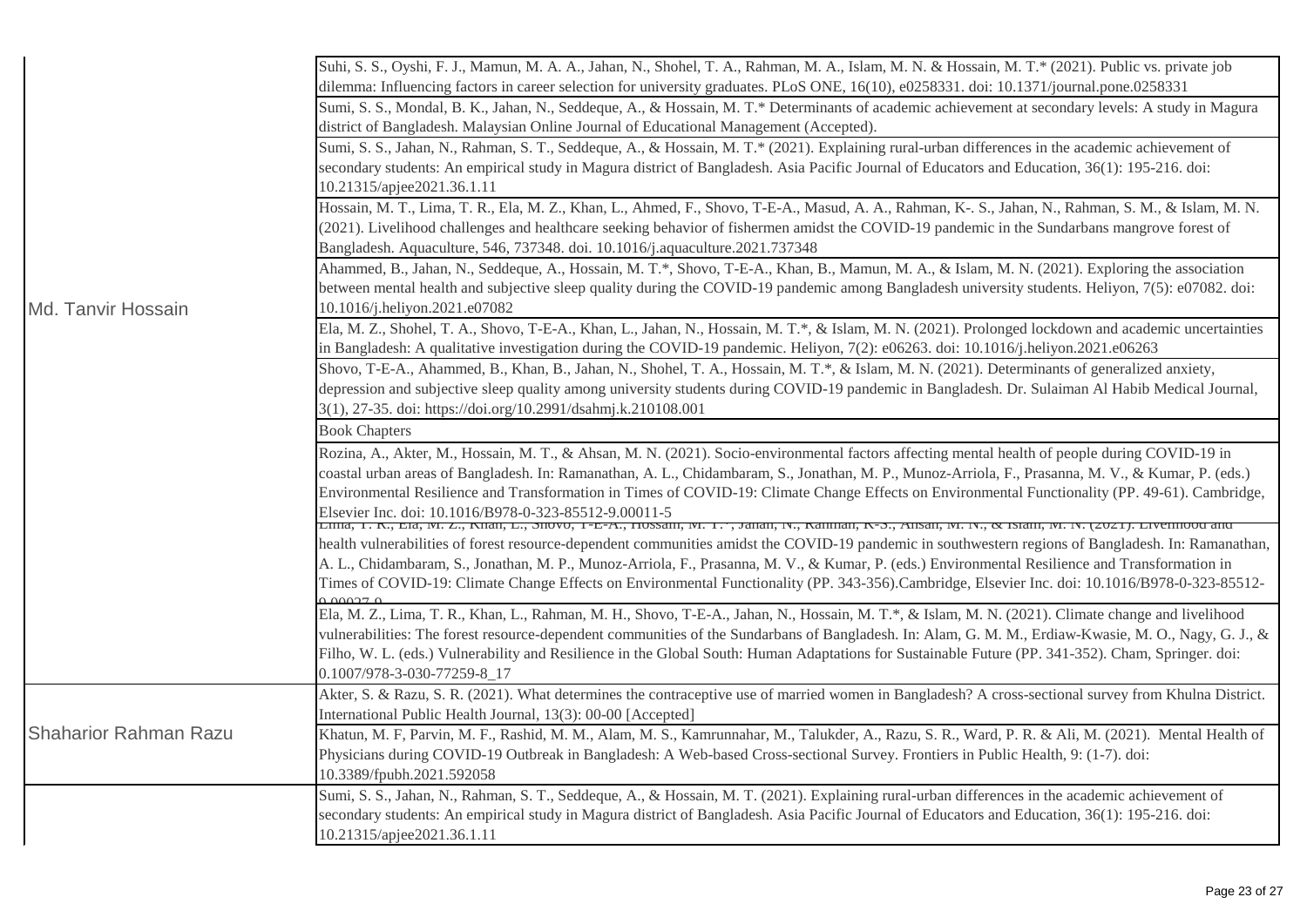|                                       | Hossain, M. T., Lima, T. R., Ela, M. Z., Khan, L., Ahmed, F., Shovo, T-E-A., Masud, A. A., Rahman, K-. S., Jahan, N., Rahman, S. M., & Islam, M. N.<br>(2021). Livelihood challenges and healthcare seeking behavior of fishermen amidst the COVID-19 pandemic in the Sundarbans mangrove forest of<br>Bangladesh. Aquaculture, 737348. doi.10.1016/j.aquaculture.2021.737348                                                                                                                                                                                                                                      |  |
|---------------------------------------|--------------------------------------------------------------------------------------------------------------------------------------------------------------------------------------------------------------------------------------------------------------------------------------------------------------------------------------------------------------------------------------------------------------------------------------------------------------------------------------------------------------------------------------------------------------------------------------------------------------------|--|
| Nusrat Jahan                          | Lima, T. R., Ela, M. Z., Khan, L., Shovo, T-E-A., Hossain, M. T., Jahan, N., Rahman, K-S., Ahsan, M. N., & Islam, M. N. (2021). Livelihood and health<br>vulnerabilities of forest resource-dependent communities amidst the COVID-19 pandemic in southwestern regions of Bangladesh. In: Ramanathan, A. L.,<br>Chidambaram, S., Jonathan, M. P., Munoz-Arriola, F., Prasanna, M. V., & Kumar, P. (eds.) Environmental Resilience and Transformation in Times of<br>COVID-19: Climate Change Effects on Environmental Functionality (PP. 343-356).Cambridge, Elsevier Inc. doi: 10.1016/B978-0-323-85512-9.00027-9 |  |
|                                       | Ahammed, B., Jahan, N., Seddeque, A., Hossain, M. T., Shovo, T-E-A., Khan, B., Mamun, M. A., & Islam, M. N. (2021). Exploring the association<br>between mental health and subjective sleep quality during the COVID-19 pandemic among Bangladesh university students. Heliyon, 7(5): e07082. doi:<br>10.1016/j.heliyon.2021.e07082                                                                                                                                                                                                                                                                                |  |
|                                       | Ela, M. Z., Shohel, T. A., Shovo, T-E-A., Khan, L., Jahan, N., Hossain, M. T., & Islam, M. N. (2021). Prolonged lockdown and academic uncertainties in<br>Bangladesh: A qualitative investigation during the COVID-19 pandemic. Heliyon, 7(2): e06263. doi: 10.1016/j.heliyon.2021.e06263                                                                                                                                                                                                                                                                                                                          |  |
|                                       | Shovo, T-E-A., Ahammed, B., Khan, B., Jahan, N., Shohel, T. A., Hossain, M. T., & Islam, M. N. (2021). Determinants of generalized anxiety,<br>depression and subjective sleep quality among university students during COVID-19 pandemic in Bangladesh. Dr. Sulaiman Al Habib Medical Journal,<br>3(1), 27-35. doi: https://doi.org/10.2991/dsahmj.k.210108.001                                                                                                                                                                                                                                                   |  |
| <b>Development Studies Discipline</b> |                                                                                                                                                                                                                                                                                                                                                                                                                                                                                                                                                                                                                    |  |
| Md. Hasan Howlader                    | Rahman M.A, Rahman MA, Rawal LB, Paudel M, Howlader M.H, Khan B, et al. (2021). Factors influencing place of delivery: Evidence from three<br>south-Asian countries. PLoS ONE 16(4): e0250012. https://doi.org/10.1371/journal. pone.0250012                                                                                                                                                                                                                                                                                                                                                                       |  |
| <b>Nuzhat Fatema</b>                  | Rahman, M.A., Halder, H.R., Siddiquee, T. et al. (2021) Prevalence and determinants of double burden of malnutrition in Bangladesh: evidence from a<br>nationwide cross-sectional survey. Nutrire 46, 11. https://doi.org/10.1186/s41110-021-00140-w                                                                                                                                                                                                                                                                                                                                                               |  |
| Md. Zobayer Hossain                   | Keramat, S. A., Alam, K., Ahinkorah, B. O., Islam, M. S., Islam, M. I., Hossain, M. Z., Ahmed, S., Gow, J., & Biddle, S. J. (2021). Obesity, disability<br>and self-perceived health outcomes in Australian adults: A longitudinal analysis using 14 annual waves of the HILDA cohort. ClinicoEconomics and<br>Outcomes Research [Publisher: Dove Medical Press; Indexed in SCOPUS (Q1); Web of Science (ESCI)], 13, 777-788. DOI: 10.2147/CEOR.S318094                                                                                                                                                            |  |
|                                       | Hossain, M. Z. (2021). Public Health Preparedness and Response: A Human Rights Perspective. In R. A. M. Titumir, N. Georgeou, & A. Chowdhury<br>(Eds.), COVID-19 and Bangladesh: Response, Rights and Resilience (pp. 31-37). Dhaka, Bangladesh: University Press Limited.                                                                                                                                                                                                                                                                                                                                         |  |
| Tasnuva Yasmin                        | Razu, S., Yasmin, T., Arif, T., Islam, M., Islam, S., Gesesew, H. & Ward P. (2021). Challenges Faced by Health Professionals during the COVID-19<br>Pandemic: A Qualitative Inquiry from Bangladesh. Frontiers in Public Health. doi: 10.3389/fpubh.2021.647315.                                                                                                                                                                                                                                                                                                                                                   |  |
|                                       | Mahumud, R.A., Rahman, M.A., et al., The global and regional burden of sexual behaviours and food insecurity and their combined association on the<br>magnitude of suicidal behaviours among 121,248 adolescent girls: An international observational study in 67 low- and middle-income and high-income<br>countries. Journal of Affective Disorders. https://doi.org/10.1016/j.jad.2021.11.023 [Q1 IF 4.839]                                                                                                                                                                                                     |  |
|                                       | Mistry, S.K.; Ali, A.M.; Yadav, U.N.; Huda, M.N.; Ghimire, S.; Rahman, M.A.; Reza, S.; Huque, R.; Rahman, M.A. Perceived Change in Tobacco Use<br>and Its Associated Factors among Older Adults Residing in Rohingya Refugee Camps during the COVID-19 Pandemic in Bangladesh. Int. J. Environ.<br>Res. Public Health 2021, 18, 12349. https://doi.org/10.3390/ijerph182312349 [Q2 IF 3.390]                                                                                                                                                                                                                       |  |
|                                       | Rahman, M.A., Halder, H.R., Yadav, U.N. et al. Prevalence of and factors associated with hypertension according to JNC 7 and ACC/AHA 2017<br>guidelines in Bangladesh. Sci Rep 11, 15420 (2021). https://doi.org/10.1038/s41598-021-94947-2 [Q1 IF 5.133]                                                                                                                                                                                                                                                                                                                                                          |  |
|                                       | Rahman M.A, Halder HR, Rahman M.S, Parvez M (2021) Poverty and childhood malnutrition: Evidence-based on a nationally representative survey of<br>Bangladesh. PLoS ONE 16(8): e0256235. https://doi.org/10.1371/journal.pone.0256235 [Q1 IF 3.240]                                                                                                                                                                                                                                                                                                                                                                 |  |
|                                       | Rahman, M.A., Halder, H.R., Siddiquee, T. et al. Prevalence and determinants of double burden of malnutrition in Bangladesh: evidence from a<br>nationwide cross-sectional survey. Nutrire 46, 11 (2021). https://doi.org/10.1186/s41110-021-00140-w                                                                                                                                                                                                                                                                                                                                                               |  |
|                                       | Rahman MA, Rahman MA, Rawal LB, Paudel M, Howlader MH, Khan B, et al. (2021) Factors influencing place of delivery: Evidence from three south-<br>Asian countries. PLoS ONE 16(4): e0250012. https://doi.org/10.1371/journal.pone.0250012 [Q1 IF 3.240]                                                                                                                                                                                                                                                                                                                                                            |  |
|                                       | Page 24 of 27                                                                                                                                                                                                                                                                                                                                                                                                                                                                                                                                                                                                      |  |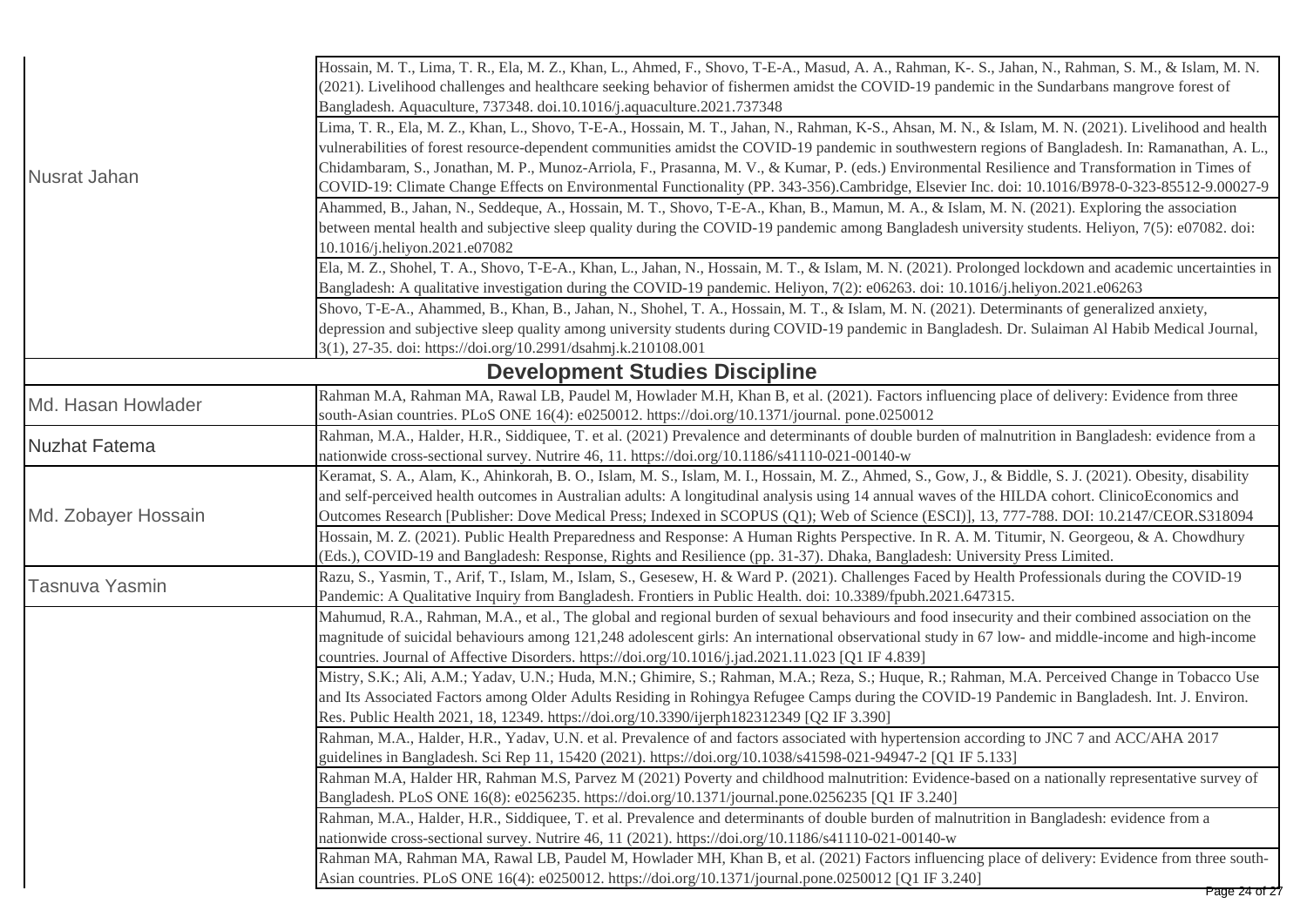| Md. Ashfikur Rahman         | Sarker T, Sarkar A, Rabbany MG, Barmon M, Roy R, Rahman MA, Hossain KZ, Hoque F, Asaduzzaman M. Evaluation of Preventive, Supportive and<br>Awareness Building Measures among International Students in China in Response to COVID-19: A Structural Equation Modelling Approach. BMC |
|-----------------------------|--------------------------------------------------------------------------------------------------------------------------------------------------------------------------------------------------------------------------------------------------------------------------------------|
|                             | Global Health Research and Policy 6, 10 (2021). https://doi.org/10.1186/s41256-021-00192-5 [Cite Score 4.0]                                                                                                                                                                          |
|                             | Mistry, S.K.; Ali, A.R.M.; Hossain, M.B.; Yadav, U.N.; Ghimire, S.; Rahman, M.A, et al., Exploring depressive symptoms and its associates among                                                                                                                                      |
|                             | Bangladeshi older adults amid COVID-19 pandemic: findings from a cross-sectional study. Social Psychiatry and Psychiatric Epidemiology.                                                                                                                                              |
|                             | https://doi.org/10.1007/s00127-021-02052-6 [Q1 IF 4.328]                                                                                                                                                                                                                             |
|                             | Rahman MA, Halder HR, Islam SMS. Effects of COVID-19 on maternal institutional delivery: Fear of a rise in maternal mortality. J Glob Health                                                                                                                                         |
|                             | 2021;11: 03041. http://www.jogh.org/documents/2021/jogh-11-03041.htm [Q1 IF 5.197]<br>[WIISUY, 5.K., AII, A.K.W.W., Kamhan, A., Tauav, O.K., Oupta, D., Kamhan, W.A., Huque, K. Changes in Tooacco Ose Fatterns During COVID-                                                        |
|                             | Their Correlates among Older Adults in Bangladesh. Int. J. Environ. Res. Public Health 2021, 18, 1779. https://doi.org/10.3390/ijerph18041779 [Q2 IF                                                                                                                                 |
|                             | Rahman M.A, Rahman M.S, Aziz Rahman M, Szymlek-Gay EA, Uddin R, Islam SMS (2021) Prevalence of and factors associated with anaemia in                                                                                                                                                |
|                             | women of reproductive age in Bangladesh, Maldives and Nepal: Evidence from nationally-representative survey data. PLoS ONE 16(1): e0245335.                                                                                                                                          |
|                             | https://doi.org/10.1371/journal. pone.0245335 [Q1 IF 3.240]                                                                                                                                                                                                                          |
|                             | Rahman MS, Rahman MA, Afroze L, Islam SM. Unmet needs for mental care services for older people in Bangladesh during the COVID-19 pandemic.                                                                                                                                          |
|                             | BMJ General Psychiatry. 2020 Nov 1;33(6): e100294.https://doi:10.1136/gpsych-2020-100294 [Q3 Cite Score: 4.5]                                                                                                                                                                        |
|                             | <b>Mass Communication and Journalism discipline</b>                                                                                                                                                                                                                                  |
|                             | Mamunor Rashid*, Kabir Md. Ripul, Hossain, Sara Monami, Shaikh Samrat 2021 Nature of Involvement of People in Extracting Coronavirus (COVID-                                                                                                                                         |
|                             | 19) Related Information: A Perspective on Bangladeshi Media. Journal of Media and Communication Studies (JMCS), AMCAP Journal of Media and                                                                                                                                           |
|                             | Communication Studies, Vol 1, Issue 2, July 10, 2021                                                                                                                                                                                                                                 |
| <b>MAMUNOR RASHID</b>       | Md. Ripul Kabir, Sharmin Akter Shapla & Mamunor Rashid* 2021 'Productive Behavior of the Married Santal Women: a Study in Rangpur District,                                                                                                                                          |
|                             | Bangladesh',Khulna University Studies 17 (1 & 2), 77-87<br>ivid. ivionui Kanman, iviamunoi Kasmu, ivid. Sarauuum Knan 2021 1 arcms -mvorvement in cimurch s euucanon. A suuq on Kacmao pazna or Bagernat,                                                                            |
|                             | Bangladesh. Journal of Media and Communication Studies (JMCS), AMCAP Journal of Media and Communication Studies, Vol 1, Issue 1, February 10,                                                                                                                                        |
|                             | হোসেন, সারা মনামী। (2021)। যথাযথ ক্যামেরা-ভাষার অনন্য এক সিনেমাটোগ্রাফার মাহফুজুর রহমান।ম্যাজিক লণ্ঠন, সংখ্যা ২১, বর্ষ ১১।                                                                                                                                                           |
|                             | Rahid, M., Kabir, M.R., Hossain, S.M., & Sheikh, S. (2021). Nature of Invovlement of People in Extracting Corona Virus (COVID-19) Related                                                                                                                                            |
| Sara Monami Hossain         | Information: A Perpective on Bangladeshi Media, Journal of Media and Communication Studies, 1(2), 87-100.                                                                                                                                                                            |
|                             | হোসেন, সারা মনামী। (২০২১, জুলাই ২৮ )। বেঙ্গলুর ভ্রমণ: সিটি অব লাইফ। প্রথম আলো। নেওয়া হয়েছে shorturl.at/fHQ48                                                                                                                                                                       |
|                             | হোসেন, সারা মনামী। (২০১৩, ডিসেম্বর ২১)। এ যেন আরেকবার জেগে ওঠা। বাংলানিউজ২৪ ডট কম। নেওয়া হয়েছে                                                                                                                                                                                     |
|                             | https://www.banglanews24.com/cat/news/bd/250157.details                                                                                                                                                                                                                              |
|                             | হোসেন, সারা মনামী। (২০১২, ডিসেম্বর ২১)। বায়োস্কোপের নেশা আমায় ছাড়ে না। বাংলানিউজ২৪ ডট কম। নেওয়া হয়েছে                                                                                                                                                                           |
|                             | https://www.banglanews24.com/entertainment/news/bd/160098.details                                                                                                                                                                                                                    |
| Md. Shariful Islam          | Islam, M.S. (2021). Investigative Journalism in International Media: Covid-19 Perspectives. Nirikkha. Vol 235, PP. 44-46                                                                                                                                                             |
| Md. Mahdi-Al-Muhtasim Nibir | Islam, S., Shanjabin, S., Zaman, Z., & Nibir, M. (2021). Measuring motivating potential score of diversified academic staffs of the government primary                                                                                                                               |
|                             | schools in Bangladesh. Asian Journal of Social Sciences and Legal Studies, 3(5), 209-217. https://doi.org/10.34104/ajssls.021.02090217                                                                                                                                               |
|                             | Islam, S., Rahman, G. and Nibir, M. (2021). Perceived Factors Influencing Career Choice of the Undergraduate Students of Public Universities in                                                                                                                                      |
|                             | Bangladesh. Canadian Journal of Business and Information Studies, 3(4), pp.70-79. https://doi.org/10.34104/ajssls.021.02090217                                                                                                                                                       |
|                             | Talukder, M., (2021). Gender Representation of Mainstream Movies in Bangladesh. European Academic Research, 9(5), 2765-2778.                                                                                                                                                         |
|                             | DOI:10.13140/RG.2.2.21904.12809                                                                                                                                                                                                                                                      |
|                             | Talukder, M., & Hossain, M. (2021). A Study on Economic News Coverage in Bangladeshi Newspapers. IOSR Journal Of Humanities And Social                                                                                                                                               |
|                             | Science (IOSR-JHSS), 26(7), 32-39. DOI: 10.9790/0837-2607073239                                                                                                                                                                                                                      |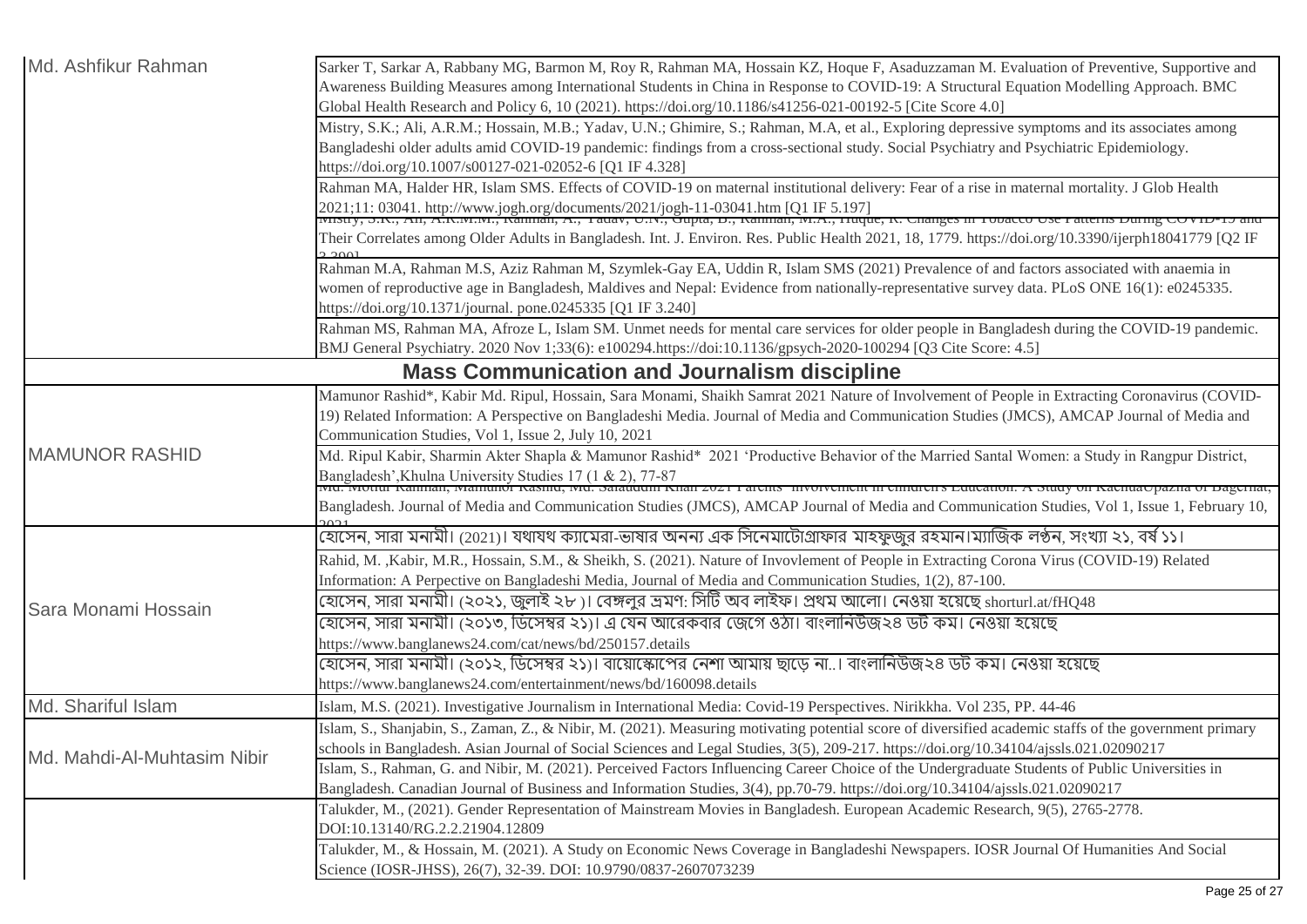| Md. Uzzal Talukder          | Talukder, Md. Uzzal., (2021). What is globalization, its history, causes, development, impact, and consequences?.                                |
|-----------------------------|--------------------------------------------------------------------------------------------------------------------------------------------------|
|                             | Researchgate.https://www.researchgate.net/publication/353482744_What_is_globalization_its_history_causes_development_impact_and_consequences     |
|                             | Talukder, Md. Uzzal., (2021). What is cultural aggression, its causes, history, and impact?.                                                     |
|                             | Researchgate.https://www.researchgate.net/publication/353482696_What_is_cultural_aggression_its_causes_history_and_impact                        |
|                             | Talukder, Md. Uzzal., (2021). What are the characteristics of militancy, the controversy, and its impact on world politics and the economy?.     |
|                             | Researchgate.https://www.researchgate.net/publication/353482689_What_are_the_characteristics_of_militancy_the_controversy_and_its_impact_on_wor  |
|                             | ld_politics_and_economy                                                                                                                          |
|                             | Talukder, Md. Uzzal., (2021). What is imperialism? How is it established? Its causes and its impact on world politics and economy.               |
|                             | Researchgate.https://www.researchgate.net/publication/353482655_What_is_imperialism_How_is_it_established_Its_causes_and_its_impact_on_world_    |
|                             | politics and economy                                                                                                                             |
|                             | তালুকদার,মো: উজ্জল,.(২০২১).বিশ্বায়ন কি,এর ইতিহাস, কারণ, বিকাশ, প্রভাব ও ফলাফল. রির্সাচগেট.                                                      |
|                             | https://www.researchgate.net/publication/353483033_bisbayana_kiera_itihasa_karana_bikasa_prabhaba_o_phalaphala                                   |
|                             | তালুকদার,মো: উজ্জল, (২০২১) সাম্রাজ্যবাদ কি? কিভাবে প্রতিষ্ঠা হয়? এর কারণ ও বিশ্ব রাজনীতি ও অর্থনীতিতে এর প্রভাব. রির্সাচগেট.                    |
|                             | https://www.researchgate.net/publication/353483016_samrajyabada_ki_kibhabe_pratistha_haya_era_karana_o_bisba_rajaniti_o_arthanitite_era_prabhaba |
|                             | তালুকদার,মো: উজ্জল(২০২১).সাংস্কৃতিক আগ্রাসনের কি. এর কারণ, ইতিহাস ও প্রভাব. রির্সাচগেট.                                                          |
|                             | https://www.researchgate.net/publication/353482944_sanskrtika_agrasanera_ki_era_karana_itihasa_o_prabhaba                                        |
|                             | তালকদার মো: উজ্জল(২০২১) জঙ্গিবাদ কি এদের বৈশিষ্ট্য, বিতর্ক ও বিশ্ব রাজনীতি ও অর্থনীতিতে এর প্রভাব. রির্সাচগেট.                                   |
|                             | https://www.researchgate.net/publication/353482877_jangibada_ki_edera_baisistya_bitarka_o_bisba_rajaniti_o_arthanitite_era_prabhaba              |
|                             | <b>Arts &amp; Humanities School</b>                                                                                                              |
|                             | <b>English Discipline</b>                                                                                                                        |
| Dr. Sabiha Hug              | Tahmima Anam. Literary Encyclopedia. Entry recorded on 4 June 2021. https://www.literaryencyclopedia.com/php/speople.php?rec=true&UID=14555      |
|                             | Selina Hossain. Literary Encyclopedia. Entry recorded on 19 Feb 2021. https://www.litencyc.com/php/speople.php?rec=true&UID=14554                |
|                             | <b>Bangla Discipline</b>                                                                                                                         |
| Dr. Md. Dulal Hossain       | সৈয়দ শামুল হকের কাব্যভাষা ', স্বরোচিষ সরকার (সম্পা.), আইবিএস জার্নাল, সংখ্যা ২৭, ইনস্টিটিউট অব বাংলাদেশ স্টাডিজ, রাজশাহী বিশ্ববিদ্যালয়,        |
|                             | 2025                                                                                                                                             |
| Hafij Ahmed                 | Probajpur Shahi Mosque: A Unique Archeological Monument in Bengal (in Bangla), Asiatic Society of Bangladesh,                                    |
|                             | https://www.asiaticsociety.org.bd/journals.html                                                                                                  |
| Dr. Md. Mahmud Alam         | Exploration of the Causes of Female Students' Drop Out in High School Level from Teachers' Veiw: A Study on Pabna Districy (in Bangla), Research |
|                             | Journal, Department of Islamic History and Culture, Rajshahi University, Vol-3, 2021, ISSN-2664-780X.                                            |
|                             | <b>Fine Arts School</b>                                                                                                                          |
|                             | <b>Drawing and Painting Discipline</b>                                                                                                           |
| <b>Bitap Shavan Bachhar</b> | 24th National Art exhibitions, Bangladesh Shilpakala Academy, Dhaka.                                                                             |
|                             | Bitap S Bachhar, Behind the history: reread the works of artist Shashibhushan Pal, 2021, Artist Shashibhushan Pal Commemorative Volume.          |
| <b>Anirban Mallick</b>      | 24th National Art Exhibition-2021, Bangladesh Shilpakala Academy Dhaka.                                                                          |
|                             | 'Hope' International Online Art Exhibition-2021, by karkhana Art Space.                                                                          |
|                             | International Online Water Color Art Fair-2021, Art Family, India.                                                                               |